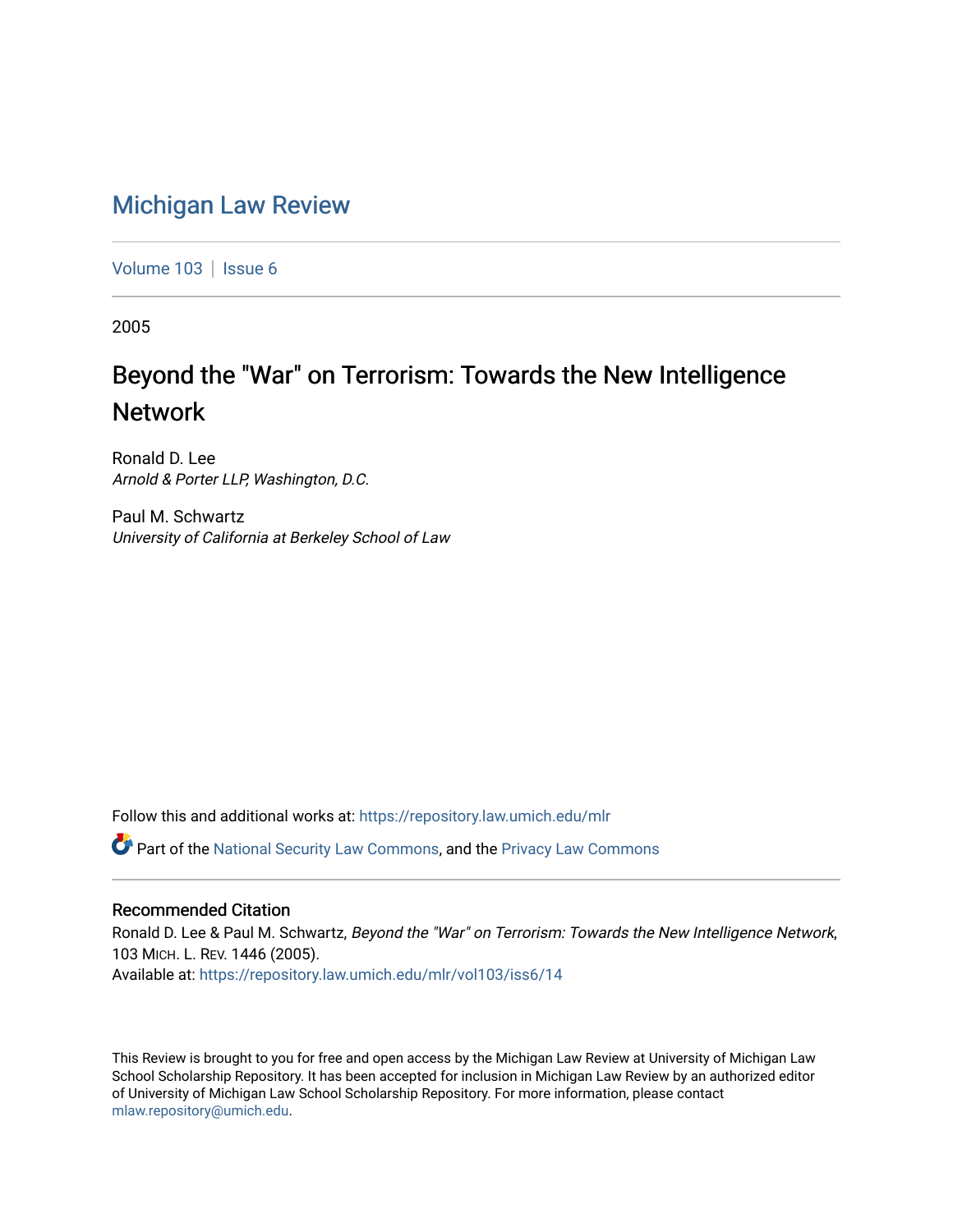# BEYOND THE "WAR" ON TERRORISM: TOWARDS THE NEW INTELLIGENCE NETWORK

Ronald D. Lee\* and Paul M. Schwartz\*\*

TERRORISM, FREEDOM, AND SECURITY: WINNING WITHOUT WAR. By Phillip B. Heymann. Cambridge: The MIT Press. 2003. Pp. xii, 211. Cloth, \$24.95; paper, \$14.95.

In Terrorism, Freedom, and Security, Philip B. Heymann undertakes a wide-ranging study of how the United States can  $-$  and in his view should — respond to the threat of international terrorism. A former Deputy Attorney General of the United States Department of Justice ("DOJ") and current James Barr Ames Professor of Law at Harvard Law School, Heymann draws on his governmental experience and jurisprudential background in developing a series of nuanced approaches to preventing terrorism.<sup>1</sup>

Heymann makes clear his own policy and legal preferences. First, as his choice of subtitle suggests, he firmly rejects the widely used metaphor of the United States engaging in a "war" on terrorism. Heymann views this mental model and the policies it spawns or is said to justify as, at best, incomplete, and, at worst, ineffective in preventing terrorist attacks and harmful to democracy in the United States (pp. 19-36). Second, Heymann advocates the paramount importance of intelligence to identify and disrupt terrorists' plans and to prevent terrorists from attacking their targets (p. 61). Heymann observes that the United States needs both "tactical intelligence" to stop specific terrorist plans and "strategic intelligence" to understand the goals, organization, resources, and skills of terrorist organizations (p. 62).

<sup>\*</sup> Partner, Arnold & Porter LLP, Washington, D.C.; Associate Deputy Attorney General, U.S. Department of Justice, 1998-2000; General Counsel, National Security Agency, 1994-98; Chief of Staff, Director of Central Intelligence, Central Intelligence Agency, 1996. A.B. 1980, Princeton; M.Phil. (International Relations) 1982, Oxford; J.D. 1985, Yale. - Ed. We would like to thank Ted Janger, Lance Liebman, Daniel Solove, and John Yoo for their comments on previous drafts.

<sup>\*\*</sup> Visiting Professor of Law, University of California at Berkeley (Boalt Hall), Spring and Fall Semesters, 2005; Anita and Stuart Subotnick Professor of Law, Brooklyn Law School. B.A. 1981, Brown; J.D. 1985, Yale. - Ed.

<sup>1.</sup> Although we generally use the term "terrorism" throughout this Review for purposes of remaining concise, we use it to refer to "international terrorism," not to terrorism conducted by United States citizens.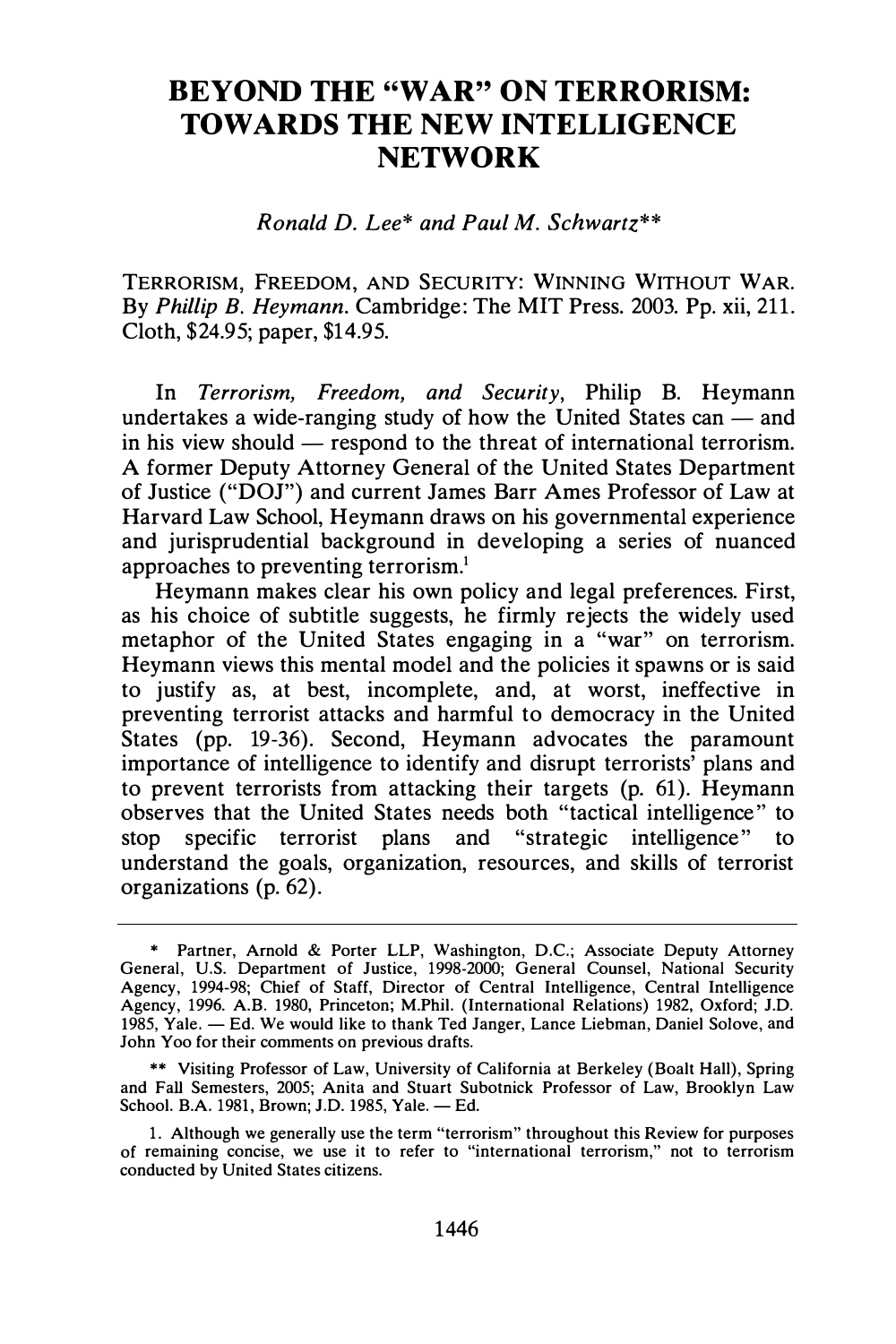At the same time, however, a heightened reliance on accurate and timely intelligence comes with risks. Heymann is concerned about the creation and consequences of an "intelligence state" in the United States. Here is the crux of the problem for both the government and the governed: we need precise, detailed, and accurate intelligence more than ever, but the agencies that comprise the United States Intelligence Community ("USIC") can cause harm to the fabric of civic society because of their information-gathering capabilities (p. 135).

In this Review's Part I, we assess the idea of a "war" on terrorism as policy tool and metaphor. We also examine Heymann's alternative instruments, including diplomacy, intelligence, control over terrorist finances, and law enforcement. As a related topic, we consider the safeguards that Heymann develops for preventing the rise of an American intelligence state. This Part concludes with an exploration of how Heymann's rejection of the metaphor of a war on terrorism is amplified and extended by social psychology research regarding "framing effects" as well as by a classic study of the Cuban missile crisis.

This Review's Part II looks at two additional aspects of Heymann's vision of future uses of intelligence to thwart terrorism. In Section II.A, we describe the contours of data mining, a technique of intelligence analysis that Heymann advocates. Although Heymann notes that data mining is likely to have an adverse effect on privacy, he does not develop detailed safeguards in response. A Pentagon study panel, the Technology and Privacy Advisory Committee ("T APAC"), has, however, developed a recommended framework for governmental use of data mining techniques. We find that the TAPAC recommendations generally provide a solid baseline for confronting the privacy implications of this technique, but we call for further work on data quality issues in governmental database management as well as further assessment of the necessary judicial role in data mining.

In this Review's Section II.B, we turn to an important policy discussion related to data mining: How can the USIC better disseminate and collaborate on intelligence? A central aspect of this policy debate has been proposals to build a new intelligence network. In the new network, intelligence will not be "stovepiped," which refers to the practice of intelligence agencies holding onto the immediate results of their work. In contrast, the new network will greatly broaden access to raw intelligence - both within the USIC and beyond. We sketch the proposed form of the new intelligence network and analyze four important legal and policy questions that it raises.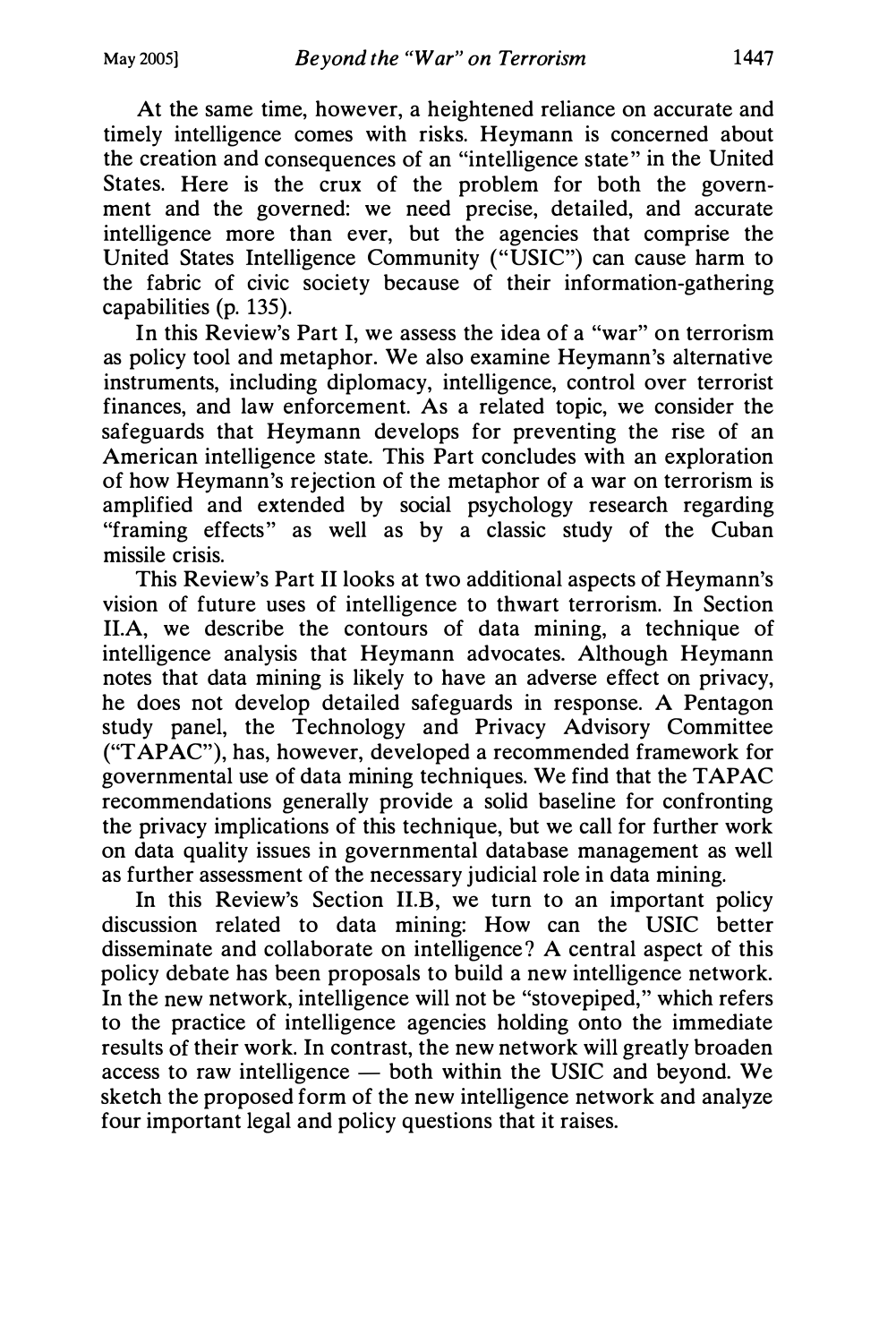#### I. SECURITY WITHOUT WAR AND THE INTELLIGENCE STATE

Heymann's premise is twofold. First, war as a metaphor and as a justification for post-9/11 U.S. policy measures has been counterproductive and is making the world a more dangerous place for the United States. Second, security for the United States ultimately depends on careful and discriminating choices among alternative instruments, including diplomacy, intelligence, control over terrorist finances, and law enforcement. In this Part of the Review, we analyze Heymann's two premises and his thought experiment considering the "intelligence state," a potential dystopia resulting from the struggle to keep America safe.

## A. The Flawed War Metaphor and the Military's Limited Role

For Heymann, the idea of a "war" on terrorism is a flawed metaphor that encourages use of the wrong tactics and mistakenly implies that incursions into democratic values are both above question and temporary in duration. As Heymann states: "Talk of 'war' as if that substitutes for a recognition of the complexity of the situation and the richness of our goals and the variety of our alternatives is simply folly" (p. 170). The United States faces multiple possible threats, ranging from limited violence to a continuing campaign of violence, to spectacular attempts to kill Americans, to the use of weapons of mass destruction (p. 22). The United States also faces a series of different enemies, who are not likely to be eliminated or even diminished by deployment of traditional military forces (p. 22).

To be sure, the military can help at times. For example, it is essential in a situation, such as Afghanistan, where the U.S. goal is to destroy a regime that allows refuge to terrorist organizations, such as Al Qaeda (p. 22). Heymann expresses a firm conviction that the United States "must prevent Al Qaeda from finding a home in any nation" (p. 23). Yet, the threat to the United States will not always be from a hostile nation that provides a haven to a group planning attacks on the United States. At other times, the threat resembles something more "like the problem of drug-dealing" (p. 24). Heymann notes: "Attacking harboring nations will still be important, but it will prove inadequate in light of the sobering fact that terrorist groups, like organized crime groups, have been able to work around the world without the tolerance, let alone support, of the government where they are located" (p. 24).

Thus, one way in which the concept of a "war" against terrorism falls short is that the U.S. response generally will not consist of attempts to vanquish one or more traditional nation-states. Heymann also observes that unlike the situation during a traditional war, the United States has considerable uncertainty about the motivations,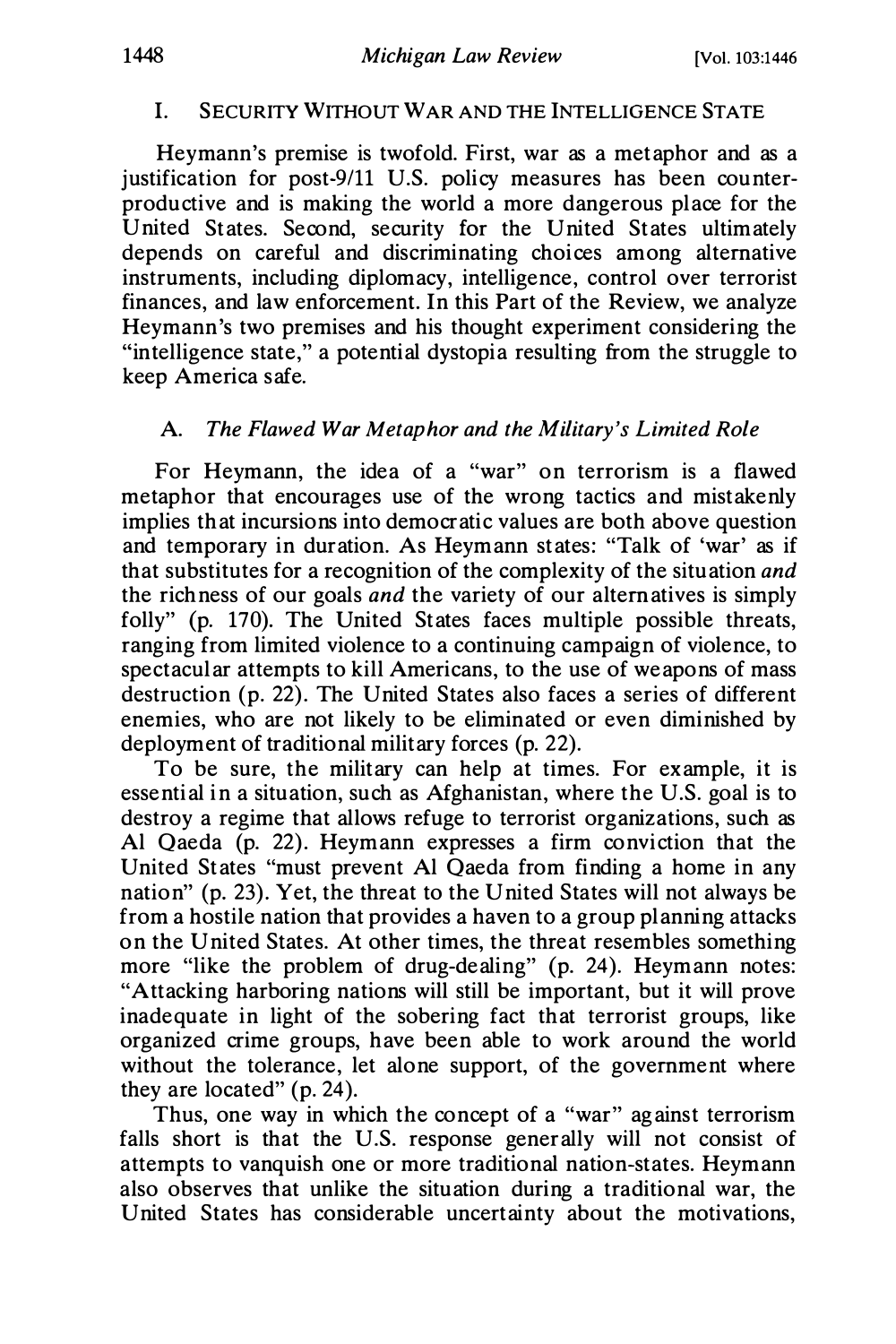$organizations, resources, and plans of terrorists — and sometimes$ even their identities (pp. 27, 67).

While skeptical of any overreliance on tactics linked to the concept of war, Heymann acknowledges the grave danger that the United States faces through the potential availability to terrorists of nuclear and other weapons of mass destruction. At the top of his list, indeed, of what changed on 9/11 is that "the ruthlessness and devastation of the attacks convinced us that terrorists targeting the United States would in fact use weapons of mass destruction, including nuclear and biological weapons, if they could obtain and deliver them" (p. 7). This point undercuts the reassuring impact of Heymann's earlier comment:  $\cdot$ <sup>"</sup>[W]e face ... a very prolonged series of contests with opponents that do not have the powers . . . to defeat our armies, or destroy our powerful economy, or threaten to occupy our territory  $-$  the dangerous characteristics we have traditionally associated with war" (p. 161). At any rate, even for this most dire of threats, Heymann argues, "military or war-like measures" remain of limited usefulness in preventing nuclear terrorism (p. 24). As he notes:

Our gravest dangers from nuclear terrorists may well flow from the fact that enriched uranium or even nuclear weapons may be illegally sold or poorly guarded in, say, Russia or Pakistan. Then the language of 'war' would serve us poorly; for what we need is a structure of incentives and prohibitions in cooperation with these countries. (p. 24; footnote omitted)

A further problem with the concept of a war on terrorism, according to Heymann, is that this idea will encourage use of antiterrorism techniques that threaten core values of a democratic society. As noted above, in contrast to more traditional wars of U.S. history, terrorism in its different forms does not pose a temporary threat. Actions that impinge on civil liberties are, as a consequence, likely to last for decades and might end by changing the nature of American democracy and reducing the protections provided by the United States Constitution. Hence, one should not accept an approach that Kathleen Sullivan disapprovingly terms the "black hole" theory of constitutional rights in wartime.<sup>2</sup> Under this approach, rejected by both Sullivan and

<sup>2.</sup> See Christopher Reed, Are American Liberties at Risk?, HARV. MAG., Jan.-Feb. 2002, at 100-01 (summarizing Kathleen M. Sullivan, Address on War, Peace, and Civil Liberties, as part of the Tanner Lecture on Human Values at Harvard University, Nov. 8, 2001); see also DAVID COLE & JAMES X. DEMPSEY, TERRORISM AND THE CONSTITUTION 1 (2d ed. 2002) ("The record of our nation's response to the threat of political violence is unfortunately one of repeated infringements on the First Amendment and other constitutional principles."); Kathleen M. Sullivan, Under a Watchful Eye, in THE WAR ON OUR FREEDOMS (Richard C. Leone & Greg Anrig, Jr. eds., 2d ed. 2003). For a contrasting view, see Eric A. Posner & Adrian Vermeule, Accommodating Emergencies, 56 STAN. L. REV. 605, 619 (2003) ("Generally speaking, there is no reason to suppose that laws, policies, and bureaucratic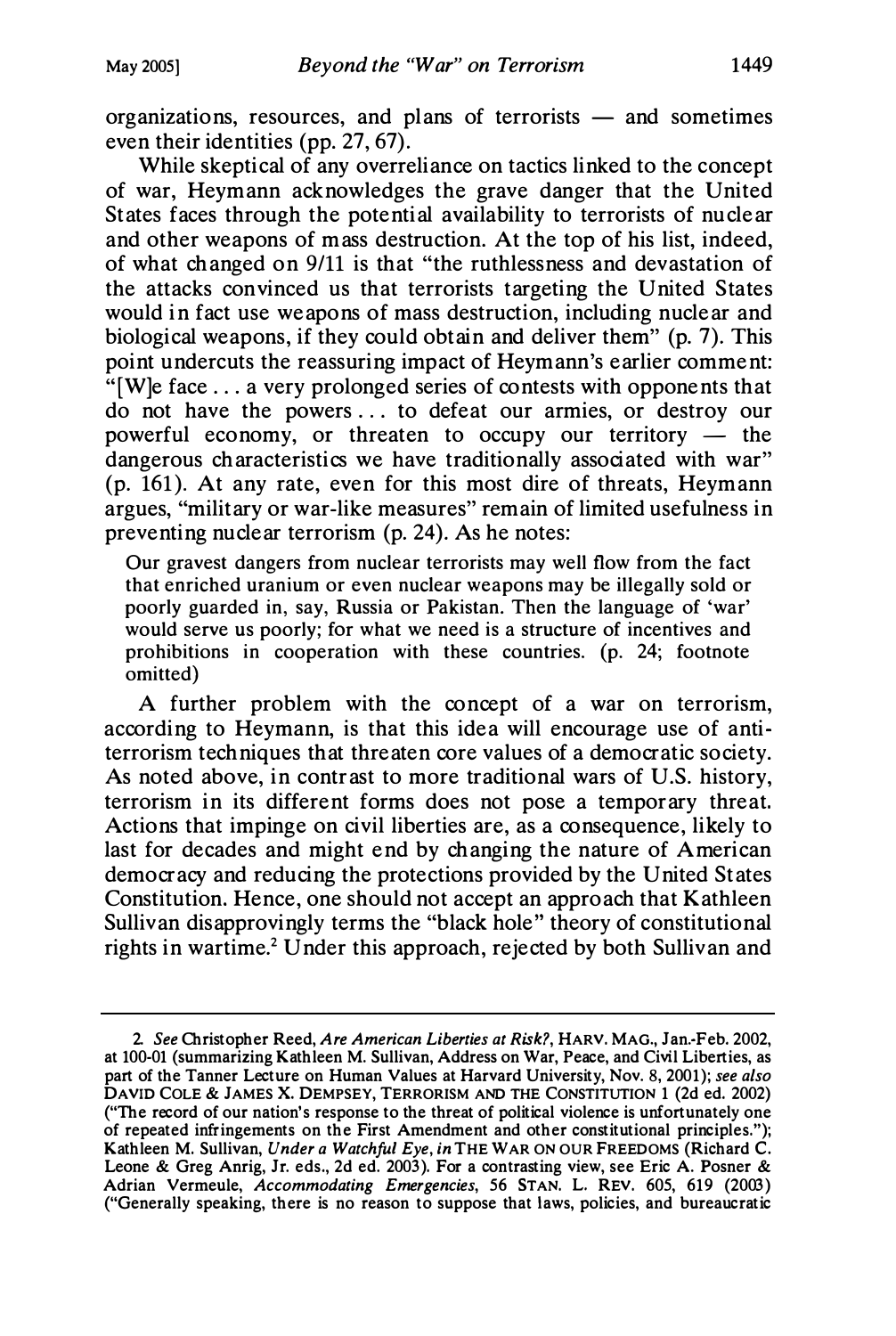Heymann, constitutionally guaranteed civil liberties disappear into a "black hole" during a war, and then reemerge once the nation is at peace (p. 161).

Democratic liberties cannot merely be pushed aside until the threat from terrorism abates. As Heymann writes: "Because the danger is enduring, we must develop ways of adjusting that leave much of what we value in place while we deal with a prolonged period of danger from relatively small groups  $-$  only some of which will seek or need state support" (p. 162). Here, Heymann might have engaged in further comparisons with events during the cold war  $-$  the most recent "war" fought by means other than military force in which the United States was engaged and which ended with the collapse of the Soviet Union.

In the case of terrorism, like the cold war, a decisive military victory is neither feasible nor, even were it to occur, likely to end the threat to the United States. The cold war extended over decades with a diffuse threat and opponents about which much was unknown  $$ indeed, the opening of East Bloc archives throughout the 1990s has provided necessary source material for historians who are now improving our understanding of the period.<sup>3</sup> Moreover, although traditional nation-states, such as the Soviet Union and Warsaw Pact Nations, supplied much of the threat to the United States, the opponents of the United States at the time also sought to export a fundamental ideology, namely, Communism, throughout the world and relied, at least to some extent, upon local cells, including some based in this country.4 The United States' opposition to Communism was both an epic struggle with another superpower and one carried out against a broader transnational threat.

To a remarkable extent, however, the policy debate about the threats from terrorism and the most effective ways to counter these dangers has ignored the national experience with the cold war. This omission is particularly striking because the intelligence community, which Heymann places at the forefront of his strategy, also played a leading role in the protection of U.S. interests during the cold war. For example, intelligence played a critical role in the Cuban missile crisis;

institutions created during an emergency (1) systematically fail to change, or change back, after a crisis has passed (2) because of institutional inertia and interest group pressure.").

<sup>3.</sup> As examples of books that have drawn on newly accessible East Bloc archival material, see HARVEY KLEHR ET AL., THE SECRET WORLD OF AMERICAN COMMUNISM (1995); NORMAN M. NAIMARK, THE RUSSIANS IN GERMANY, 1945-1949 (1995); NIGEL WEST & OLEG TSAREV, THE CROWN JEWELS: THE BRITISH SECRETS AT THE HEART OF THE KGB ARCHIVES (1999). The second edition of GRAHAM ALLISON & PHILIP ZELIKOW, ESSENCE OF DECISION: EXPLAINING THE CUBAN MISSILE CRISIS (2d ed. 1999), draws on both Soviet archives and recently declassified tapes from the Kennedy administration. We discuss Essence of Decision in Section l.D, infra.

<sup>4.</sup> KLEHR ET AL., supra note 3, at xv.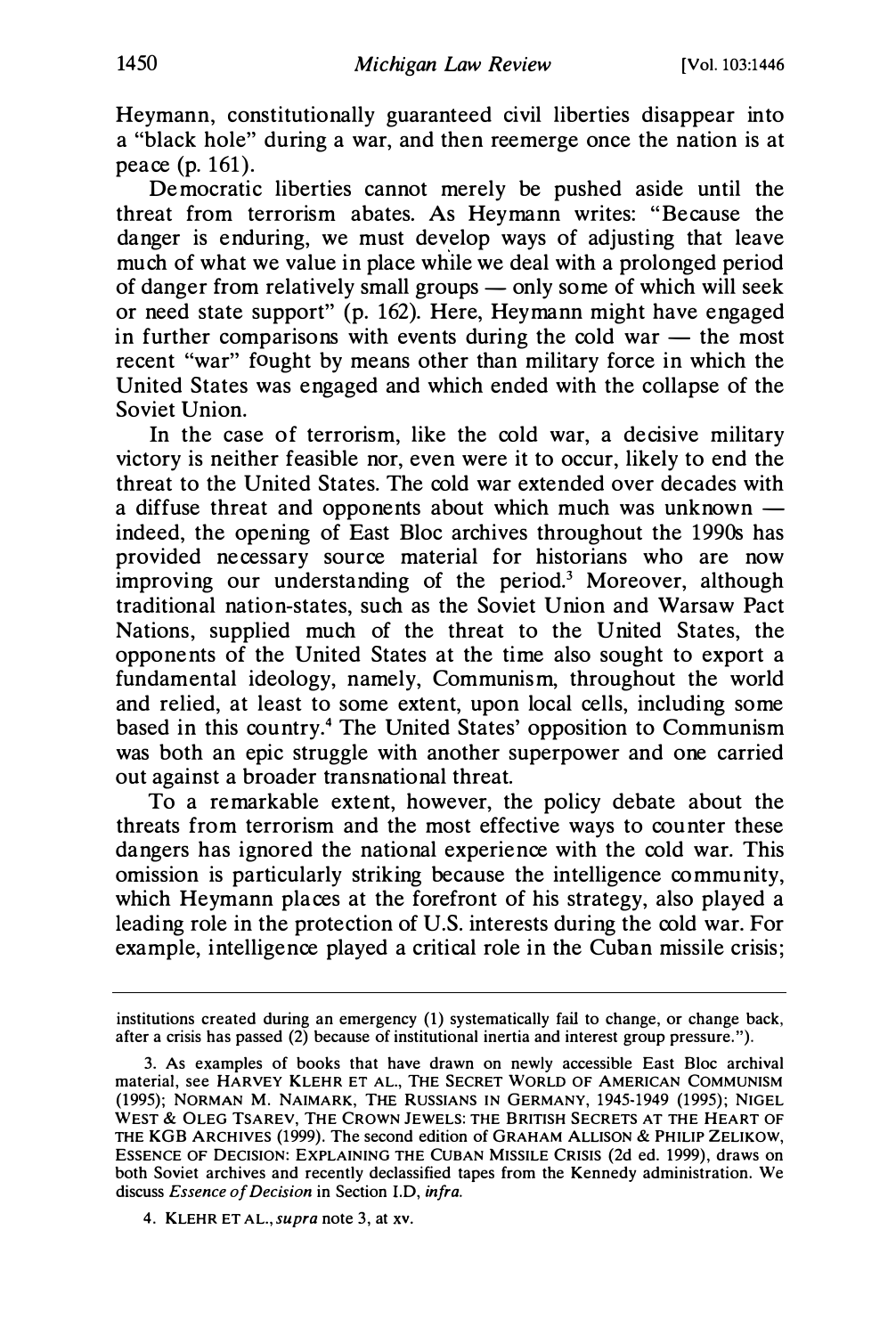imagery from U-2 reconnaissance aircraft alerted President John F. Kennedy to the Soviet Union's construction of missile bases in Cuba and later confirmed the satisfactory dismantling of those bases.<sup>5</sup>

### B. The Threat to Civil Liberties

Throughout Terrorism, Freedom, and Security, the general approach is to look beyond any single administration and its actions in order to evaluate more broadly the multifaceted nature of the threat posed by terrorism and the implications of possible U.S. responses. At this point in his argument, however, Heymann changes his overall tenor in order to zero in on certain controversial actions of President George W. Bush's administration. Heymann pulls no punches in his negative evaluation of the Bush administration's impact on civil liberties. In his judgment, these techniques include the plan to try resident aliens and, in some circumstances, Americans, before military tribunals; the secret detention of suspects; closed deportation hearings; the Pentagon's planning for assassination of terrorist suspects abroad; the creation of a new class of wartime detainees abroad; and the legal position that no significant judicial review of these detentions should take place (pp. 89-98).

Heymann's critique of the Bush administration can be updated. In June 2004, the Supreme Court, in a remarkable pair of cases, recognized the rights of both U.S. citizens and noncitizens to go to federal court to challenge their designation by the United States government as "enemy combatants" and their indefinite detention on the basis of that designation.<sup>6</sup> In Hamdi v. Rumsfeld, the Court considered the habeas challenge of Hamdi, a U.S. citizen who had been captured in Afghanistan.<sup>7</sup> The U.S. government designated him as an enemy combatant and detained him in a naval brig in South Carolina.<sup>8</sup> His father filed a habeas petition on his behalf.<sup>9</sup> Justice O'Connor, joined by three other Justices, held that Congress had authorized the detention of unlawful combatants, but that a detained

- 8. Id. at 2636.
- 9. Id.

<sup>5.</sup> ALLISON & ZELIKOW, supra note 3, at 221-24, 335-53.

<sup>6.</sup> In a third case, Rumsfeld v. Padilla, 124 S. Ct. 2711, 2712 (2004), the U.S. government designated Padilla, a U.S. citizen detained in New York federal criminal custody, as an enemy combatant and held him in a Navy brig in South Carolina. The Supreme Court found that the proper respondent was Padilla's immediate custodian, the brig's commander, and that the Southern District of New York, where Padilla's counsel had filed a habeas petition on his behalf, did not have jurisdiction over the brig's commander. Id. at 2722. The Supreme Court therefore did not reach the merits of Padilla's claim of entitlement to challenge his detention in habeas.

<sup>7.</sup> Hamdi, 124 S. Ct. 2633 (2004).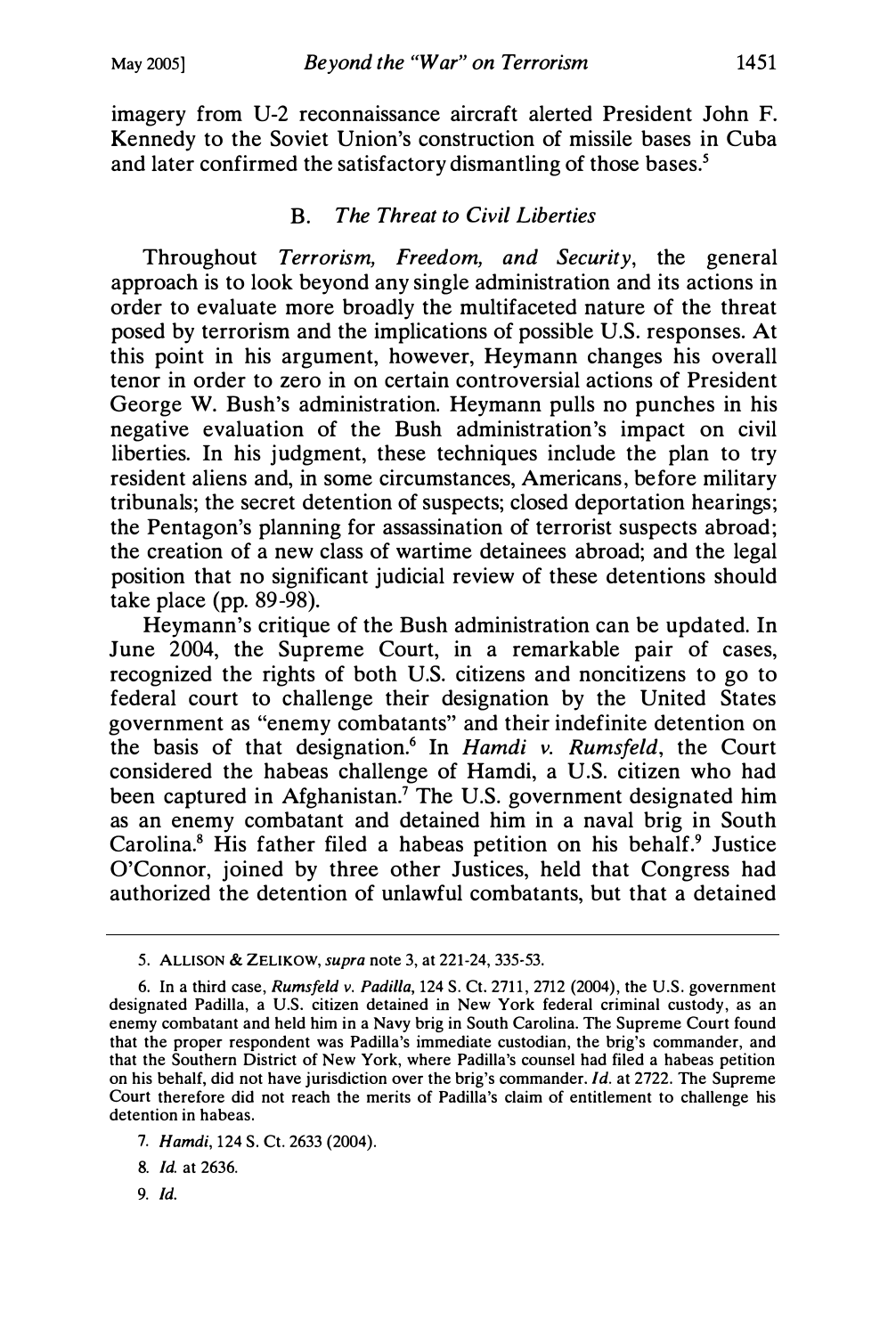U.S. citizen who seeks to challenge his classification as an enemy combatant must receive notice of the factual basis for that classification and a fair opportunity to rebut the government's factual assertions before a neutral decisionmaker.<sup>10</sup> Two other Justices, while disagreeing with the plurality's conclusion on other points, agreed that Hamdi should be afforded notice of the basis for his designation as an enemy combatant and a meaningful opportunity to offer evidence that he is not an enemy combatant.<sup>11</sup> Despite the DOJ's assertions as to Hamdi's dangerousness, the U.S. government decided to release him rather than provide him with the legal process that the Supreme Court mandated. The release was conditioned on Hamdi's renouncing his U.S. citizenship and agreeing to remain continuously in Saudi Arabia for five years.<sup>12</sup>

As for the rights of aliens, in Rasul v. Bush, the U.S. military had captured two Australians and twelve Kuwaiti nationals during its campaign in Afghanistan.<sup>13</sup> As of March 2005, the military still holds all but two of the Rasul petitioners in custody at the U.S. Navy's base in Guantánamo Bay, Cuba in indefinite detention, with limited access to counsel, and without notice of the charges, if any, against them.14 Through their next friends, petitioners filed suits challenging their detention.<sup>15</sup> The Supreme Court decided that U.S. courts have jurisdiction to consider their challenges to the legality of their detention at Guantánamo Bay.<sup>16</sup> The Court found that petitioners could invoke the courts' habeas jurisdiction and that the courts also had jurisdiction over the Kuwaiti petitioners' claims under federal question jurisdiction and the Alien Tort Statute.<sup>17</sup>

For Heymann, former Attorney General Ashcroft merits special criticism. To be sure, Heymann recognizes the sometimes difficult conflicts between security and historic democratic freedoms. In his recognition of these conflicts, Heymann even admits the value of certain controversial decisions by Ashcroft, such as his reducing the protection from FBI surveillance that previous Attorneys General had

13. Rasul, 124 S. Ct. 2686 (2004).

14. Id. at 2690. Mandouh Habib, one of the Australians, was transferred to the Government of Australia in January 2005. Nasser al-Mutairi, one of the Kuwaitis, was transferred to the Government of Kuwait in January 2005.

15. Id. at 2691.

16. Id. at 2698.

17. Id. (citing 28 U.S.C. § 2241 (2000) (habeas jurisdiction); 28 U.S.C. § 1331 (2000) (federal question jurisdiction); 28 U.S.C. § 1350 (2000) (Alien Tort Statute)).

<sup>10.</sup> Id. at 2635.

<sup>11.</sup> Id. at 2660 (Souter, J., concurring in part, dissenting in part, and concurring in the judgment); id. at 2685 (Thomas, J., dissenting).

<sup>12.</sup> Joel Brinkley, From Afghanistan to Saudi Arabia, via Guantdnamo, N.Y. TIMES, Oct. 16, 2004, at A4.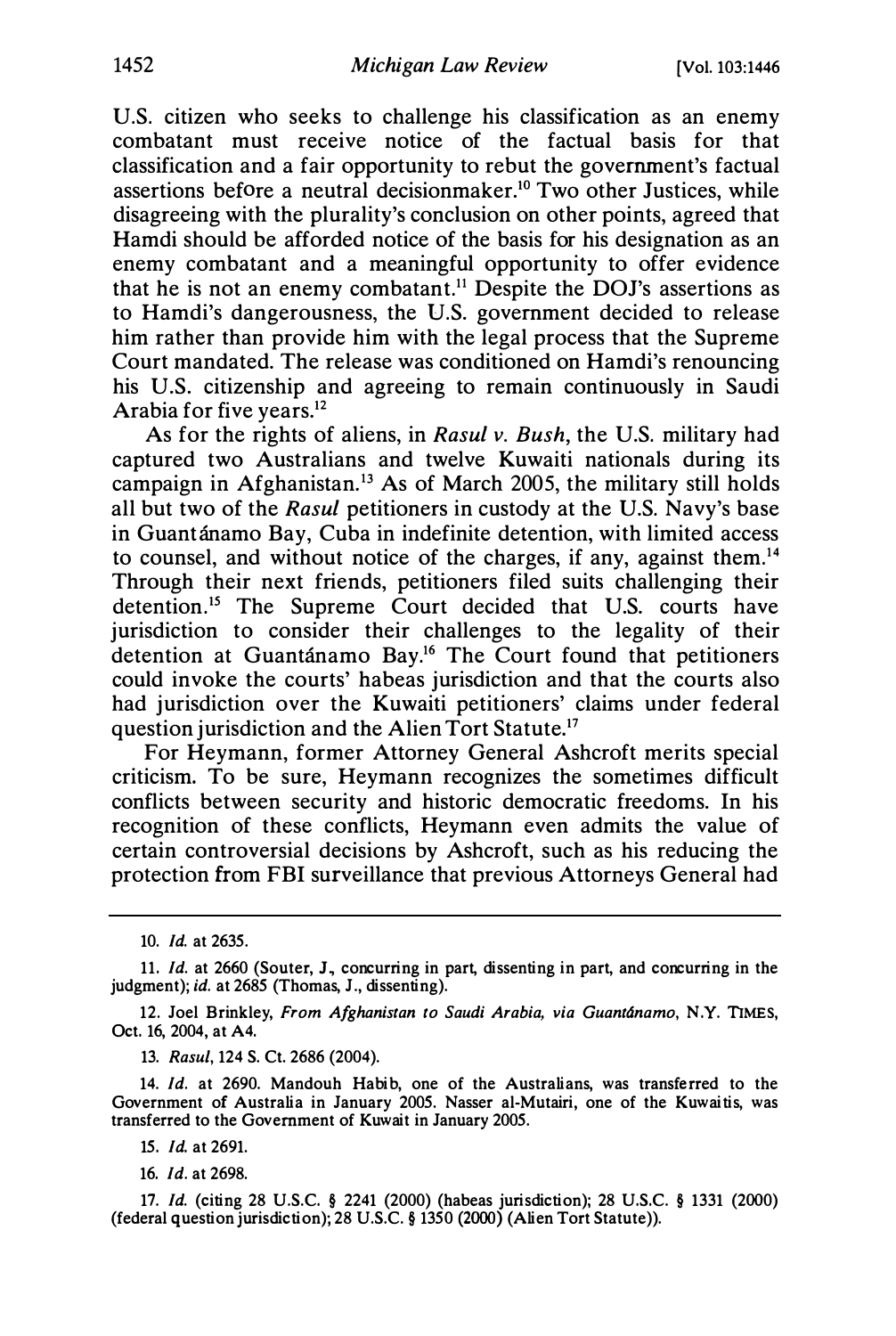granted to religious and political meetings, and easing the conditions under which FBI agents can carry out Internet research on individuals (p. 103). In taking these actions, Ashcroft modified former Attorney General Edward Levi's Guidelines, dating from the Ford administration.18 The DOJ issued the Levi Guidelines in response to abuses of civil liberties by the FBI and other parts of government.<sup>19</sup> Heymann observes that the new Ashcroft rules burden civil liberties: the political threat includes these rules' chilling effect on religious expression at mosques or on political expression (such as "pro-Palestinian meetings") (p. 103). Nevertheless, Heymann does not reject the new DOJ policy. After initially terming it "defensible," he admits that " [t]he case for these changes is strong" (p. 103).

According to Heymann, the flaw in DOJ decisionmaking in the Bush Administration is that it has favored governmental anti-terrorist actions that, at best, provide scant additional protections, but that have a significant negative impact on civil liberties. Heymann points to a number of "anti-terrorist techniques whose promise does not warrant their cost in lost values of a democratic society," such as the secret detainment of "low probability suspects" and closed deportation hearings (p. 160). Heymann objects not only to the substance of these particular policy choices, but also to the process of DOJ decisionmaking. He states: "In making these decisions, the Justice Department showed no recognition of the real costs they involve" (p. 103). With elements of sorrow and anger, Heymann summarizes his view: "What isn't permissible is the view that Attorney General Ashcroft has repeatedly enunciated: that the job of the Justice Department is to go as far as legally possible in protecting even limited amounts of security without consideration of the long-term costs in democratic freedoms .... " (p. 90).

Heymann envisions a different role for the Attorney General and DOJ; he calls for public discussion of the necessary trade-offs, and, at a minimum, the assigning of some value to long-established civil liberties. One might term this approach a conservative one; skeptical of change, it places some weight, in an amount that Heymann

19. Peter P. Swire, The System of Foreign Intelligence Surveillance Law, 72 GEO. WASH. L. REV. 1306, 1326 (2004).

<sup>18.</sup> GUIDELINES BY ATTORNEY GENERAL EDWARD LEVI ON DOMESTIC INTELLIGENCE: DOMESTIC SECURITY INVESTIGATIONS (Mar. 1976), available at http://www.icdc.com/-paulwolf/cointelprolleviguidelines.htm (last visited Mar. 9, 2005). The Electronic Privacy Information Center has collected subsequent versions of these guidelines up to the latest revisions by Attorney General Ashcroft. See ELEC. PRIVACY INFO. CTR., THE ATTORNEY GENERAL'S GUIDELINES, at http://www.epic.org/privacy/fbi/ (last updated Mar. 17, 2003). For the Ashcroft Guidelines, see THE ATTORNEY GENERAL'S GUIDELINES ON GENERAL CRIMES, RACKETEERING ENTERPRISES AND TERRORISM ENTERPRISE INVESTIGATIONS (May 30, 2002), available at http://www.usdoj.gov/olp/generalcrimes2.pdf (last visited Mar. 9, 2005).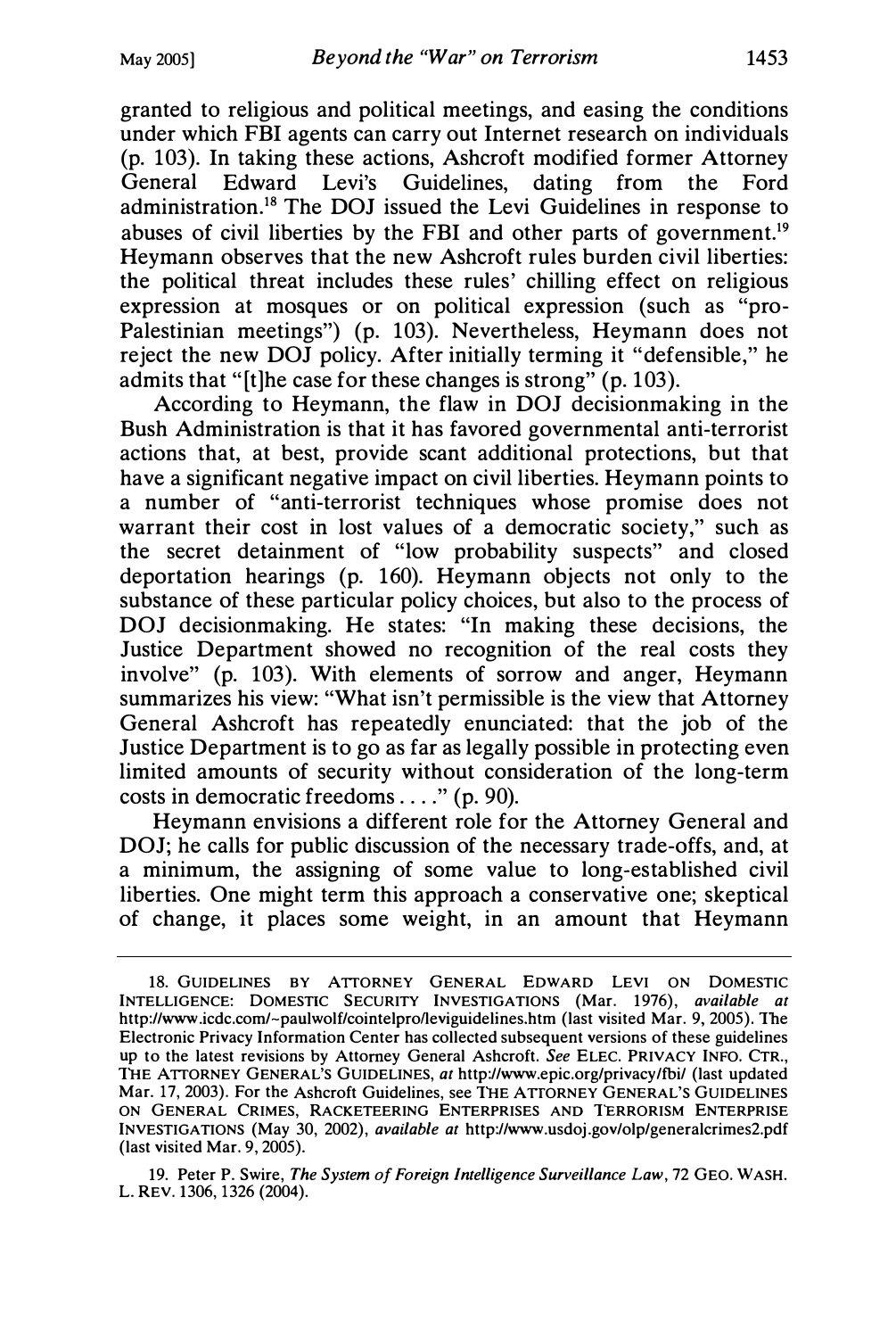ultimately leaves unspecified, in favor of established civil freedoms and practices. One might think of it as a proposed rule of civil liberties stare decisis for the executive branch.

Beyond his criticisms of the threats to civil liberties and the process of decisionmaking by the Bush administration, Heymann offers two additional objections to the Bush administration's counterterrorism efforts. He contends that it has sought to block the involvement of other branches of government in its plans and placed an emphasis on secrecy in matters great and small. First, Heymann notes: "The costs of not trusting the Congress and the courts are grave and unjustified" (p. 160). He observes that the Bush administration, in taking such actions as secret detainments and closed deportation hearings, did not seek prior authorization from Congress or any court. Indeed, it has engaged in "a strategy of preventing, after the fact, the operation of the separation of powers (denying the need for legislative oversight and the right of judicial review)"  $(p, 160)$ .

Second, Heymann argues that the Bush administration's lack of respect for other branches of government has also been accompanied by its strategy of concealment. Terrorism, Freedom, and Security offers numerous illustrations of such governmental secrecy. The Bush Administration has sought to keep "material of low strategic importance, such as the number of people detaiped, secret from the public" (p. 160). More generally, the government has also "sought to deny the American people full knowledge of what is being done" (p. 90).

This inclination to secrecy is not limited to terrorism. One need only think of the Administration's refusal to share information about Vice-President Richard Cheney's energy task force and its restrictive approach to Freedom of Information Act ("FOIA") requests.<sup>20</sup> Note, moreover, that these two policy examples predate 9/11 and, at least to some extent, undercut the Heymann thesis that the problem of secrecy is "largely attributable to the blanketing of our responses to September 11 with the concept of 'war'" (p. 160). For a more recent example of Bush administration secrecy, and one also unrelated to terrorism, one can point to threats made by a top administration official at the Department of Health and Human Services to Richard S. Foster, the chief Medicare actuary, to dissuade him from providing data to Congress showing that the cost of the new Medicare law would

<sup>20.</sup> See Cheney v. U.S. Dist. Court for D.C., 124 S. Ct. 2576 (2004); OFF. OF INFO. AND PRIVACY, U.S. DEP'T OF JUSTICE, NEW ATTORNEY GENERAL FOIA MEMORANDUM ISSUED (Oct. 15, 2001), at http://www.usdoj.gov/oip/foiapost/200lfoiapost19.htm.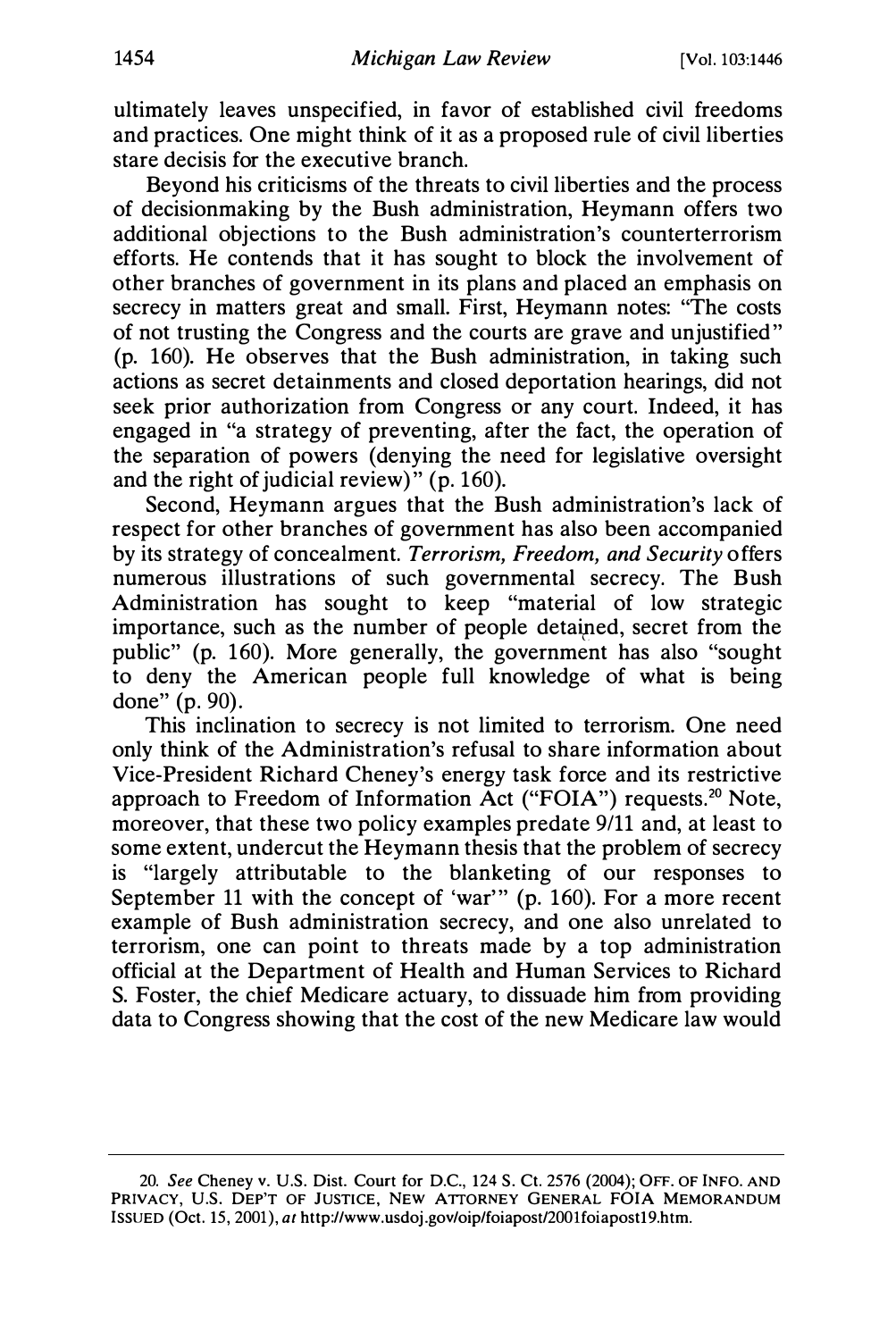exceed estimates that the White House was providing.<sup>21</sup> Different administrations clearly have different styles of governance.

# C. Heymann's Prescriptions: Thwarting Terrorists and Blocking the Intelligence State

What then would Heymann have the United States do in combating terrorists? Heymann's rejection of the organizing metaphor of war is accompanied by his presentation of a careful taxonomy of actions that might contribute to success against terrorism. These actions, which are to be taken within the United States and abroad, in whatever combination may be effective, include lowering the terrorists' will to act against the United States; denying terrorists access to recruits, targets, and resources; identifying potential terrorists in advance; and thwarting their plans, through arrest, detention, and freezes or seizures of assets (pp. 28-29, 40). It is in these realms, Heymann argues, that means other than war are likely to be more effective than a military campaign led by the Department of Defense. Moreover, while the United States faces serious threats, they are ones in which the military is ultimately less important than other governmental entities, including the State Department, Department of Homeland Security, USIC, and law enforcement agencies at the federal, state, and local levels.

As the primary means of safeguarding the United States against terrorism, Heymann calls for greater international cooperation and increased reliance on intelligence. At the end of the day, Heymann seeks "a new international norm against terrorism" based on "dedicated host-nation cooperation" (p. 32). Concerning international cooperation, the essential, if "distinctly limited role" for the military, according to Heymann, must be accompanied by expanded partnerships at the international level (p. 29). He writes: " $[W]e$  need a level of willing and competent cooperation abroad that we cannot effectively compel. That limits the usefulness of military force and requires persuasion and developing partnerships at the working level" (p. 32). Put simply, "we will not be able to discover who is plotting against us without the cooperation of foreign governments" (p. 119).

International cooperation is also needed to reduce "the sea of individuals" in the Muslim world "whose felt grievances led to enthusiasm for Bin Laden's attacks" (p. 25). Although Heymann admits that limited possibilities exist for the United States to reduce the grievances of the Muslim world, he argues "we have little to lose

<sup>21.</sup> Amy Goldstein, Foster: White House Had Role in Withholding Medicare Data, WASH. POST, Mar. 19, 2004, at A2; see Dorothy Samuels, Psst. President Bush is Hard at Work Expanding Government Secrecy, N.Y. TIMES, Nov. 1, 2004, at A24.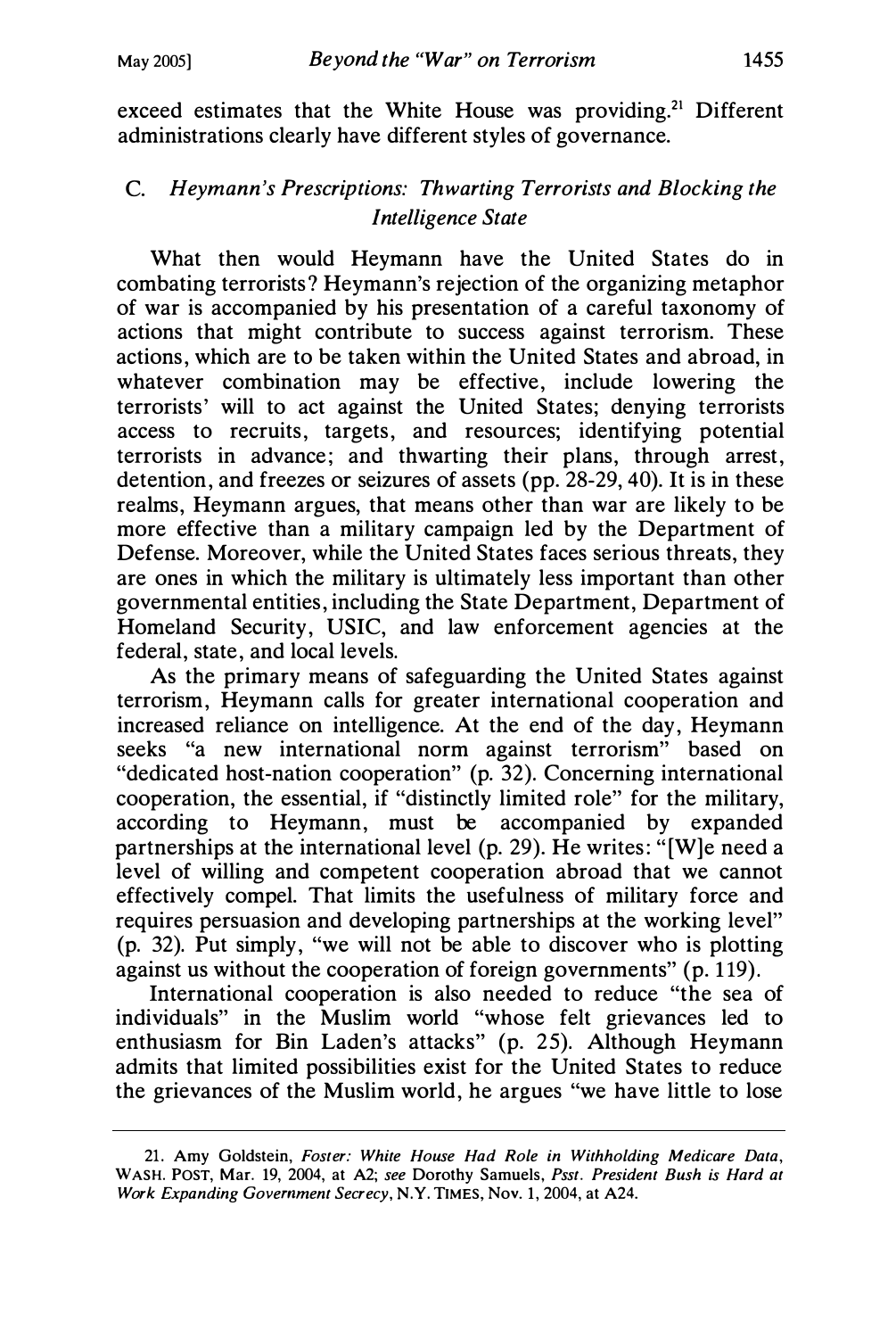and much to gain by showing concern for the well-being  $-$  the nutrition, health, education, governance, and human rights  $-$  of Muslim populations around the world" (p. 44). Here, too, Heymann says, the idea of a war on terrorism leads us astray. Heymann argues: "An undefined war on terrorism will look like a return of the Crusades to many Muslims" (p. 27).

Beyond international cooperation, Heymann also stresses the importance of gathering intelligence about terrorist activities.<sup>22</sup> As promising as Heymann believes intelligence to be, he worries as well about a potential negative consequence of this emphasis on information and develops the thought experiment of the "intelligence state" (pp. 133-57).

In Heymann's thought experiment, we are to imagine that it is 2010, and, due to fear of terrorism, the government is making a significant effort to track the movement and activities of all Americans, keeping extensive files, and even using the military to gather this information (pp. 135-39). The government is also encouraging citizens to report any suspicions or other concerns about their neighbors and placing informants in organizations that might be considered dangerous or critical of the government (pp. 135-39). Finally, the government in 2010 is using electronic surveillance more freely and frequently than today, and the President is detaining Americans or aliens indefinitely and trying long-time residents, and even nonmilitary citizens, before military tribunals (pp. 135-39).

This intelligence state resembles Communist East Germany with its dreaded secret police, the Stasi. It is a state that makes extensive use of a massive collection of personal files; demands and stores information from neighbors and friends; and engages in intrusive, broadly aimed surveillance. Heymann concludes this thought experiment with a stern warning:

[A] state that relies on intelligence activities instead of criminal investigations is likely to look promising as a more effective way of preventing terrorism, but it would create grave new risks. Intelligence agencies can define the threats they address, are not limited by definitions of crimes, are not limited in gathering private information to what is more than suggestive, have no burden of establishing the reliability of their product beyond a reasonable doubt, can engage in illegal activities secretly, and thus without political accountability, and can readily be turned to political purposes or allowed to drift in that direction. (p. 138)

The threat that the intelligence state poses, at the end of the day, is to democracy itself. A reluctance to engage in dissent can become

<sup>22.</sup> In Part II of this Review, infra, we look in more detail at Heymann's ideas regarding revamping how the USIC uses intelligence.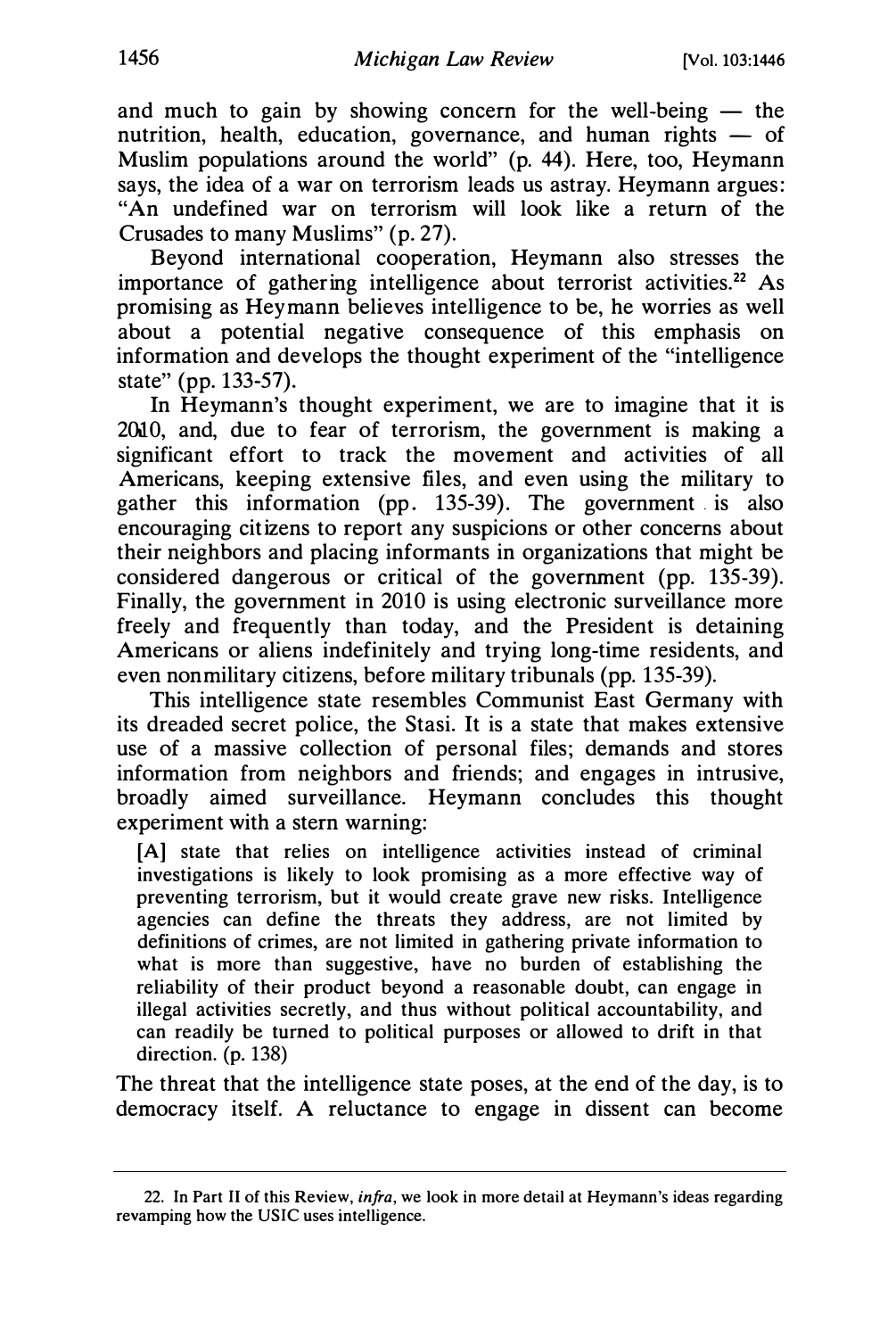ingrained in the citizenry and have a profoundly corrosive impact on democracy.

Heymann's intelligence state provides a useful hypothetical example. We wish to note, however, that part of it is built around a false dichotomy. Reconsider the quotation in the preceding paragraph; Heymann contrasts "intelligence activities" with "criminal investigations" and indicates that he favors the latter. But the comparison is flawed because, as he develops it, Heymann contrasts rogue intelligence organizations with well-behaved law enforcement agencies.

Heymann presents no evidence or theoretical model that demonstrates how greater use of criminal investigations will drive down the overall level of abuses of civil liberties. Indeed, the law enforcement apparatus is also open to abuse. A state might change the definition of crimes ex post facto, use the police to enlist or coerce the populace to gather private information, and bring criminal prosecutions against political opponents for illegitimate reasons and with flimsy or even fabricated evidence. Rigorous oversight as well as tough operational, policy, and legal controls are essential to avoid these kinds of abuses by both the USIC and the law enforcement community. Finally, Heymann overlooks the fact that many of the results that we expect from our government in fighting terrorism  $$ warnings of heightened risks of attack, foiling terrorist plots, and weakening terrorist capacities  $-$  are not the central focus of traditional law enforcement activities.

Despite these shortcomings, Heymann's thought experiment has the considerable merit of encouraging a policy debate about how to prevent these excesses. Heymann himself offers a four-part plan that he bases on specific lessons of U.S. history as revealed in the 1970s. During this time, the Church Committee's hearings in the Senate demonstrated that the USIC and U.S. military had carried out internal security activities in which information was gathered "indiscriminately about perfectly peaceful organizations. "23

Heymann's prescriptions for avoiding an intelligence state also generally track the existing legal framework governing the USIC's activities. Critical elements of this framework include the Foreign

<sup>23.</sup> Pp. 141-42; SELECT COMM. TO STUDY GOVERNMENTAL OPERATIONS WITH RESPECT TO INTELLIGENCE ACTIVITIES, 94TH CONG., FINAL REPORT ON INTELLIGENCE ACTIVITTES AND THE RIGHTS OF AMERICANS, Bk. II, pt. I (1976), available at http://www.icdc.com/-paulwolf/cointelpro/churchfinalreportlla.htm (2002). For recent discussions of the continuing relevance of these findings, see Swire, *supra* note 19, at 1348, and George P. Varghese, Comment, A Sense of Purpose: The Role of Law Enforcement in Foreign Intelligence Surveillance, 152 U. PA. L. REV. 385, 430 (2003).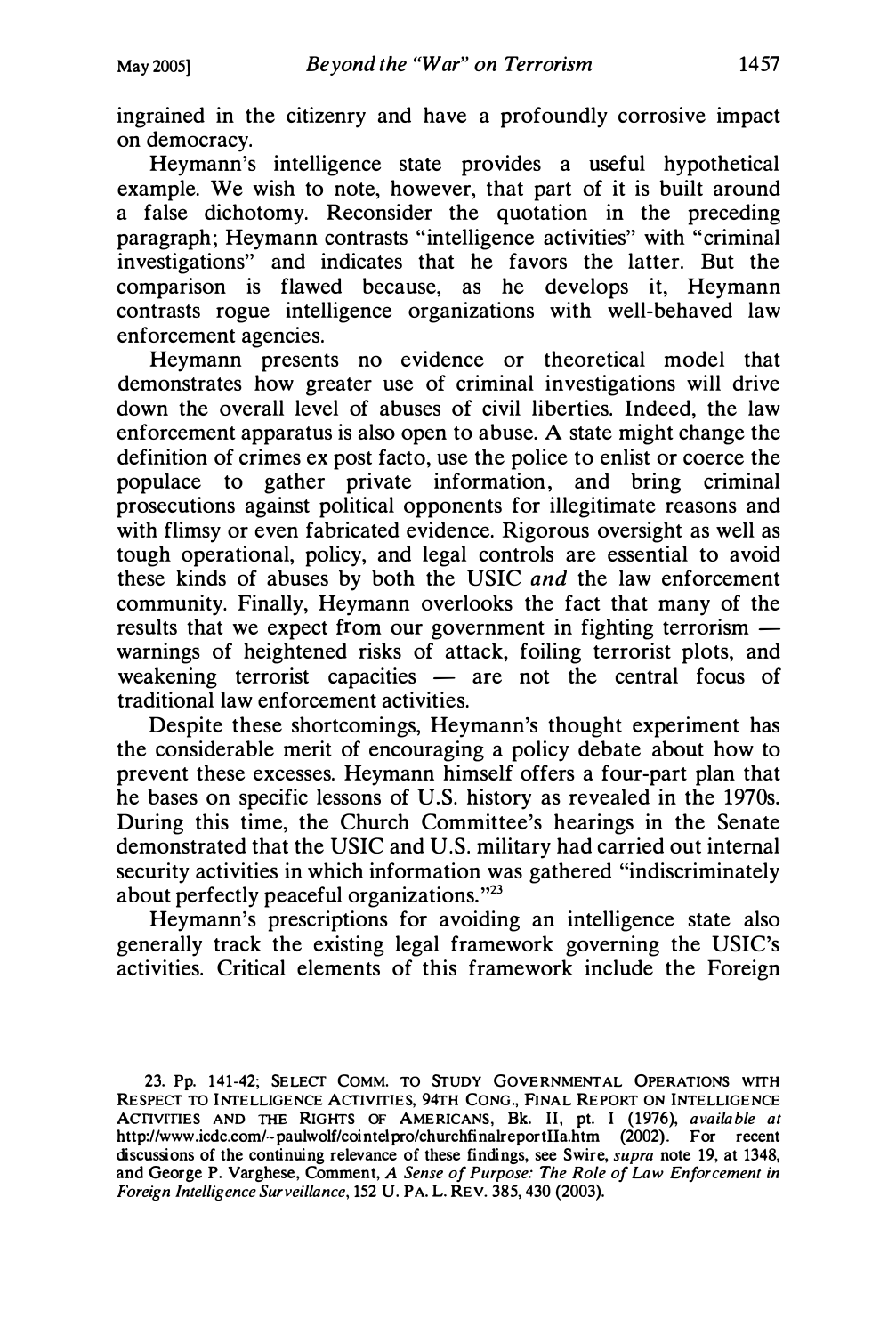$\ddot{\phantom{0}}$ 

Intelligence Surveillance Act ("FISA"), enacted in  $1978$ <sup>24</sup> Executive Order 12,333, issued in  $1981$ <sup>25</sup> and guidelines from the DOJ and Director of Central Intelligence.<sup>26</sup> The critical lessons can be distilled, according to Heymann, into four necessary protections: (1) keep internal security functions out of the hands of the military and the CIA; (2) define the permissible scope of domestic intelligence; (3) limit the intelligence agency to statutorily defined legal powers; and ( 4) maintain critically important oversight activities (pp. 139-57). Each of these elements of Heymann's core prescriptions is worth examining in turn.

His first key restriction on the USIC is a requirement that separate agencies have responsibilities for domestic and foreign surveillance activities. As a generalization, which necessarily entails exceptions, U.S. law permits the USIC, including the CIA and the NSA, to exercise greater powers outside the United States than within it. Heymann finds this distinction justifiable because "[w]ithin the United States, we want a very different attitude toward the law" (p. 140). Equally importantly, U.S. law grants the military only a limited ability to gather information within our borders.<sup>27</sup>

One criticism of this point is that it writes off as largely beyond the reach of the law the activities of the USIC gathering foreign intelligence outside the United States. In fact, those activities, particularly as they relate to Americans, are and should be closely regulated by U.S. law. Another problem with this model is that it assumes that a rigid division of labor between agencies pursuing domestic activities and agencies pursuing foreign activities is possible. As one example of the need for cooperation between domestic law enforcement and international police, the FBI has Legal Attache (Legat) Offices abroad.28 Among the activities of the Legats is to help in resolution of FBI domestic investigations which have international components. 29

28. FBI, LEGATS, http://www.fbi.gov/contact/legat/legat.htm (last visited Feb. 6, 2005).

<sup>24.</sup> Foreign Intelligence Surveillance Act of 1978, Pub. L. No. 95-511, 92 Stat. 1783 (codified at 50 U.S.C.  $\S$  1801 *et seq.* (2000)).

<sup>25.</sup> Exec. Order No. 12,333, 3 C.F.R. 200, 201 (1982), reprinted in 50 U.S.C. § 401 (2000).

<sup>26.</sup> For an overview of the DOJ Guidelines with excerpts from them, see STEPHEN DYCUS ET AL., NATIONAL SECURITY LAW 701-12 (3d ed. 2002).

<sup>27.</sup> Exec. Order No. 12,333, 3 C.F.R. 200, 201 (1982), reprinted in 50 U.S.C. § 401 (2000).

<sup>29.</sup> The Legat program focuses on drug trafficking, international terrorism, and economic espionage. Id. For a discussion of the Legats' work in opposing organized crime in Southeast Europe, see The Impact of Organized Crime and Corruption on Democratic Reform: Hearing Before the Comm'n on Security and Cooperation in Europe, 106th Cong. 6- 7 (2000) (statement of James K. Weber, Deputy Assistant Dir., Investigative Serv. Div., FBI), at http://www.csce.gov/briefings.cfm?briefing\_id=43.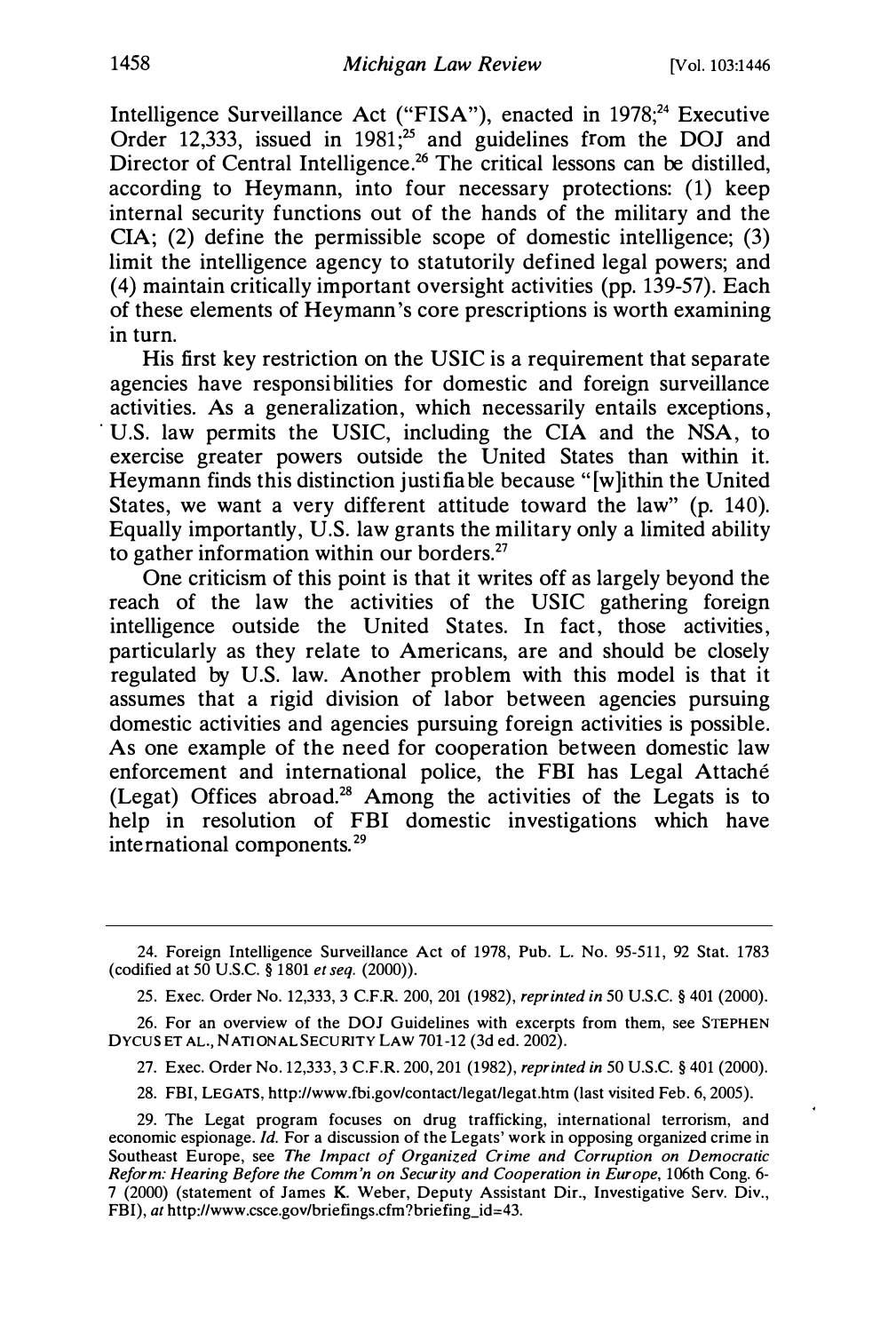A rigid separation is, of course, neither feasible nor desirable, as Heymann concedes at points, particularly in an era when international terrorists move freely around the world and routinely seek to penetrate the United States' borders to gather intelligence and plan and execute terrorist attacks. In addition, as Heymann admits, "there are some costs to the exclusion of the military and the CIA" (p. 142). One of these costs is especially important in light of 9/11: "[I]nsisting on separating intelligence-gathering activities at home from those abroad creates problems in combining the information gathered in the United States with the information that is gathered abroad" (p. 142). Here, Heymann might have discussed in more detail methods for allowing information sharing consistent with a limited domestic role for the CIA and military.

Heymann's second key safeguard is to have the law carefully and publicly define the subjects of permissible intelligence gathering. He hones in on one circumstance in which the government gathers information, namely, when it is seeking to prevent grave dangers. Heymann notes that FISA permits such information gathering against individuals in investigations in the United States involving espionage and terrorism in which a significant foreign component exists (p. 148). Heymann states that surveillance is also permissible if "a severe, politically motivated, danger to the people or the Constitution" exists along with a foreign connection and imminent danger is present (p. 149). With this sentence, Heymann paraphrases another part of FISA. He is particularly concerned, moreover, with a situation when the official who "controls intelligence capacities" exceeds her authority or bends the rules and investigates people who are engaged in permissible dissent rather than activities that actually pose grave dangers (p. 147). Yet, it should be noted that FISA's definition of an "agent of foreign power" who is a United States person requires criminal acts. 30 This requirement seeks to minimize the risk that individuals will be targeted for exercise of First Amendment rights.<sup>31</sup>

As for his third safeguard, Heymann desires creation of statutorily defined legal powers that restrict the activities of intelligence agencies. Here, Heymann praises FISA:

We know that [FISA] has worked, and worked well. If specific additional powers are needed, they can and should be legislated by a very willing Congress. If broad additional powers are needed to deal with ongoing

<sup>30. 50</sup> u.s.c. § 1801(b)(2) (2000).

<sup>31.</sup> For a warning, however, regarding the scope of the 2002 Ashcroft Guidelines, see Swire, supra note 19, at 1352. As Swire explains: "The Levi Guidelines have given way to the 2002 Ashcroft Guidelines, which far more aggressively contemplate surveillance of First Amendment activities in the name of domestic security." Id.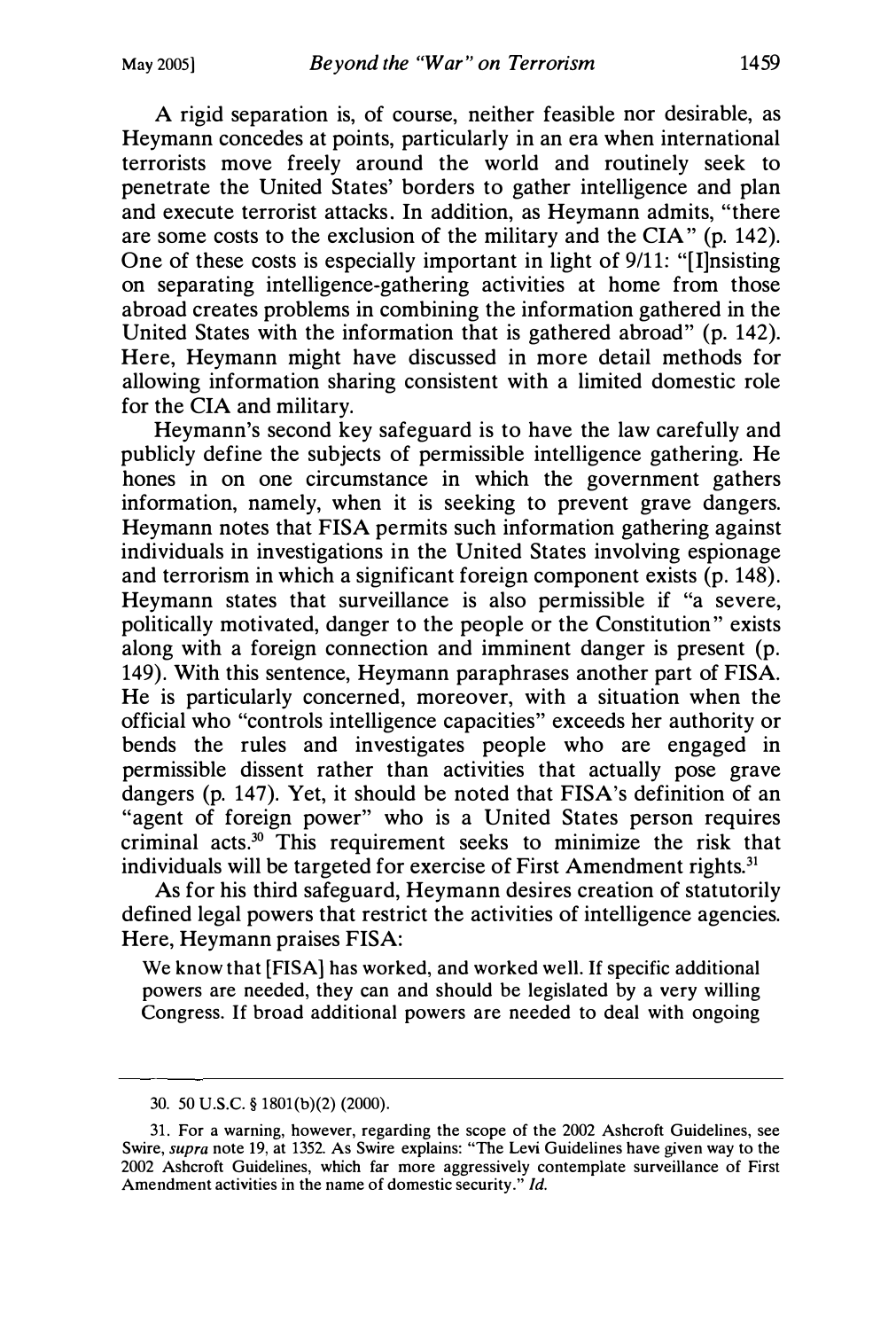national emergencies, they too can be legislated and limited to circumstances that are at least defined generally. (p. 151)

In a nutshell then, Heymann proposes that the government be permitted to use secret, intrusive investigatory techniques only under limited circumstances that Congress has specified.

The fourth and final safeguard is to create oversight authorities that will promote effective intelligence gathering consistent with the rule of law by domestic intelligence agencies. This oversight is to be both external, involving congressional committees, and internal, involving inspector generals and other agency oversight mechanisms. Yet, Heymann notes multiple difficulties in structuring oversight. For example, intelligence agencies must act in secret, but as a consequence "rules and limits on jurisdiction and responsibility are likely to be ignored" (p. 152). This generalization would have been sharpened through a more detailed discussion of the strengths and weaknesses of existing structures within and outside the USIC that identify, investigate, and correct any such transgressions. Heymann might usefully have elaborated his views as to how the current structure of oversight in the United States should be revised.<sup>32</sup>

Heymann does observe, however, that even once an oversight entity is in place, intelligence agencies may not willingly provide information needed for oversight (pp. 154-56). Heymann points to the complaints of congressional intelligence committees after 9/11 regarding the difficulty of getting full information from the FBI and CIA. He concludes: "Without that cooperation, it is extremely unlikely that even congressional overseers can reliably discover what is or is not being done by an intelligence agency" (pp. 155-56). While the sparring over the control and disclosure of information was ultimately resolved to the satisfaction of the 9/11 Commission, and may not seem different than any of the numerous non-intelligence instances in which one branch of the federal government demands information and another branch declines to provide it (stonewalling), the implications are particularly significant when they involve matters of national security and civil liberties.<sup>33</sup>

<sup>32.</sup> The intelligence activities of the executive branch are regulated internally by the executive branch, including the President's Intelligence Oversight Board, the Inspectors General, and General Counsels of the intelligence agencies, and by the judiciary, as well as by congressional oversight. Heymann also notes that internal oversight, as through an inspector general model, can usefully supplement external oversight. He points with approval, in fact, to the report from the Inspector General of the DOJ in 2003 that was critical of the detention of illegal aliens after 9/11. P. 155.

<sup>33.</sup> In certain other contexts, the Supreme Court has interpreted the Constitution as resolving inter-branch conflicts. See, e.g. , United States v. Nixon, 418 U.S. 683 (1974).

The 9/11 Commission offered detailed suggestions regarding oversight. Its interviews with "numerous members of Congress from both parties, as well as congressional staff members" revealed widespread dissatisfaction with congressional oversight. 9/11 COMMISSION, THE 9/11 COMMISSION REPORT: FINAL REPORT OF THE NATIONAL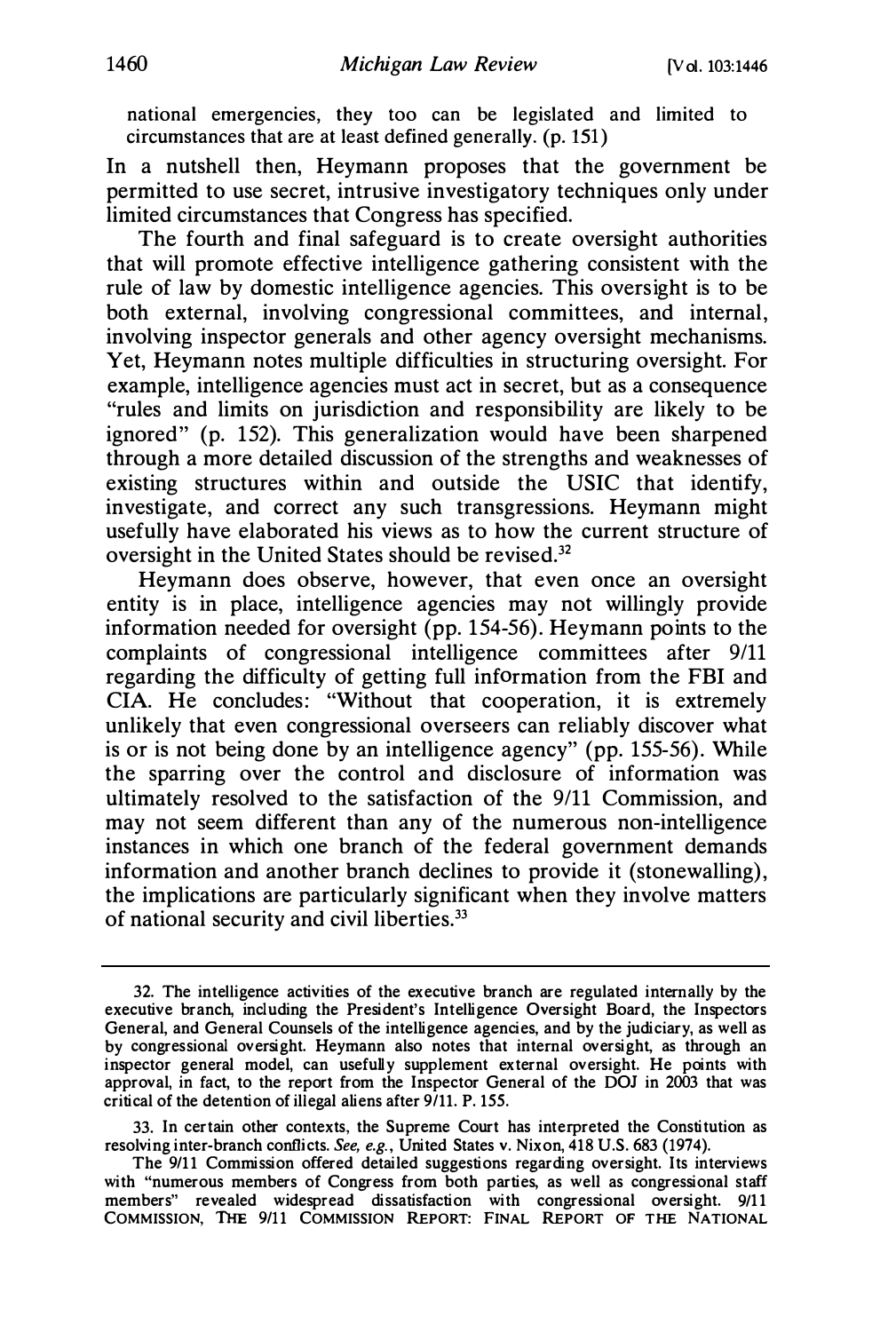#### D. Of Framing Effects and Multiple Policy Perspectives

To conclude Part I, we wish to return to Heymann's rejection of the metaphor of the "war" on terror. In place of this idea, Heymann develops an alternative: namely, his different taxonomies, including "the less accessible but more revealing division of terrorism into almost a dozen categories of threat"  $(p, 87)$ . Warning against reliance on a one-dimensional metaphor that will limit our thinking about the best ways to combat terrorism, Heymann argues: "[WJhat we should be doing is reviewing, skeptically, what is on our menu of choices and then choosing not what is popular but what is most likely to be effective in protecting our security in the short run and in the long run" (p. 87). In other words, the nature of the perspective that one adopts for tackling a problem matters, and the "war" metaphor is the wrong one for responding to the threat of terrorism. To explore Heymann's central insight further, we wish to consider two further topics: social psychology research regarding "framing effects," and a classic study of the Cuban missile crisis.

Empirical work in the field of social psychology has documented the existence of the phenomenon of "framing effects."<sup>34</sup> Although Heymann does not discuss this research, it in fact bolsters his connection between the wrong metaphor and bad (i.e. artificially constrained) policies. A framing effect refers to the influence of the manner in which options are presented upon the choices made. As Daniel Kahneman and Amos Tversky summarize, these " [f]ormulation effects can occur fortuitously, without anyone being aware of the impact of the frame on the ultimate decision. They can also be exploited deliberately to manipulate the relative attractiveness of options. "35 A series of experiments have shown, for example, how

35. Daniel Kahneman & Amos Tversky, Choices, Values, and Frames, in CHOICES, v ALVES, AND FRAMES 1, 10 (Daniel Kahneman & Amos Tversky eds., 2000).

COMMISSION ON TERRORIST ATTACKS UPON THE UNITED STATES 419 (2004) [hereinafter 9/11 COMMISSION). In response, the 9/11 Commission called for strengthened congressional oversight of both intelligence and homeland security. Id. Regarding oversight of intelligence, it proposed use of either a joint committee modeled on the example of the Joint Committee on Atomic Energy or a single committee in each house that combined authorizing and appropriating authorities. Regarding oversight of homeland security, the 9/11 Commission called for Congress to "create a single, principal point of oversight and review for homeland security." *Id.* at 421.

<sup>34.</sup> A framing effect takes place if "the very same choice can be perceived as a gain or a loss based purely on its formal presentation." Edward J. McCaffery et al., Framing the Jury: Cognitive Perspective on Pain and Suffering Awards, in BEHAVIORAL LAW AND ECONOMICS 259, 262 (Cass R. Sunstein ed., 2000) [hereinafter BEHAVIORAL LAW AND ECONOMICS]. As an example, "individuals will perceive a penalty for using credit cards as a loss and a bonus for using cash as a gain; this will lead individuals to use cash if and only if the 'penalty' tack is taken, although the two situations are, from an economic and end-state perspective, identical." Id.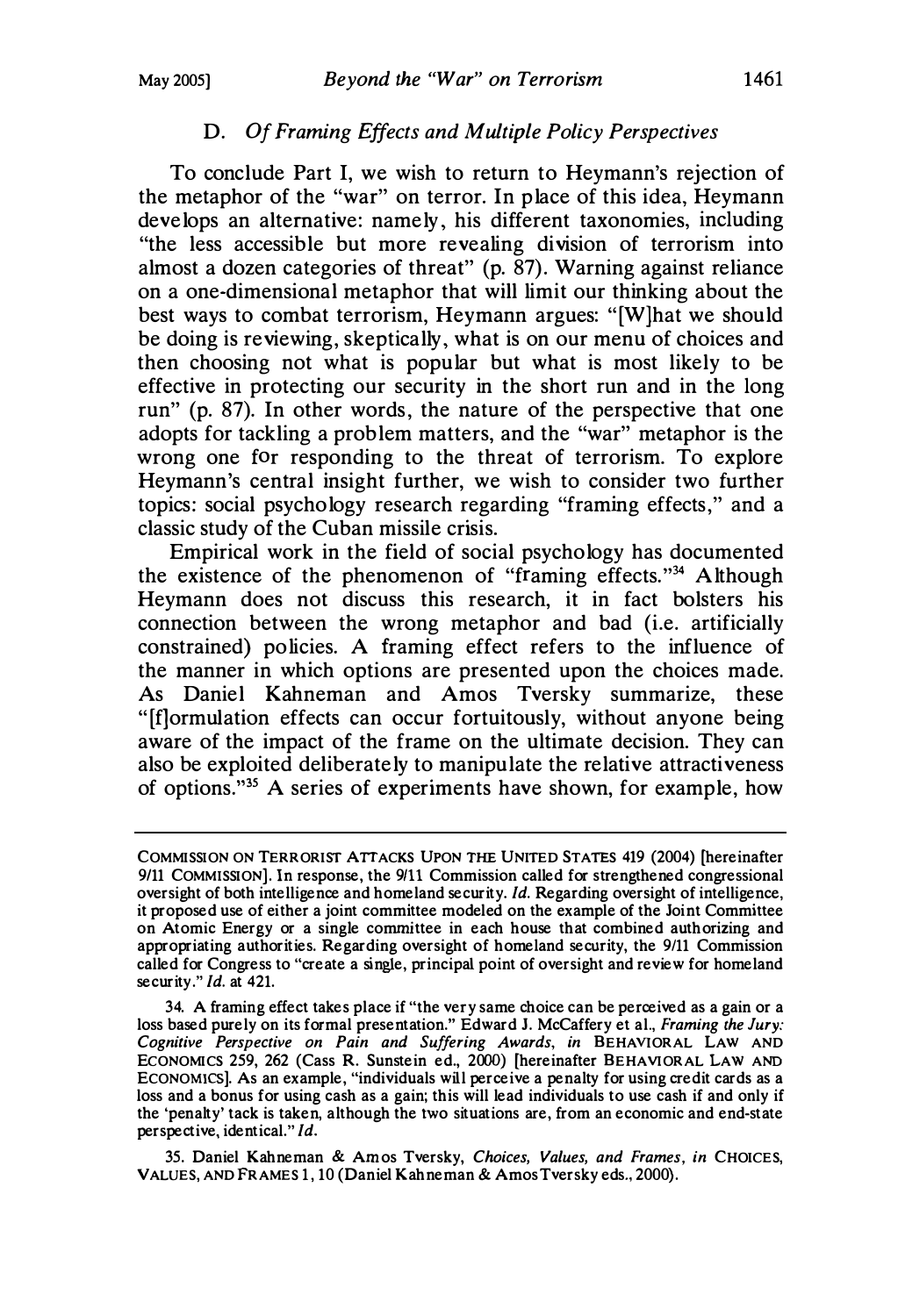framing questions in different ways leads people to different answers. 36 Outside of social psychology, the idea of framing effects has already influenced work in behavioral law and economics and other areas of jurisprudence.<sup>37</sup>

In this light, Heymann can be seen as proposing in a descriptive sense that policymakers' adoption of "war" as a frame will cause them in turn to favor certain options in responding to terrorism. He also implies in a normative sense that "war" as a frame leads to poor choices and suboptimal outcomes. In response to the shortcomings of this frame, Heymann, at least implicitly, presents the reader with his categories of choice. The message is that no single instrument such as war will be an adequate response to terrorism due to the complexity and uncertainty of the threat and the tradeoffs that each choice presents.

Other scholars have observed that the conceptual lens or perspective with which one views a crisis or other complex set of policy choices substantially influences one's perceptions. For example, a classic study of governmental decisionmaking, Essence of Decision, supports Heymann's suspicion of any single perspective in evaluating complex areas of policy. In this book, Graham Allison and Phillip Zelikow examine historical questions concerning decisionmaking during the Cuban missile crisis.<sup>38</sup> This event was the conflict between the United States and the Soviet Union in October 1962 caused by the latter nation's construction of missile bases in Cuba.

Allison and Zelikow evaluate the merits of three scholarly methodologies in understanding governmental decisionmaking during this crisis. They term these methodologies: (1) the Rational Actor Model (a nation is a purposive actor); (2) the Organizational Behavior Model (a nation is a large organization with "outputs" resulting from "existing organizational structures, procedures, and repertoires" and (3) the Governmental Politics Model (a nation acts as a result of "bargaining games among players in the national government").<sup>39</sup> Allison and Zellikow evaluate these methodologies by applying them seriatim to the Cuban missile crisis and considering the extent to which these scholarly approaches help us understand different aspects of governmental decision-making during this event.

In assessing the Cuban missile crisis, the two scholars find that no single model provides an adequate lens for understanding this event.

<sup>36.</sup> ELLIOT ARONSON, THE SOCIAL ANIMAL 129-30 (7th ed. 1995); w. Kip Viscusi, Alarmist Decisions with Divergent Risk Information, 107 ECON. J. 1657 (1997).

<sup>37.</sup> See, e.g., Christine Jolls et al., A Behavioral Approach to Law and Economics, in BEHAVIORAL LAW AND ECONOMICS, supra note 34, at 13, 13-40.

<sup>38.</sup> Phillip Zellikow also served as the Executive Director of the 9/11 Commission and is as a member of the Markle Foundation Task Force on National Security.

<sup>39.</sup> ALLISON & ZELLIKOW, supra note 3, at 6.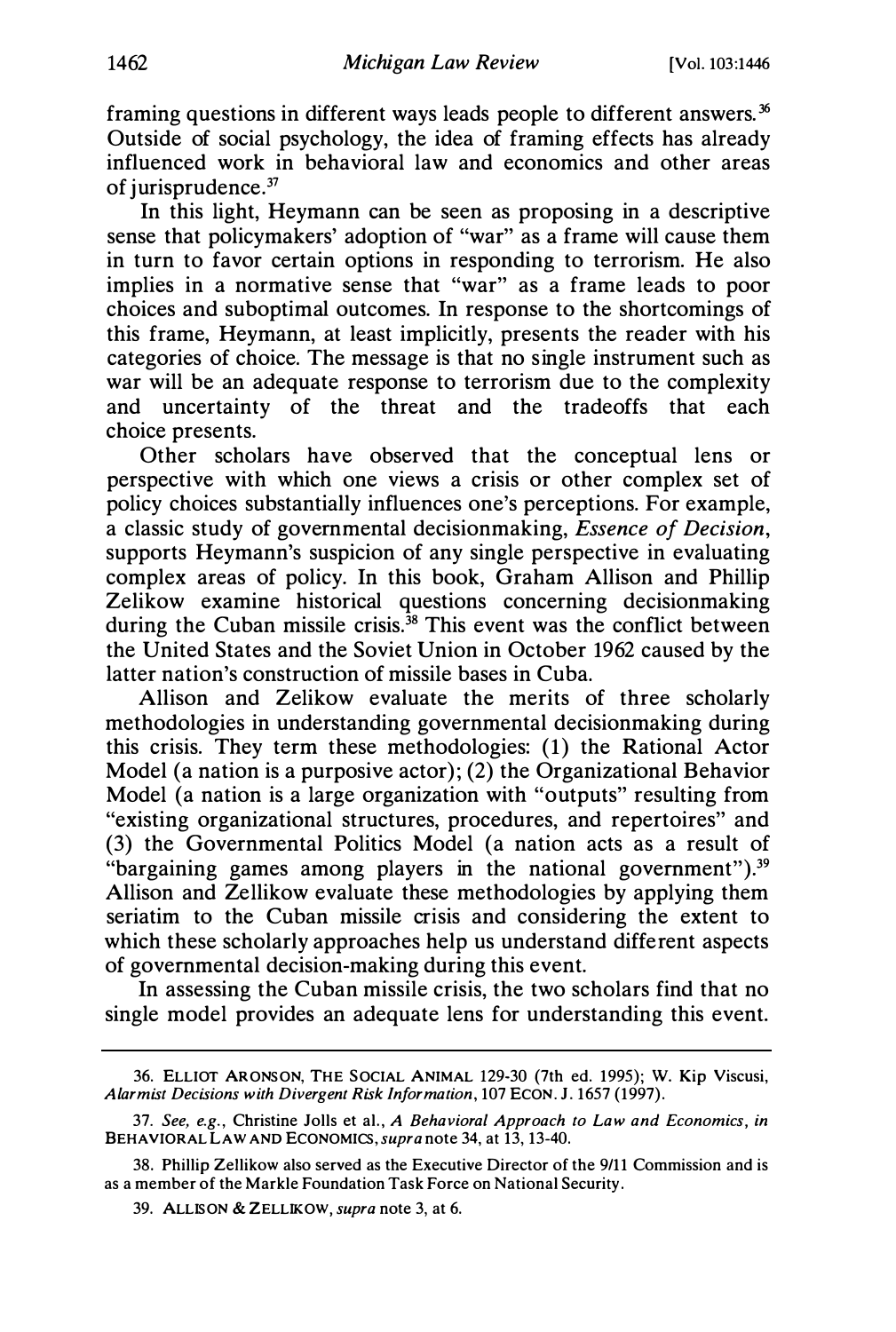Allison and Zellikow propose, "[t]he glasses one wears magnify one set of factors rather than another in ways that have multifarious consequences."40 At the end, their conclusion is that "a partial, ad hoc working synthesis of analysis using these three models" is needed.<sup>41</sup> In a similar fashion, although applying his lens prospectively to decisionmaking rather than retrospectively to a complex historical event, Heymann calls for use of a broad taxonomy of possible responses. In his judgment, the policy decision as to which elements to use is to be shaped around emerging information about the nature of specific threats.

Thus, Heymann's methodology sounds much like Allison and Zellikow's approach as political scientists, which favors a synthesis of analytical approaches over any one methodology.<sup>42</sup> At the same time, however, Allison and Zellikow's insights could also be read as providing support for retaining the "war" metaphor at least as one of several instruments co-residing in the toolbag of policy responses.<sup>43</sup> After all, even the concept of the cold war included use of the "war" metaphor - indeed, the very term "cold war" incorporated it by reference. Finally, an important advantage of the synthesis approach is that it may lead to consideration of the different kinds of wars and the varied responses to these struggles throughout American history.

# II. THE PROMISE AND POTENTIAL PERIL OF NETWORKED **INTELLIGENCE**

A major policy debate post-9/11 centers on the need to transform the USIC. An organizational aspect of this discussion received intense congressional, executive-branch, policy community, and media attention; this question concerned whether the USIC should be

43. Jeffrey Rosen suggests, however, that "people have difficulty coolly appraising the risks of especially frightening threats." JEFFREY ROSEN, THE NAKED CROWD: RECLAIMING SECURITY AND FREEDOM IN AN ANXIOUS AGE 74 (2004). Behavioral economics and social psychology has shown that "in making decisions about unfamiliar events, people rely on mental shortcuts, or heuristics, that often lead them to miscalculate the probability of especially dreaded hazards." Id. From this perspective, one might argue that use of the "war" metaphor added to the powerful saliency of terrorism will lead to clouded judgments. On the other hand, use of the "cold war" metaphor, at least arguably, did not seem to have provided a similarly flawed heuristic.

<sup>40.</sup> Id. at 387.

<sup>41.</sup> See id. at 389.

<sup>42.</sup> Allison and Zellikow also briefly discuss prospective use of their approach. Id. at 397-402. They apply all three models to the task of assessing the threats that nuclear weapons pose for Americans today, and conclude: "Our judgment is that the direct nuclear threat to Americans has increased  $-$  increased substantially. If radical rethinking of the risks of nuclear war today diverges this dramatically from accepted wisdom, how much more so on issues of less ultimate importance?" Id. at 401.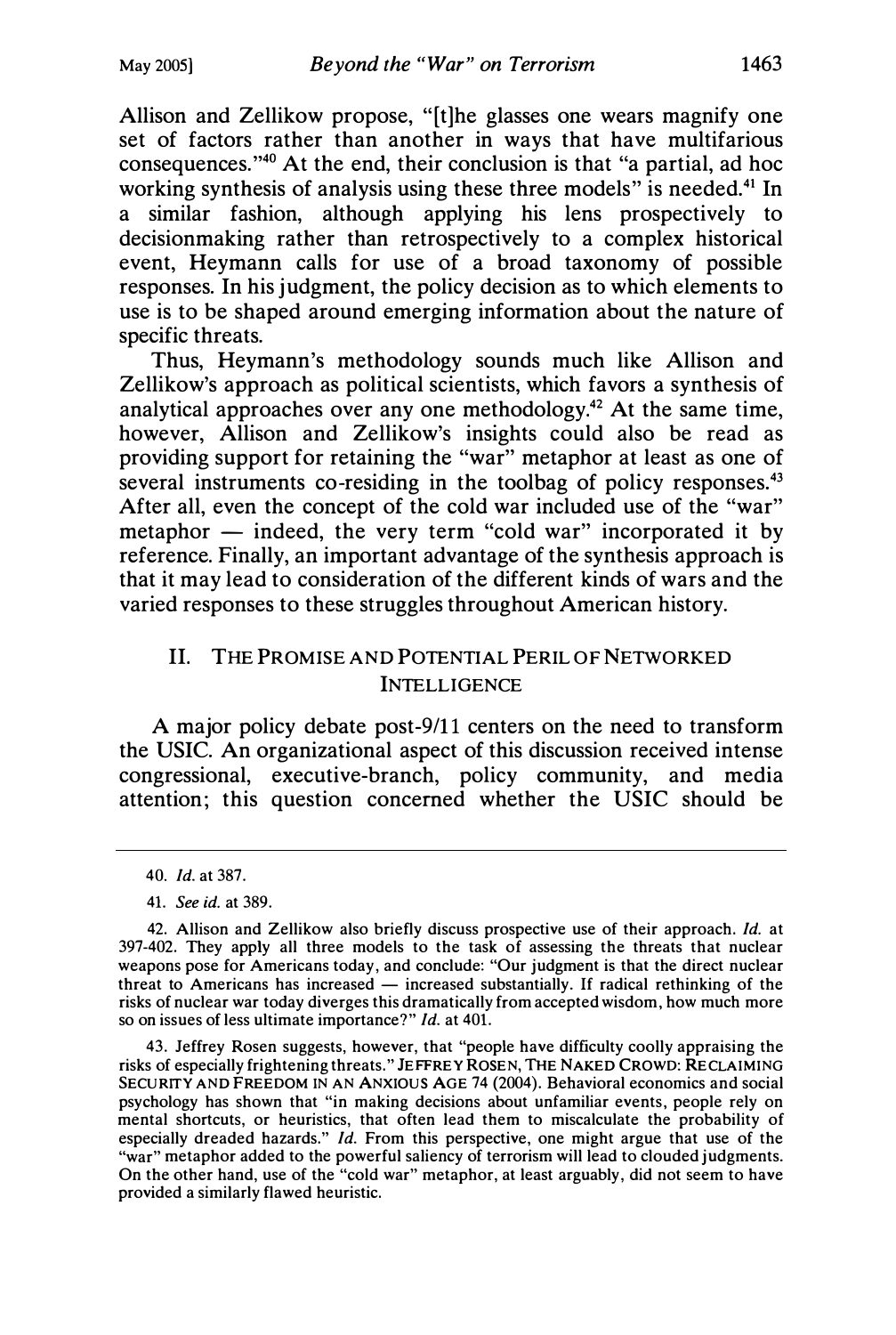reorganized in order to place a single official in charge of all intelligence functions, and whether this office should have full authority over all elements of the USIC. This idea follows a proposal of the 9/11 Commission, which suggested that the Director of Central Intelligence (DCI), who historically has led the CIA but not had line authority over the Department of Defense's intelligence elements, be replaced with a Director of National Intelligence (DNI).<sup>44</sup> The debate culminated with the enactment of the Intelligence Reform and Terrorism Prevention Act of 2004 (IRTPA),<sup>45</sup> which established a DNI to serve as head of the USIC, to act as the principal adviser to the President, the National Security Council, and the Homeland Security Council for intelligence matters related to the national security, and to oversee and direct the implementation of the National Intelligence<br>Program. The IRTPA specifies the budget, transfer and Program. The IRTPA specifies the budget, transfer and reprogramming of funds, transfer of personnel, tasking of national intelligence, analysis, and other authorities of the DNl.46

Another important debate has focused on the proposals to increase the ways in which intelligence information is shared within the USIC. The IRTPA vests in the DNI the "principal authority to ensure maximum availability of and access to intelligence information within the intelligence community consistent with national security."<sup>47</sup> Agreement exists, as reflected in the IRTPA, on the need to create a new intelligence network that will improve the quality of intelligence information and, in turn, increase access to the intelligence located in this system.48 There is far less agreement on what this network should do or how to construct it. Thus, the debate about information sharing will continue.

In Part II of this Review, we first discuss Heymann's vision of why and how intelligence should be used more intensely to thwart terrorism. We then describe the contours of the proposed new kind of intelligence network. The new intelligence network will, however,  $c$ reate new policy issues  $-$  including difficult privacy challenges. We will also explore the IRTPA's new statutory standards throughout this Part to indicate the current state of the law for these policy issues.

<sup>44. 9/11</sup> COMMISSION, supra note 33, at 411.

<sup>45.</sup> Intelligence Reform & Terrorism Prevention Act (IRTPA) of 2004, Pub. L. No. 108- 458, 1 18 Stat. 3638 (codified as amended in scattered sections of 5 U.S.C., 8 U.S.C., 22 U.S.C., 28 U.S.C., 46 U.S.C., 49 U.S.C., and 50 U.S.C.).

<sup>46.</sup> Id. § 1011.

<sup>47.</sup> Id.

<sup>48. 9/11</sup> COMMISSION, supra note 33, at 418-19.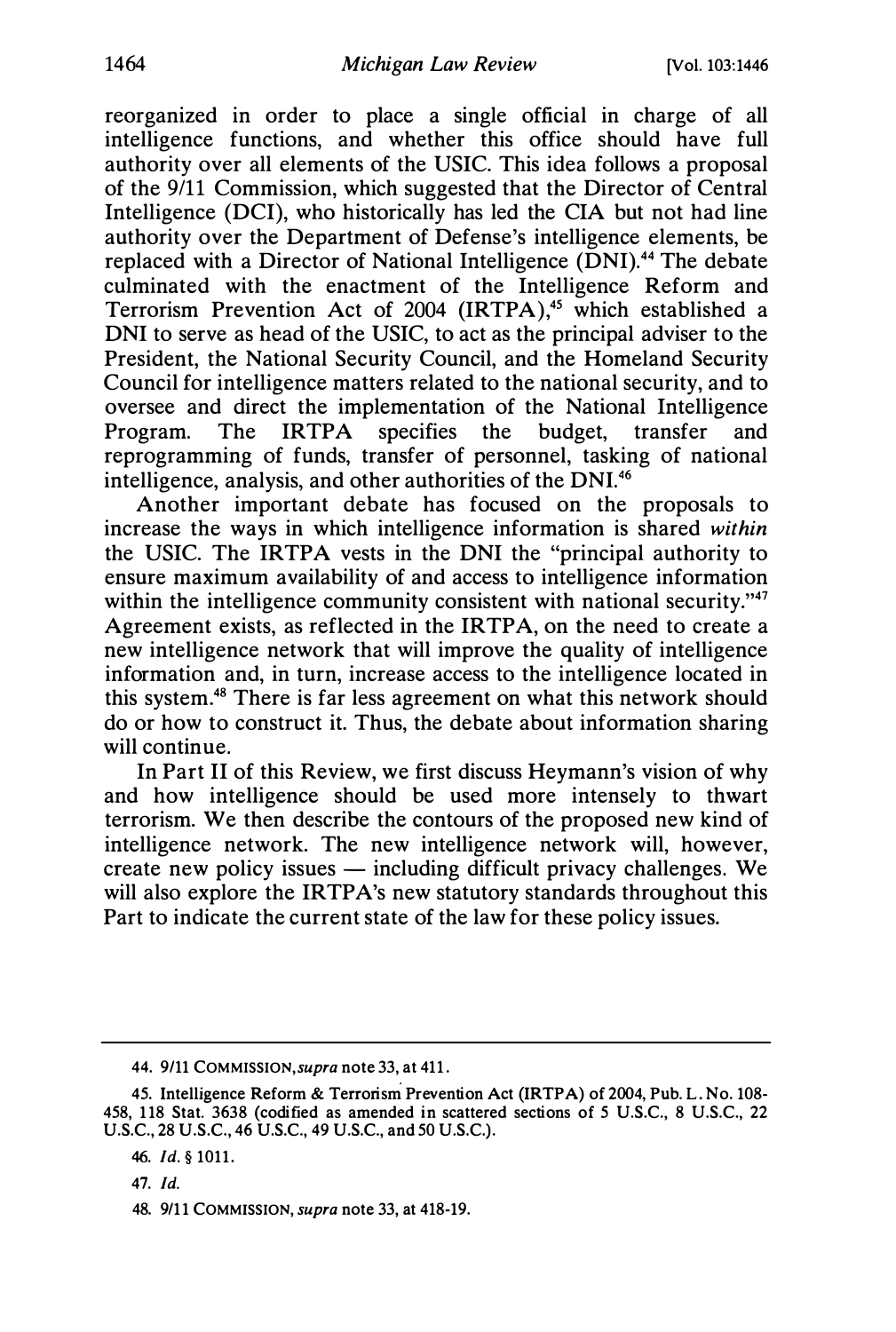# A. Heymann on Improving Intelligence

As noted, Heymann fears the emergence of an intelligence state in the United States. At the same time, however, he exhorts the government to collect better intelligence, perform better intelligence analysis, and make better use of intelligence (pp. 63-71). In other words, Heymann wants the USIC to improve what it does without becoming more threatening to civil liberties or less law abiding.

The intelligence needed is of two types: First, strategic intelligence about terrorist organizations is required to inform U.S. authorities about the capabilities, resources, and nature of our enemies. Second, tactical intelligence is necessary; this "intelligence [is] specific enough to allow prevention by incapacitating a critical group of the terrorists or denying them the resources or access their plan requires" (p. 62). Heymann argues: "Producing extremely effective intelligence at home and abroad requires better gathering of information, better combination of information from different sources, and greater imagination in drawing conclusions from an incomplete set of pieces" (p. 64).

In thinking about the necessary role of intelligence, Heymann develops another useful taxonomy. He observes that intelligence can prevent a terrorist attack either by identifying a few suspects and then uncovering their cohorts and their plan, or by detecting a terrorist plan and then identifying a critical core of participants (p. 65). In our terminology, the first approach is an "individual-focused strategy," and the second, a "plan-focused strategy." The primary difficulty with an individual-focused strategy is in identifying the initial persons to investigate. As an intelligence matter, a terrorist group may well seek to recruit persons whom the USIC generally would not suspect (p. 67). At the same time, moreover, a democratic society requires a factual predicate before applying the investigative powers of the state against an individual.

Conceptual and practical difficulties also exist with a plan-focused approach. Heymann writes that for particularly likely targets and terrorist resources, the United States could develop possible scenarios and lists of indicators that terrorists were acting on one of those scenarios. He suggests that the United States could construct hundreds of these models and constantly look for evidence that terrorists were implementing these designs (p. 74). This effort, of course, requires great insight, creativity, and imagination to transcend scenarios based purely on historical events or on existing and perhaps incomplete intelligence. Here, Heymann is bringing us squarely up against a nearly inescapable post-9/11 fact: the success of individual-focused and plan-focused strategies alike seems to require substantial increases in intelligence collection, processing, and sharing. Through access to and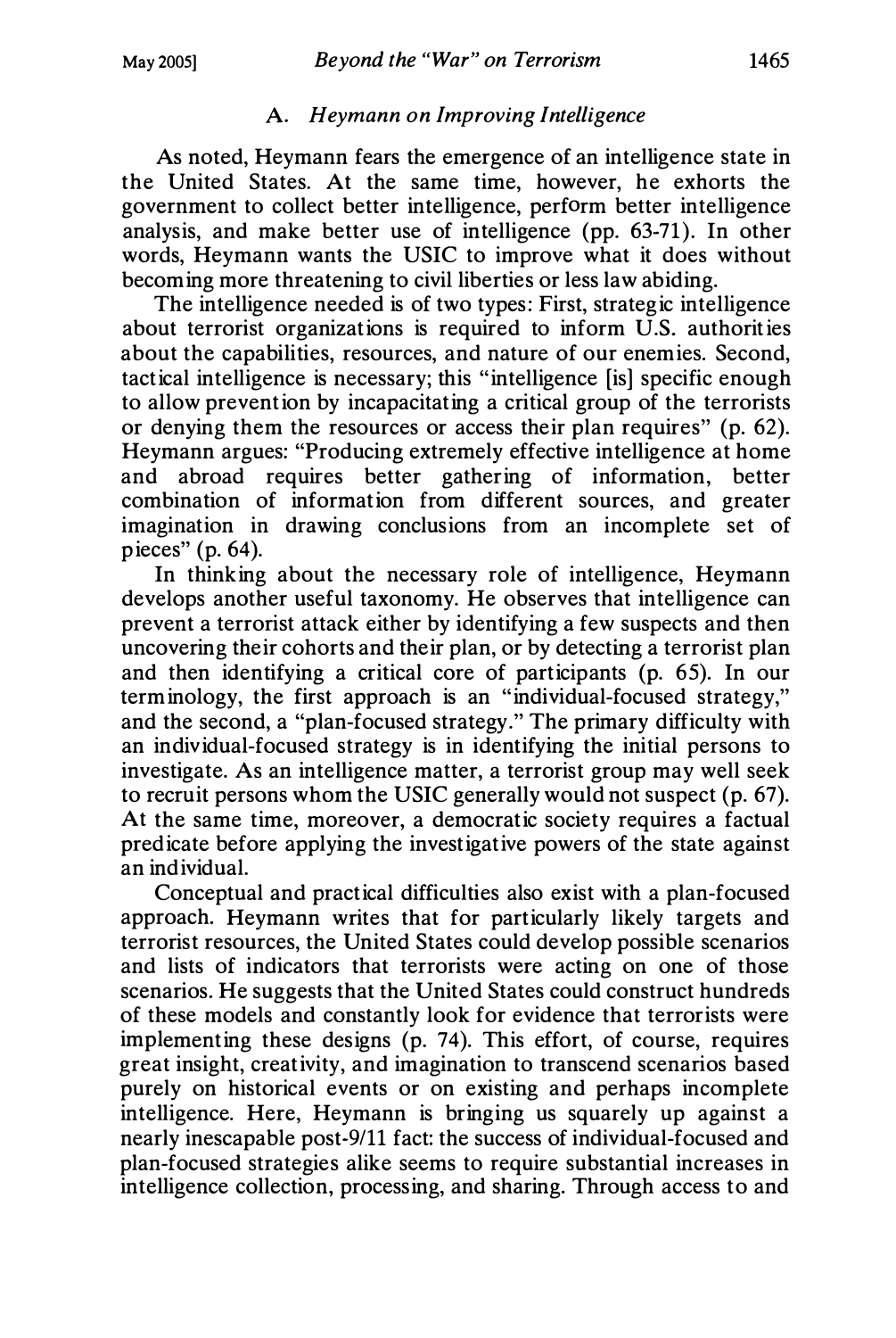analysis of comprehensive, accurate, and timely information, both strategies will develop hypotheses and then test the results. But these expanded activities also raise concerns about potentially monitoring activities of innocent Americans as well as the related problem of false positives.

Despite these risks, Heymann remains a proponent of informationbased methods of counterterrorism. Heymann calls for timely sharing of information within the intelligence community and improved computer capacity, in particular at the FBI.<sup>49</sup> He also hopes for greater cooperation in gathering intelligence abroad from "the law enforcement and internal security forces of states where the terrorist organizations are operating."<sup>50</sup> In addition, Heymann wants more electronic analysis of information, such as through data mining. The concept of data mining can have different meanings in different contexts. Here we wish to draw on the definitions of the Department of Defense's TAPAC. This study panel noted that data mining can take two different forms: it can be pattern-based or subject-based. These categories track our terminology regarding plan-focused and individual-focused strategies for intelligence.

In pattern-based data mining, the government investigator develops a model of assumptions about activities and underlying characteristics of culpable individuals or about the harbingers and indicators of terrorist plans. The government official then searches databases containing personal information for "hits" that indicate the possible presence of such culpable individuals or terrorist plans. Data mining can also be subject-based, which involves looking for information about a specific individual or links to known individuals.

Heymann is most interested in pattern-based data mining. He notes that it is to be used to "look for suspicious combinations of information, hoping they will produce a greatly reduced field of suspects" (pp. 72-73). As an example of data mining, Heymann discusses the German example of using demographic and economic data to identify possible members of terrorist groups and points to the German Criminal Procedure Code's specific statutory authorization of such data mining (pp. 70-71). Heymann also refers to a report of the Markle Foundation Task Force on National Security ("Markle Task Force"), which argues that the USIC could have identified all of the 9/11 hijackers if it had only drawn on "readily available, relatively public information,'' and then carried out adequate data analysis, such as checking all purchasers of airplane tickets to see if they were either

<sup>49.</sup> He notes of the period prior to 9/11, "(t]he FBI was computer-challenged." P. 63.

<sup>50.</sup> P. 79. Heymann observes, however, significant limits likely exist on the United States' capacity to elicit this cooperation. Id.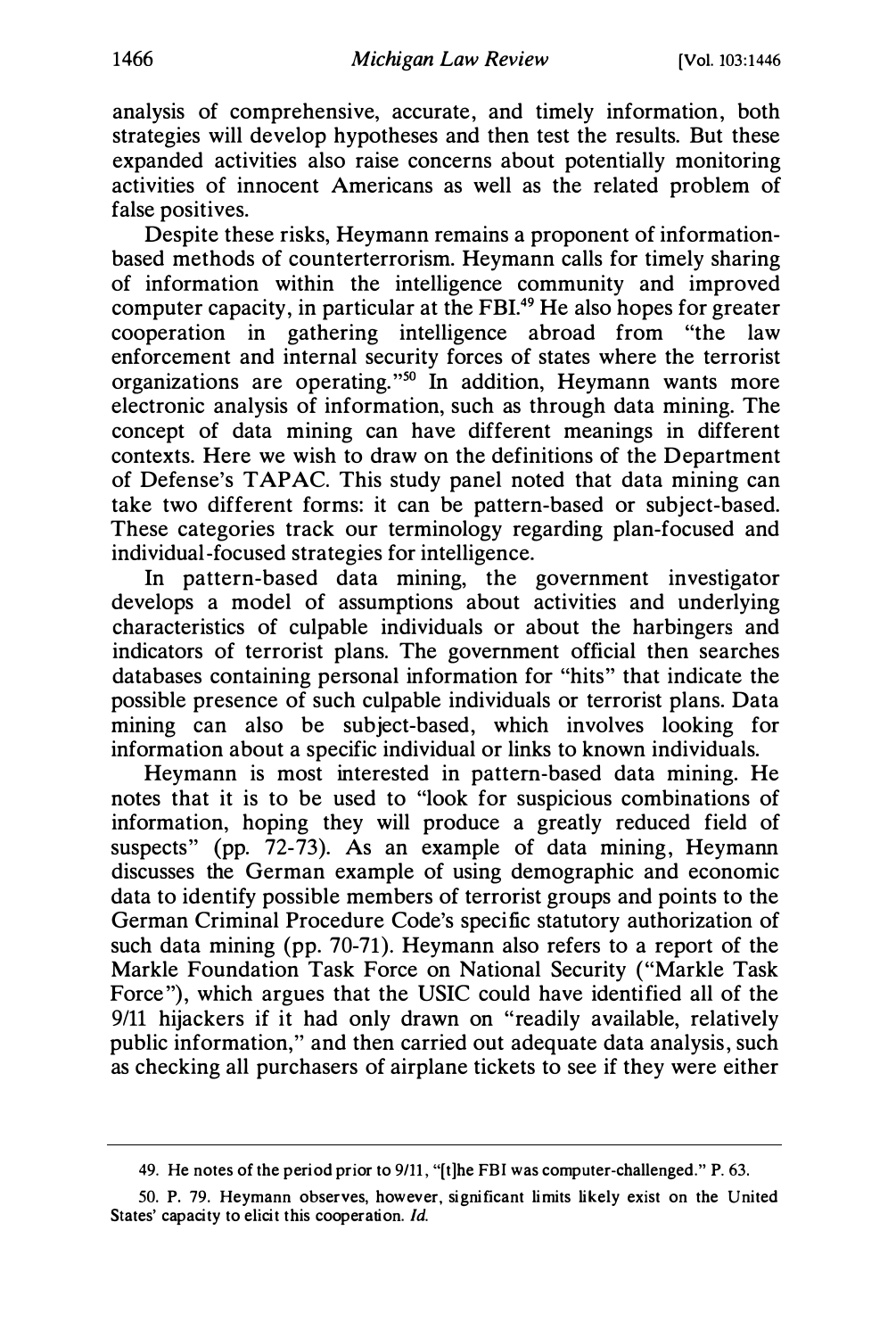on watch lists or shared addresses or other ties with persons on watch lists. $51$ 

Successfully applying many hypotheses against data on a continuing basis requires intensive probing of databases containing potentially sensitive personal information and continuously repopulating those databases with new information. Heymann recognizes that using high-powered computers to combine readily available information and to select a group of individuals for further investigation affects the privacy and anonymity of all (pp. 103-04). He observes that this technique would lead, for each individual in the United States, to a larger file of personal information maintained by the government, more frequent government checks of this file, less ability to separate oneself from one's recorded history, and a system that is designed to scrutinize the individual's recent activities whenever old records about the individual are checked.<sup>52</sup> Heymann seems largely willing to accept these costs; he states that " [i]n creating new files for preventive purposes, we will be changing the traditional balance between law enforcement and internal security .... [O]ur level of acceptance of domestic intelligence activities has changed and will continue to change" (p. 104).

At this time, several governmental programs are either researching data mining or carrying out some variants of it. A baseline for its use has also been proposed, namely, in the TAPAC recommendations.<sup>53</sup> This blue ribbon panel, chaired by Newton Minow, carried out a study of data mining and, in its final report of March 2004, called for Congress and the President to enact a "framework of legal, technological, training, and oversight mechanisms necessary to guarantee the privacy of U.S. persons in the context of national security and law enforcement activities."<sup>54</sup>

What are the proposed elements of the TAPAC framework? To begin with, TAPAC drew a distinction, as we have noted above, between pattern-based and subject-based data mining. In patternbased data mining, the government first develops a model of patterns

54. Id. at xiv.

<sup>51.</sup> Pp. 56-59; MARKLE FOUND. TASK FORCE, PROTECTING AMERICA'S FREEDOM IN THE INFORMATION AGE 27-30 (2002), available at http://www.markletaskforce.org/ documents/Markle\_Full\_Report.pdf (last visited Mar. 9, 2005).

<sup>52.</sup> P. 104. In a similar fashion, Jeffrey Rosen has termed data mining, "mass dataveillance  $-$  which involves scanning the personal data of millions of citizens who have not been identified as suspicious in the hope of preventing terrorism before it occurs." ROSEN, supra note 43, at 22-23.

<sup>53.</sup> TECH. AND PRIVACY ADVISORY COMM., U.S. DEP'T OF DEF., SAFEGUARDING PRIVACY IN THE FIGHT AGAINST TERRORISM (Mar. 2004) [hereinafter TAPAC REPORT], available at http://www.cdt.org/security/usapatriot/20040300tapac.pdf (last visited Feb. 17, 2005).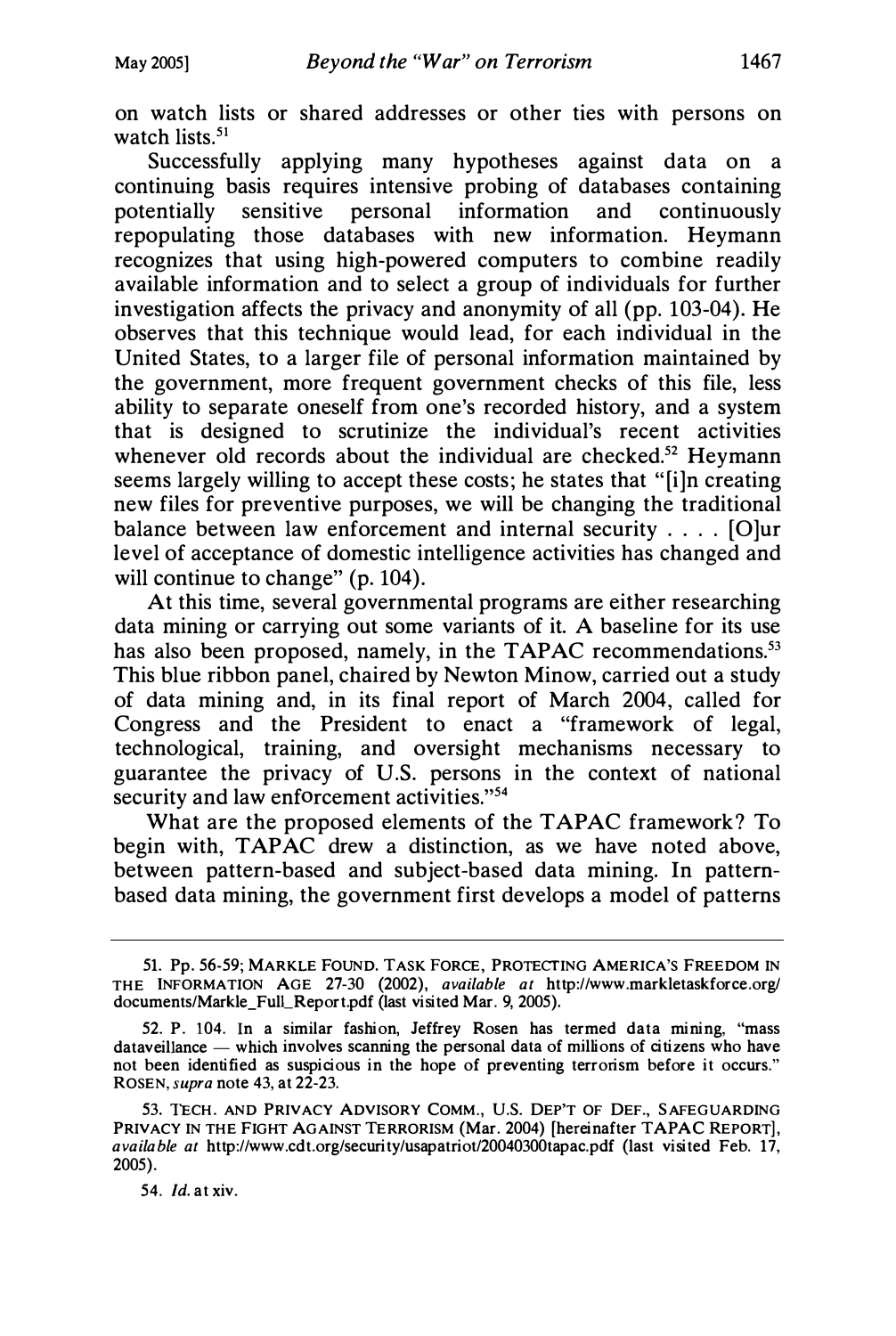of terrorist activity and then examines databases to identify people that match these patterns. In the subject-based variant, the government searches data banks looking for information about a specific individual or links to known individuals.<sup>55</sup> Existing law already places some safeguards on data-mining, with more emphasis to date on regulating subject-based data mining. In the discussion to follow, we therefore concentrate on pattern-based data mining, which raises more novel and complex policy issues.<sup>56</sup>

TAPAC urged adoption of a framework with six elements to regulate pattern-based data mining. This framework is to be utilized before an agency employs data mining with the personal data of U.S. citizens:

- a written authorization from the agency head that includes a determination that a number of substantive standards have been met;
- minimum technical requirements (including data minimalization, data anonymization, audit trail, data security, and training for governmental officials);
- special protections for data mining involving databases from other governmental agencies or from private industry;
- authorization from the Foreign Intelligence Surveillance Court (FISC) before engaging in data mining that involves personal data concerning U.S. citizens that has not been anonymized, or reidentifying previously anonymized information concerning U.S. citizens;
- regular compliance audits; and
- creation of a policy-level privacy officer at the  $DOD$ .<sup>57</sup>

<sup>55.</sup> As TAPAC notes, moreover, the line between these two approaches can be blurred: "The broader the search criteria, and the more people other than actual terrorists who will be identified by those criteria, the more pattern-like these searches become." Nevertheless, the distinction between the two types of data mining has value, and we adopt it. Id. at 45.

<sup>56.</sup> Indeed, the key protection inherent in subject-based data mining is that it will require some individualized suspicion before it can proceed. In a report highly critical of data mining in general, the ACLU seemed to acknowledge the validity of data searches based on working from known leads and suspects. As it stated: "Working outward from known leads is not only more effective, but is also compatible with an entire body of law that has grown up over hundreds of years to prevent abuses by all-too-human investigators." ACLU, THE SURVEILLANCE-INDUSTRIAL COMPLEX 30 (Aug. 2004) [hereinafter ACLU, SURVEILLANCE COMPLEX].

<sup>57.</sup> TAPAC REPORT, supra note 53, at 48-60. The TAPAC excluded certain kinds of data mining from its recommendations. These were: "data mining (1) based on particularized suspicion ... ; (2) that is limited to foreign intelligence that does not involve U.S. persons; or (3) that concerns federal government employees in connection with their employment." *Id.* at 49. A final carve out concerned data mining based on information "that is routinely available without charge or subscription to the public," such as information on the Internet or in telephone directories. Id. at 46-48.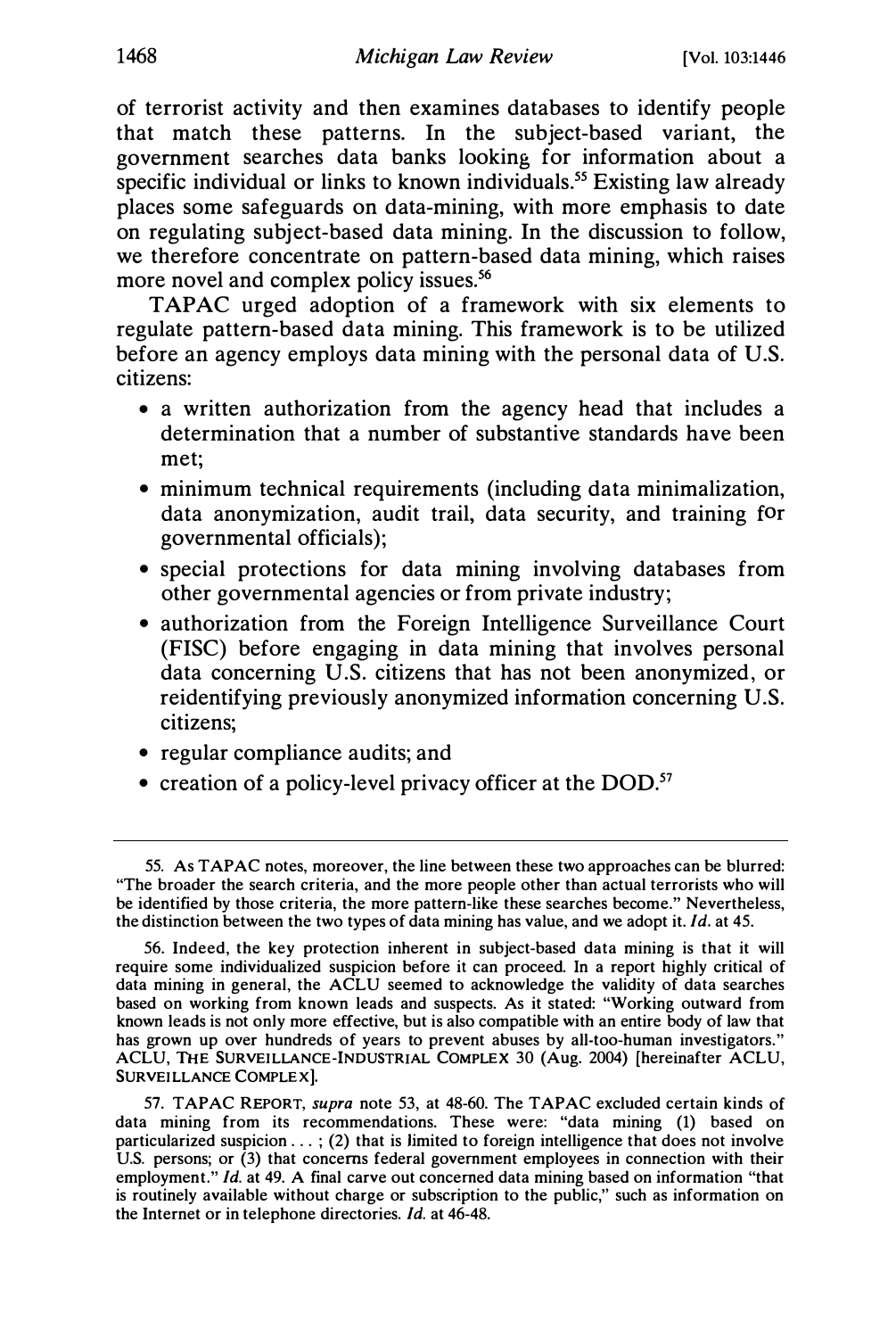The TAPAC proposals and accompanying report provide a thoughtful response to the privacy dangers of data mining. We wish to make two further points: (1) the urgent need to solve basic data management and network issues; and (2) the proper role of the judiciary.

If data mining is to be used, it will be even more important to end the government's current problems with database and network management. As widespread publicity has demonstrated, for example, the current airport watchlist system is dysfunctional.<sup>58</sup> Perhaps the most notable example of its shortcomings: Senator Ted Kennedy's revelation at a Senate hearing that he appeared on a federal "no fly" list.<sup>59</sup> Other news stories have detailed Representative Don Young's similar difficulties in flying and "the more than 2,000 people who have complained about such mix-ups to the Transportation Security Administration."60 Moreover, the government's advice to travelers does not inspire confidence; it has suggested that passengers who have been placed on an airport watch list try to avoid it by using "middle initials, middle names, or even suffixes such as 'Jr."<sup>61</sup> If this technique works for the innocent, one wonders if it will not also be of assistance to terrorists.

The IRPTA directly addresses the difficulties with airport watch lists. First, it requires the Transportation Security Administration ("TSA") to "commence testing of an advanced passenger prescreening system that will allow the Department of Homeland Security to assume the performance of comparing passenger

59. Rachel L. Swarns, Senator? Terrorist? A Watch List Stops Kennedy at Airport, N.Y. TIMES, Aug. 20, 2004, at Al.

61. Id.

www.msnbc.msn.com/id/6232745; Christopher Elliott, Getting Off a Security Watch List Is 58. Keith L. Alexander, A Common Name Can Be a Curse (Oct. 12, 2004), at the Hard Part, N.Y. TIMES, Nov. 2, 2004, at CS. Difficulties also exist with consolidation of other watch lists within government, with the Government Accounting Office and others criticizing the Department of Homeland Security for failing to improve cooperation among different governmental agencies. Homeland Security: Information Sharing Responsibilities, Challenges, and Key Management Issues: Testimony Before the Comm. on Gov't Reform, 108th Cong. 31-32 (2003) [hereinafter Information Sharing Responsibilities] (statement of Robert F. Dacey, Director of Info. Sec. Issues, U.S. Gen. Accounting Office, and Randolph C. Hite, Director, Info. Tech. Architecture and Sys. Issues, U.S. Gen. Accounting Office), at http://www.gao.gov/new.items/d03715t.pdf; DAVID HEYMAN & JAMES J. CARAFANO, DHS 2.0: RETHINKING THE DEPARTMENT OF HOMELAND SECURITY 22 (2004) (improvements in watchlists should include authorities and processes to correct errors, enhancing interoperability of information across agencies, and regular review and oversight), available at www.heritage.org/Research/HomelandDefense/loader .cfm ?url=/commonspot/ security/getfile.cfm&PageID=72759 (last visited Mar. 9, 2005); Brock N. Meeks, Goal of Unified Terrorist Watch List Still Elusive (Mar. 25, 2004), at http://www.msnbc.msn.com/ id/4603586; see also ACLU, SURVEILLANCE COMPLEX, supra note 56, at 19 ("An entire archipelago of government-enforced watch lists has been created haphazardly and without the carefully constructed checks and balances that such a powerful instrument demands.").

<sup>60.</sup> Alexander, supra note 58.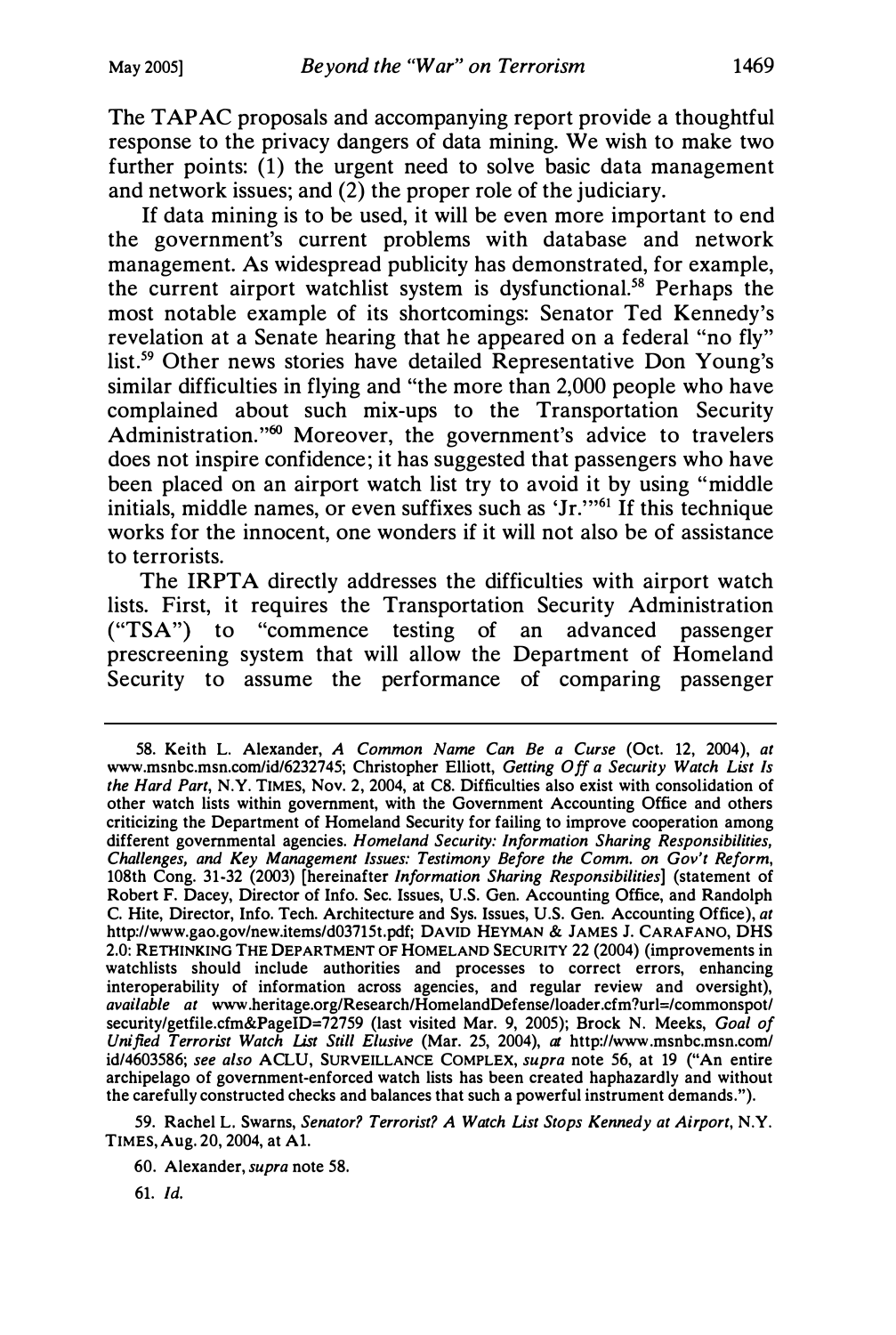information ... to the automatic selectee and no fly lists, utilizing all appropriate records in the consolidated and integrated terrorist watchlist maintained by the Federal Government."<sup>62</sup> Beyond mandating a new prescreening system, the statute requires the TSA to establish a procedure for appeals by "airline passengers, who are delayed or prohibited from boarding a flight because the advanced prescreening system determined that they might pose a security threat. "63 The great challenge will be in getting the details right as government establishes this appeal process, seeks to prevent "a large number of false positives," and creates an effective and accurate passenger prescreening system. $64$  One critical issue is how many false positives should be considered excessive. These initiatives on their face, of course, do not address problems with other kinds of watch lists maintained by the federal government.

Beyond the watch lists, the federal government has struggled with other database issues. For example, the FBI continues to have difficulties with its internal computing system. It has even abandoned a \$170 million project that would have allowed FBI agents to electronically manage criminal and terrorism files.<sup>65</sup> If the government has such problems in managing databases and in handling other elementary computing tasks, one wonders how well it will carry out pattern-based data mining.<sup>66</sup> The danger is that this activity will magnify problems that already exist with data errors, poor data integration (names recorded in different ways in different records), and data security (the danger that the personal data will be misappropriated or otherwise compromised).

Data mining may also increase the dangers that flow from false positives.67 At present, however, even the simple issue of getting off an airport watch list is unresolved. As the New York Times reported:

66. The GAO has also issued a series of reports and provided Congressional testimony regarding information sharing weaknesses at the Department of Homeland Security. See Information Sharing Responsibilities, supra note 58; U.S. GEN. ACCT. OFF., REP. NO. GA0- 03-760, HOMELAND SECURITY: EFFORTS TO IMPROVE INFORMATION SHARING NEED TO BE STRENGTHENED (2003), available at http://www.gao.gov/new.items/d03760.pdf (last visited Mar. 9, 2005).

67. The TAPAC calls upon the agency head to state, among other things, that "the system yields a rate of false positives that is acceptable in view of the purpose of the search, the severity of the effect of being identified, and the likelihood of further investigation; and that there is a system in place for dealing with false positives ... including identifying the frequency and effects of false positives." TAPAC REPORT, supra note 53, at 50.

<sup>62.</sup> IRTPA, Pub. L. No. 108-458, § 4012, 118 Stat. 3638, 3714-19 (2004).

<sup>63.</sup> IRTPA § 4012(a), 118 Stat. at 3715.

<sup>64.</sup> Id.

<sup>65.</sup> Erich Lichtblau, F.B.I. Ends a Faltering Effort to Overhaul Computer Software, N.Y. TIMES, Mar. 9, 2005, at Al3; Erich Lichtblau, F.B.l. May Scrap Vital Overhaul for Computers, N.Y. TIMES, Jan. 14, 2005, at Al; FBI May Scrap \$170 Million Project (Jan. 13, 2005), at www.cnn.com/2005/US/Ol/13/fbi.software/.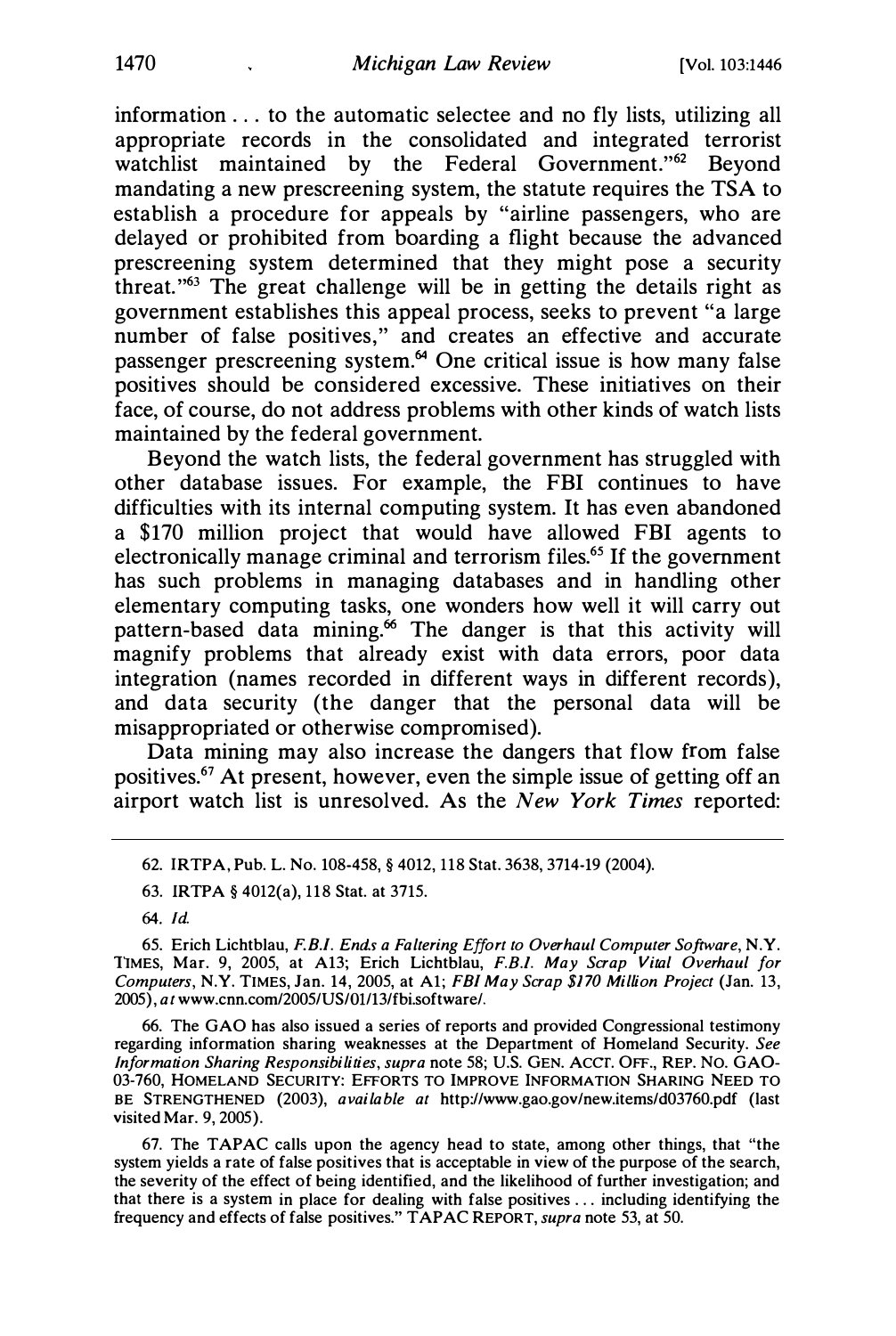"There is no way to find out if you are on the list until you check in for a flight. Worse, there may be no way off."68

Our second observation about data mining concerns the proper role of the judiciary. The TAPAC recommendation calls for authorization from the FISC before the government engages in pattern-based data mining that involves personal data concerning U.S. citizens that has not been anonymized, or before the government reidentifies previously anonymized information concerning U.S citizens.69 Regarding this proposal, we agree with a requirement of FISC approval for this kind of data mining, but only if it involves surveillance activities conducted under the FISA, the statute that governs the conduct of certain foreign intelligence activities within the United States. This statute only applies, however, if a specific set of statutory predicates, such as a tie to a foreign power, are fulfilled.<sup>70</sup> Yet, the TAPAC proposal does not make the case for extending PISC jurisdiction over data mining that would not otherwise fall under  $FISA$ <sup>71</sup>

While much is to be said in favor of judicial approval of patternbased data mining, there are potentially significant drawbacks to expanding PISC jurisdiction. First, given the range of information likely to be involved in data mining, the PISC will typically not have authorized initial collection of the data that will be mined. Second, the FISC is unlikely to have particular expertise in the legal issues relating to data mining except insofar as they relate to PISA. Third, the purpose of the data mining may not be related to foreign intelligence  $-$  it may be for law enforcement, protective, or other public safety purposes.

As a consequence of these factors, our preference is to locate the responsibility for non-PISA pattern-based data mining somewhere other than with FISC. Possible options include placing authority over this data mining with a traditional Article Ill court or with a special oversight court, made up of Article Ill judges, as Jeffrey Rosen has proposed.72 Such a court must be able to develop expertise in the issue

<sup>68.</sup> Elliot, supra note 58, at CS.

<sup>69.</sup> TAPAC REPORT, supra note 53, at 47; see PHILLIP B. HEYMANN & JULIETTE N. KAYYEM, LONG-TERM LEGAL STRATEGY PROJECT FOR PRESERVING SECURITY AND DEMOCRATIC FREEDOMS IN THE WAR ON TERRORISM 79 (2004) (calling for a "federal district court or a specialized court," such as the FISA court, to be used to issue warrants when federal government seeks "access to extensive systems of commercial and other thirdparty records"), available at http://bcsia.ksg.harvard.edu/BCSIA\_content/documents/LTLS\_ finalreport.pdf (last visited Mar. 9, 2005).

<sup>70.</sup> See Foreign Intelligence Surveillance Act, 50 U.S.C. § 1801 (2001).

<sup>71.</sup> See TAPAC REPORT, supra note 53, at 47.

<sup>72.</sup> ROSEN, supra note 43, at 121.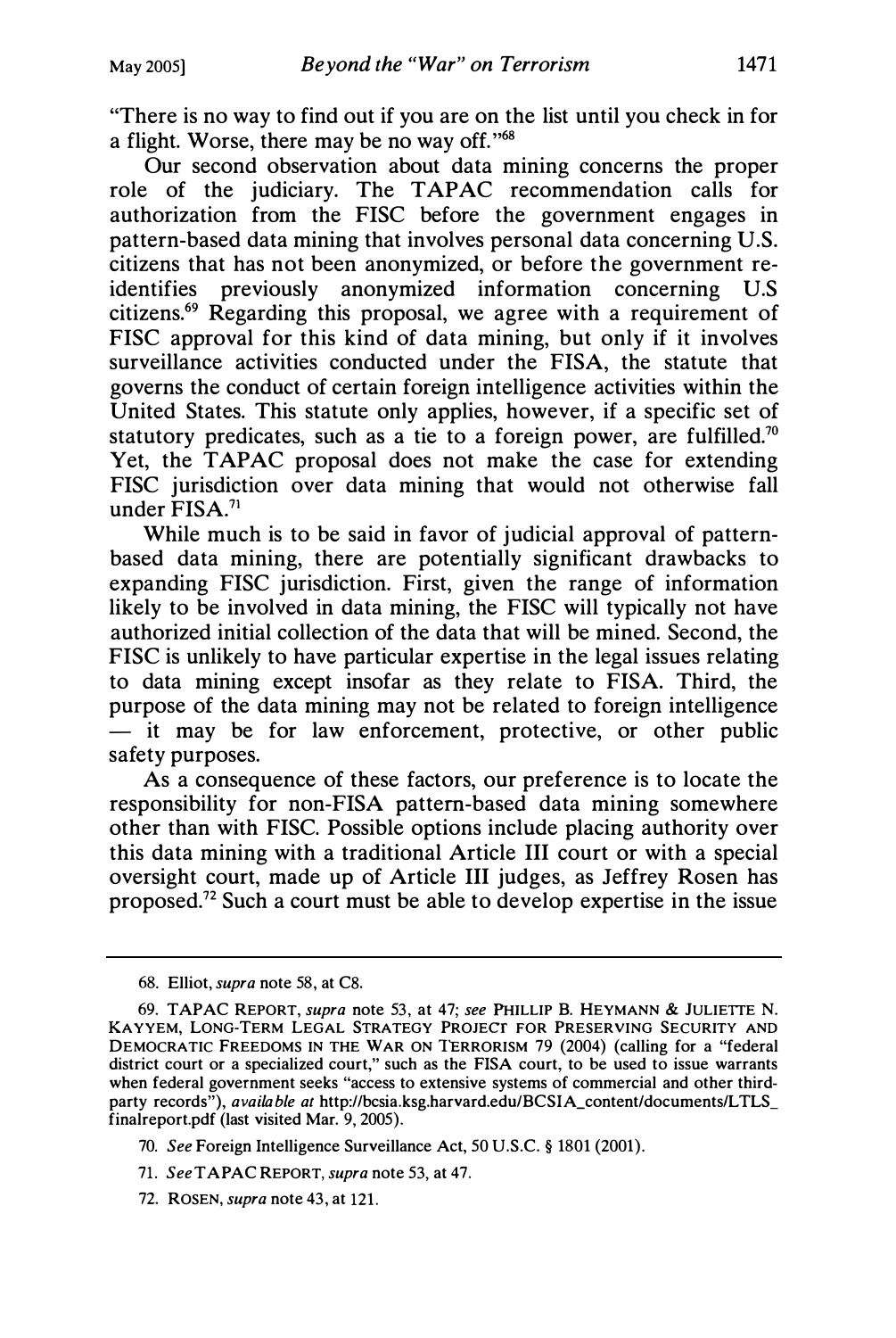of data mmmg and inspire the confidence of Congress and the public alike.

As a final point, we wish to note that the underlying value of pattern-based data mining is far from uncontested. Bruce Schneier is perhaps the leading voice among the technologists who have cast doubt on its efficacy.73 Moreover, in Germany, where there is a track record with its use, law enforcement has yet to mark significant successes with it.<sup>74</sup> Further refinement of data mining technology and techniques may, however, improve it. The national debate about data mining has only begun.

#### B. Building the New Intelligence Networks: The Task Ahead

A further policy issue related to data mining concerns the way that intelligence agencies' information is disseminated and worked on within the USIC. Heymann has called, albeit at a high level of generality, for improved collection and greater sharing of information (pp. 61-66). The 9/11 Commission has struck a similar chord, and demanded "a greater unity of effort" in sharing information.<sup>75</sup> The Markle Task Force has offered perhaps the most detailed and enthusiastic recommendation concerning the need for a new intelligence network.<sup>76</sup> We will sketch the proposed form of this network and then analyze four policy questions that the new information sharing paradigm raises. Before doing so, however, we wish to touch upon the intelligence generation process, if only to emphasize the distinction between: (1) the information that an intelligence agency itself may lawfully collect and retain; and (2) the intelligence reports that the agency prepares and distributes based on this information.

In the course of performing its lawful activities against foreign intelligence targets, an intelligence agency collects much more

75. 9/11 COMMISSION, supra note 33, at 417-19.

76. MARKLE FOUND. TASK FORCE, CREATING A TRUSTED INFORMATION NETWORK FOR HOMELAND SECURITY 1 (2003), available at http://www.markletaskforce.org/ reports/TFNS\_Report2\_Master.pdf (last visited Mar. 9, 2005).

<sup>73.</sup> BRUCE SCHNEIER, BEYOND FEAR: THINKING SENSIBLY ABOUT SECURITY IN AN UNCERTAIN WORLD 253-54 (2003); see also ACLU, SURVEILLANCE COMPLEX, supra note 56, at 23 ("[D]ata mining has never been validated as a method for catching terrorists.").

<sup>74.</sup> As an example, a post 9/11 judicially authorized data mining operation using personal data of students at colleges and universities in Hessen appears to have led to no useful leads. See Der Hessische Datenschutzbeauftragte, 32. Tätigkeitsbericht 26-29 (2003); Der Hessische Datenschutzbeauftragte, 31. Tätigkeitsbericht 16-20 (2002). German law enforcement authorities also used data mining extensively in tracking the Red Army Faction with, at best, mixed results. For fascinating German accounts of Horst Herold, the German "father of data mining," see Dieter Schenk, DER CHEF: HORST HEROLD UNO DAS BKA (2002), and Dorothea Hauser, Der Kriminalphilosoph, DIE ZEIT, Oct. 23, 2003, Nr. 44, at http://www.zeit.de/2003/44/H\_Herold.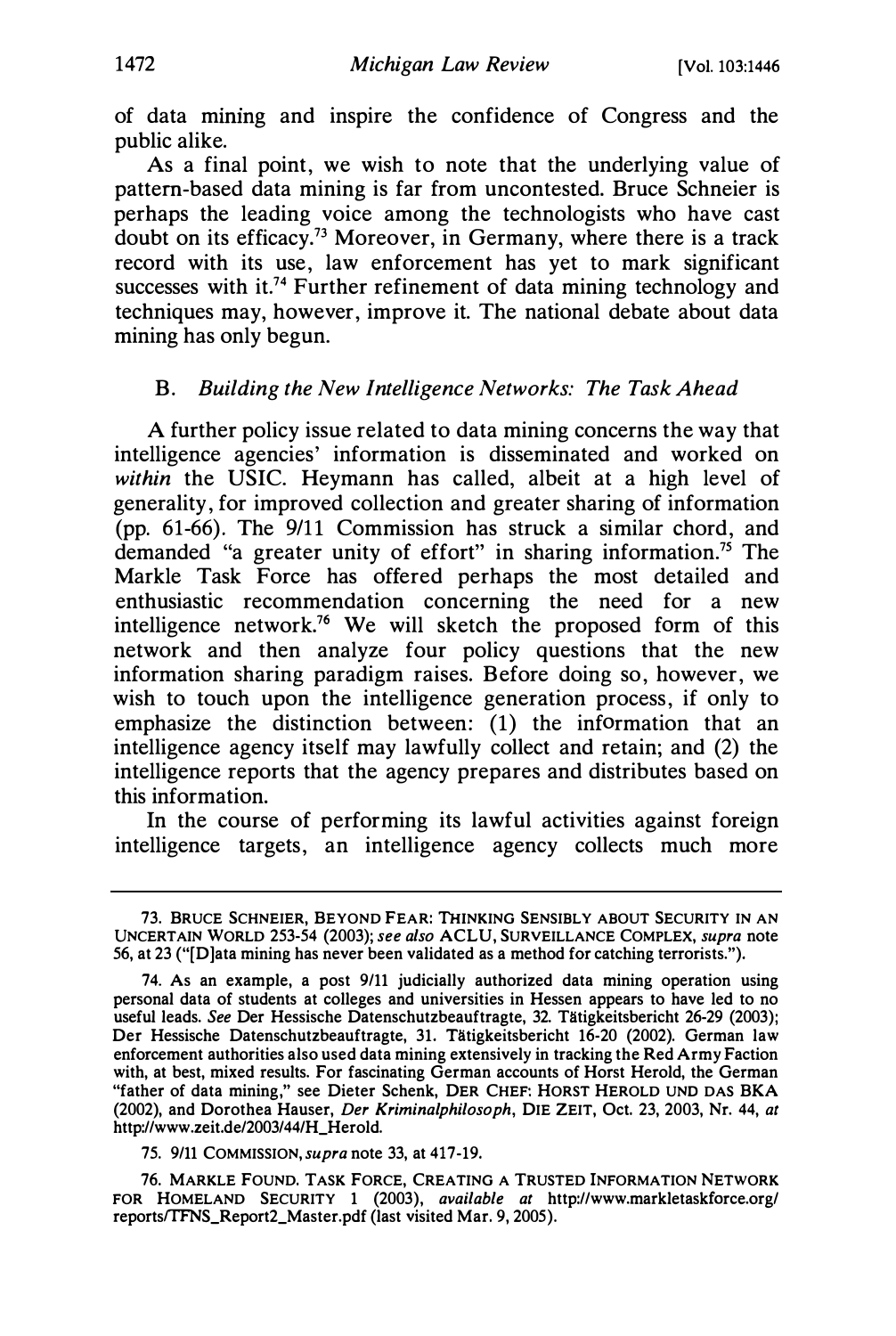information than it disseminates. Legal authorities, including statutes, executive orders, and guidelines and regulations promulgated by the Foreign Intelligence Surveillance Court, the Attorney General, and other governmental entities regulate whether an agency may retain, analyze, and use this information. For both legal reasons and practical reasons, intelligence agencies have not disseminated the immediate results of their collection activities (so-called "raw intelligence") to policymakers and other intelligence consumers.77 Instead, members of the USIC analyze that information, and prepare and disseminate reports in various formats for different intelligence users with diverse needs and different level of security clearances.

In the USIC's traditional approach, intelligence agencies are "stovepiped," which means they keep much of the immediate results of their intelligence collection activities within their own institutional structure.78 To be sure, each intelligence production agency shares its reports with both intelligence users and intelligence analysts who draw upon various sources to form analytic conclusions, such as analysts within the CIA's Directorate of Intelligence. Yet, entities within the USIC historically have not shared the raw intelligence underlying the factual assertions and analytic conclusions set forth in their reports with outside agencies.<sup>79</sup> As the  $9/11$  Commission has noted, the established culture of the USIC is centered on restricting access to information rather than distributing it. The 9/11 Commission stated: "Agencies uphold a 'need-to-know' culture of information protection rather than promoting a 'need-to-share' culture of integration."80

To be sure, calls for heightened information sharing have been made in the past.<sup>81</sup> Yet, there is more urgency to the recent calls for constructing a new intelligence network to facilitate information sharing. One reason for this urgency is, as the 9/11 Commission Report chronicles, the terrible events of 9/11 and the failure of the

77. Id. at 11-15. See generally GREGORY F. TREVERTON, RESHAPING NATIONAL INTELLIGENCE IN AN AGE OF INFORMATION 4 (2001) ("[R]agged cooperation is a feature of U.S. intelligence as old as the attack on Pearl Harbor.").

78. 9/11 COMMISSION, supra note 33, at 403, 400-10; MARKLE FOUND. TASK FORCE, supra note 76, at 2.

79. In other words, intelligence agencies typically have been willing to share their released reports with qualified recipients, and even measure their success in part by the value that these recipients attach to the intelligence reports, but agencies have been reluctant to permit other intelligence agencies and policymakers unconstrained or recurring access to their raw intelligence. 9/11 COMMISSION, supra note 33, at 416-17.

80. 9/11 COMMISSION, supra note 33, at 417 (footnote omitted).

81. See, e.g., COUNTERING THE CHANGING THREAT OF INTERNATIONAL TERRORISM : REPORT OF THE NATIONAL COMMISSION ON TERRORISM 16 (2000) (FBI should "develop terrorism and foreign intelligence information obtained at field offices and headquarters for prompt dissemination to other agencies"; Attorney General should "direct maximum dissemination of terrorist-related information.").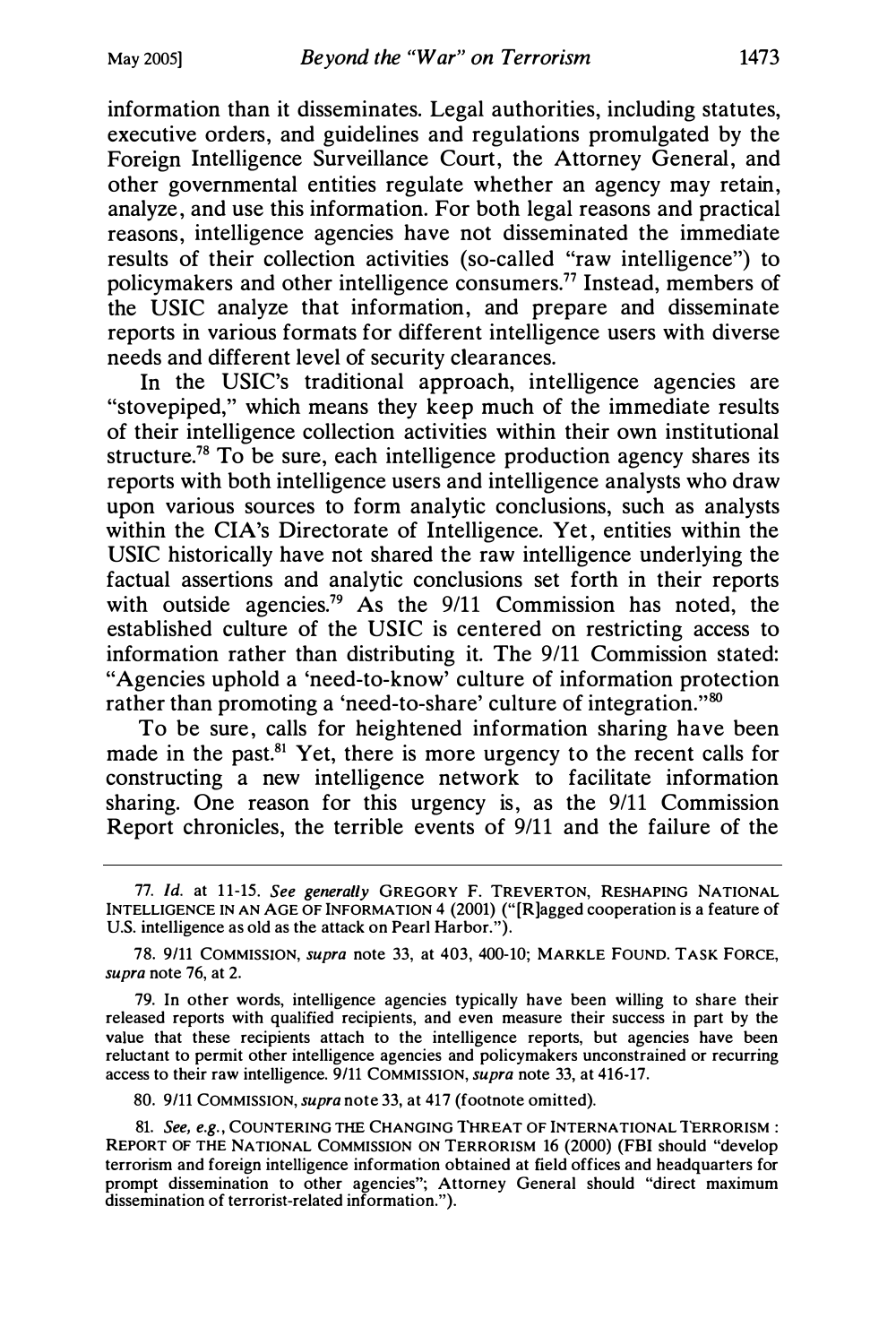USIC to connect the dots and identify the terrorists despite tantalizing hints and available pieces of intelligence data.<sup>82</sup> These hints and data were sometimes held within the individual agency stovepipes and sometimes were located in non-USIC databases that might have been combined with data held by the USIC.<sup>83</sup>

A second reason for the new urgency behind the calls for a new intelligence network is the greater experience of policymakers and the public with enterprise computer networks and the Internet for nearly instantaneous information exchange and collaboration. Put another way, a senator who is able to determine with a few keystrokes or mouse clicks the location of a package that an online merchant is shipping to her by express courier might well wonder why an intelligence analyst cannot extract raw intelligence on demand from another part of the USIC. The greater awareness of technologies for data sharing has contributed to pressure to modernize the structure and processes by which U.S. intelligence agencies work with each other and with other agencies.

Four sets of policy obstacles must be overcome, however, if the new intelligence network is to be built and if it is to operate successfully. These obstacles are the general reluctance of components of the USIC to share information; the huge amount of intelligence information to be networked; the need to differentiate among degrees of permissible access to these data; and, finally, the new risks to privacy interests. We will now describe and assess these policy challenges.

# 1. Reluctance to Share Raw Intelligence Information

First, as noted, USIC agencies generally have been hesitant to share raw intelligence information. This reluctance has numerous grounds, including concerns that releasing this information would compromise intelligence sources and methods; the difficulties of constructing secure means of access and distribution for data that are held in many different forms in many different locations; and perhaps an almost proprietary feeling that other agencies would not have the appropriate expertise to interpret the raw intelligence and should rely upon the originating agency's reports and interpretations.<sup>84</sup> Historically, to greater or lesser degrees, bureaucratic rivalry has also

<sup>82.</sup> Id. at 254-77. As the 9/11 Commission summarized: "The U.S. government was unable to capitalize on mistakes made by al Qaeda. Time ran out." Id. at 277.

<sup>83.</sup> Id. at 268-77.

<sup>84.</sup> For the FBI's history on this issue, see AUDIT DIV., U.S. DEP'T OF JUSTICE, AUDIT REP. NO. 04-10, THE FEDERAL BUREAU OF INVESTIGATION'S EFFORTS TO IMPROVE THE SHARING OF INTELLIGENCE AND OTHER INFORMATION (2003), available at http://www.usdoj.gov/oig/audit/FBI/0410/final.pdf (last visited Mar. 9, 2005).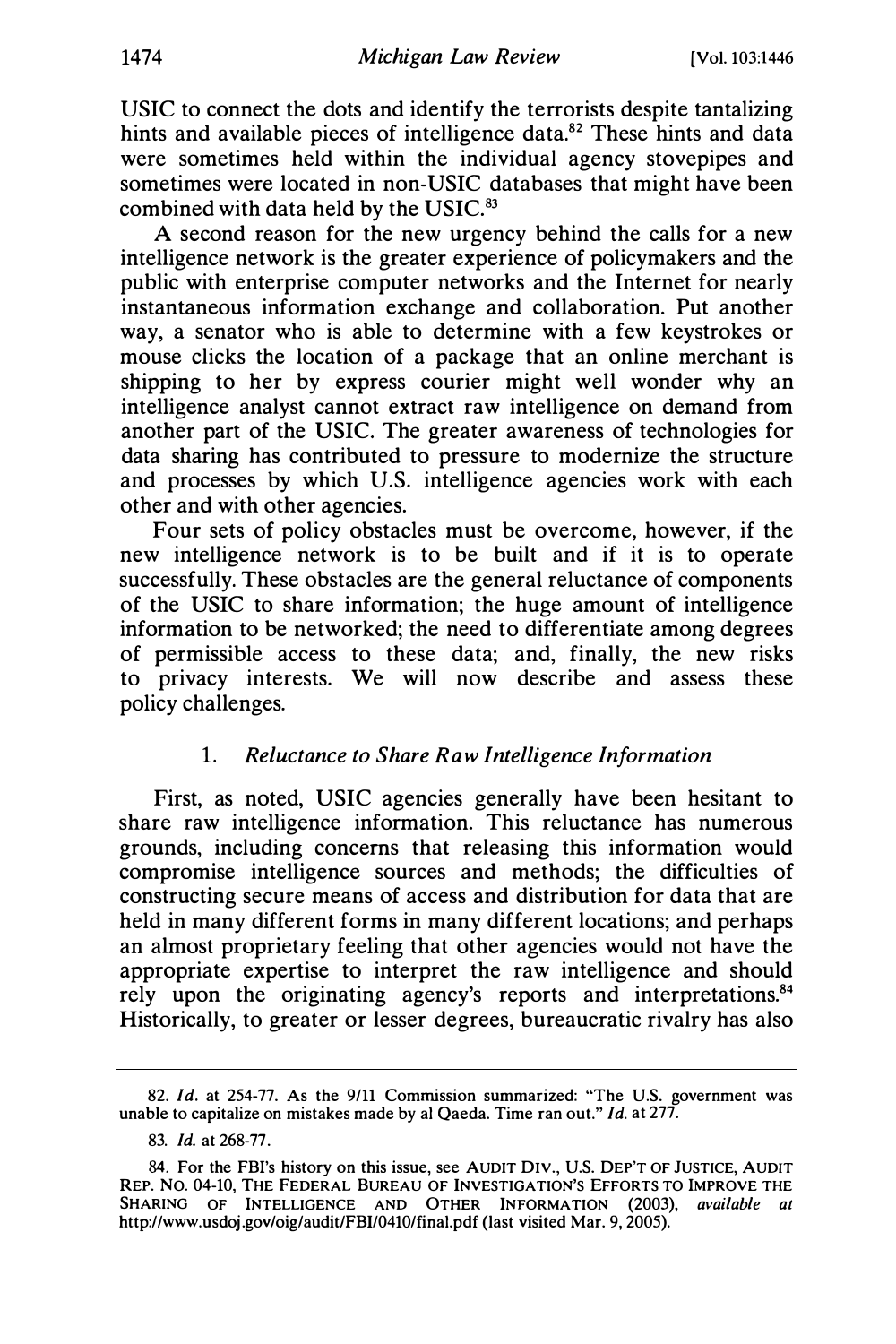existed between intelligence agencies, each concerned that another agency's access to its investigative materials or raw intelligence might enable the second agency to use that information and thereby either get the credit for producing a vital intelligence insight or inadvertently interfere with an ongoing intelligence operation being conducted by the agency that originated the information.<sup>85</sup>

While these tendencies have receded to some extent since 9/11, they have not entirely disappeared. It will take time and continuing effort to overcome the institutional, cultural, and bureaucratic elements working against the construction of a new intelligence network and to adopt a new mindset, namely, what the 9/11 Commission calls the "need-to-share" approach.<sup>86</sup> Government policymakers are already drawing on the imperative of preventing future terrorist attacks in renewed efforts to change the traditional restrictive culture regarding the sharing of raw intelligence information. In an Executive Order of August 27, 2004, for example, President Bush charged executive-branch agencies with planning for the establishment of an interoperable terrorism information sharing environment to facilitate sharing of terrorism information.<sup>87</sup>

More recently, Congress codified this requirement in the IRTPA.<sup>88</sup> First, the law established detailed requirements for the Information Sharing Council already established by President Bush, including a requirement for "a decentralized, distributed, and coordinated environment."89 This law also called for intelligence information to be "provided in its most shareable form" and for the "heads of Federal departments and agencies to promote a culture of information sharing."<sup>90</sup> In brief, the Executive Order and the IRTPA articulate a clear mandate to share.<sup>91</sup>

- 88. IRTPA, Pub. L. No. 108-458, § 1016, 118 Stat. 3638, 3664-70 (2004).
- 89. IRTPA § 1016(b)(2), 118 Stat. at 3665-66.
- 90. IRTPA § 1016(d)(1), (3), 118 Stat. at 3666.

91. Exec. Order No. 13,356, 69 Fed. Reg. 53,589 (Sept. 1, 2004). This Executive Order established an Information Systems Council ("ISC"); as the Order states, "The mission of the Council is to plan for the establishment of an interoperable terrorism sharing environment to facilitate automated sharing of terrorism information among appropriate agencies." The ISC is to be chaired by a designee of the Office of Management of Budget and to have representatives from the CIA, FBI, Department of Homeland Security, Department of Justice, and the National Counterterrorism Center. Congress codified and established specific duties for the ISC in the Intelligence Reform and Terrorism Prevention Act of 2004. See IRTPA § 1016(g), 118 Stat. at 3668-69.

<sup>85.</sup> See 9/11 COMMISSION, supra note 33, at 417 (noting the existence of a "culture of agencies feeling they own the information they gathered").

<sup>86.</sup> Id.

<sup>87.</sup> Exec. Order No. 13,356, 69 Fed. Reg. 53,599, 53,600-01 (Sept. 1, 2004).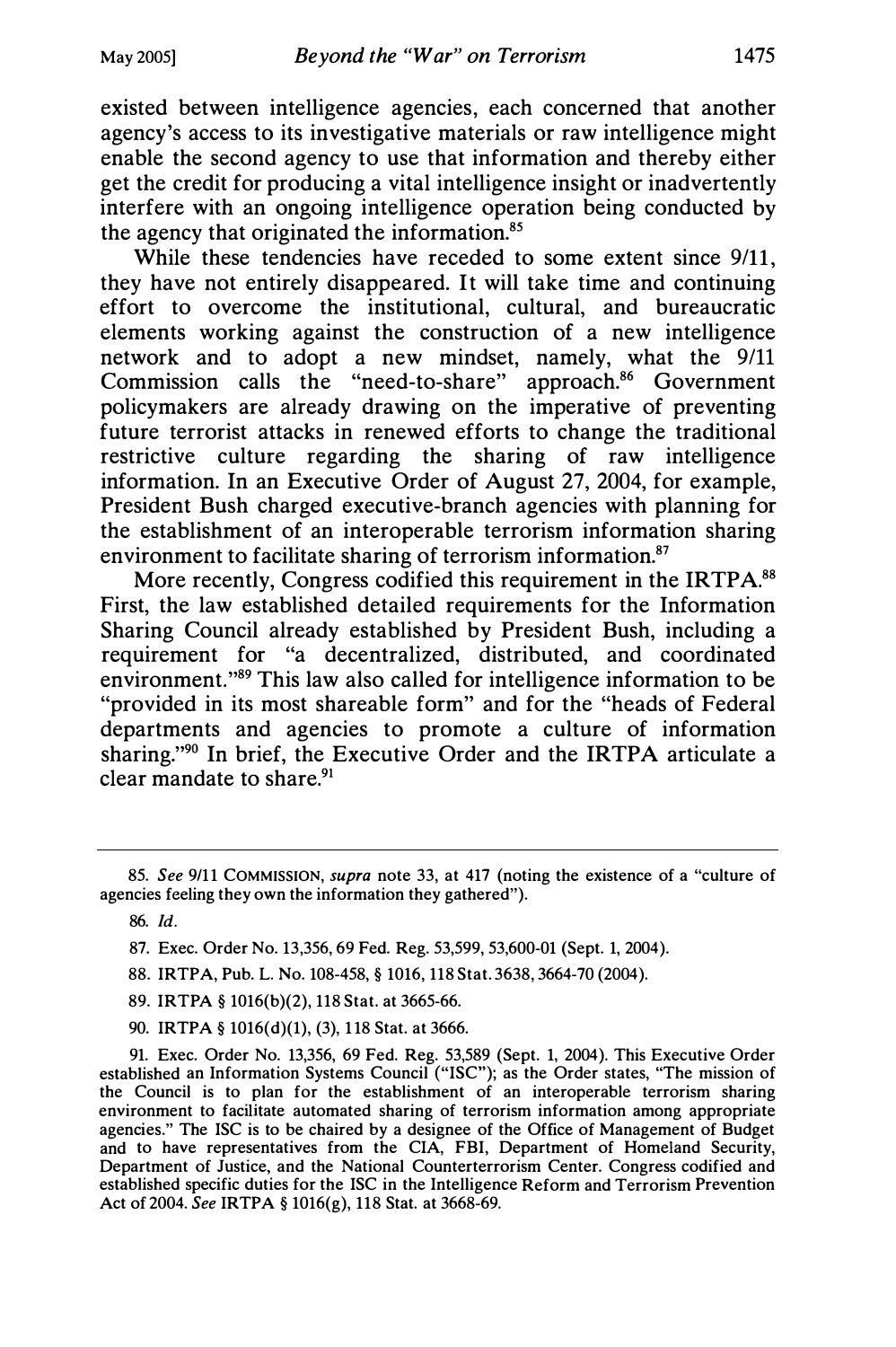The 9/11 Commission has also pointed to a need "to find a way of routinizing, even bureaucratizing, the exercise of imagination."92 To do so, one must foster an atmosphere that encourages dissent and competing analytic hypotheses within the USIC. The executive branch already expressed this judgment in 1981 in Executive Order 12,333, which calls for a "[m]aximum emphasis" on "fostering analytical competition among appropriate elements of the Intelligence Community."93 Similarly, the IRTPA requires the DNI to ensure that USIC elements "regularly conduct competitive analysis of analytic products, whether such products are produced by or disseminated to  $\sin$ ch elements.  $\frac{1}{2}$ <sup>94</sup>

The difficult issue is how to foster this competition; the task involves changes in the recognition, awards, and promotion criteria for personnel within the USIC to place greater emphasis on the sharing of information with other agencies. In addition, the developing and testing of unorthodox interpretations will need to be encouraged. Gregory Treverton and others have called, for example, for "red teaming" by the USIC, in which intelligence simulates potential foes and seeks to get "inside the heads and strategies of would-be foes."95 The IRTPA specifically adopts this suggestion; it requires "alternative analysis of intelligence."<sup>96</sup> The statute calls on the DNI to "establish a process and assign an individual or entity the responsibility for ensuring that, as appropriate, elements of the intelligence community conduct alternative analysis (commonly referred to as 'red-team analysis') of the information and conclusions in intelligence products."<sup>97</sup>

If separate teams of analysts are to review information, including raw intelligence data, to reach their own analytic judgments, they will also need access to the full range of available information, even if held outside their home agency. Thus, assuming analytic competition is to be institutionalized, it will provide another impetus for widespread sharing of information.

## 2. Huge Volume of Intelligence Information

Second, huge volumes of intelligence information already exist and will only increase due to heightened intelligence activity post-9/11. Some intelligence information is held in central locations, and some of

- 96. IRTPA § 1017(a), 118 Stat. at 3670.
- 97. Id.

<sup>92. 9/11</sup> COMMISSION, supra note 33, at 344.

<sup>93.</sup> Exec. Order No. 12,333, 3 C.F.R. 200, 201 (1982), reprinted in 50 U.S.C. § 401 (2000).

<sup>94.</sup> IRTPA § 1011, 1 18 Stat. at 3651.

<sup>95.</sup> TREVERTON, supra note 77, at 38.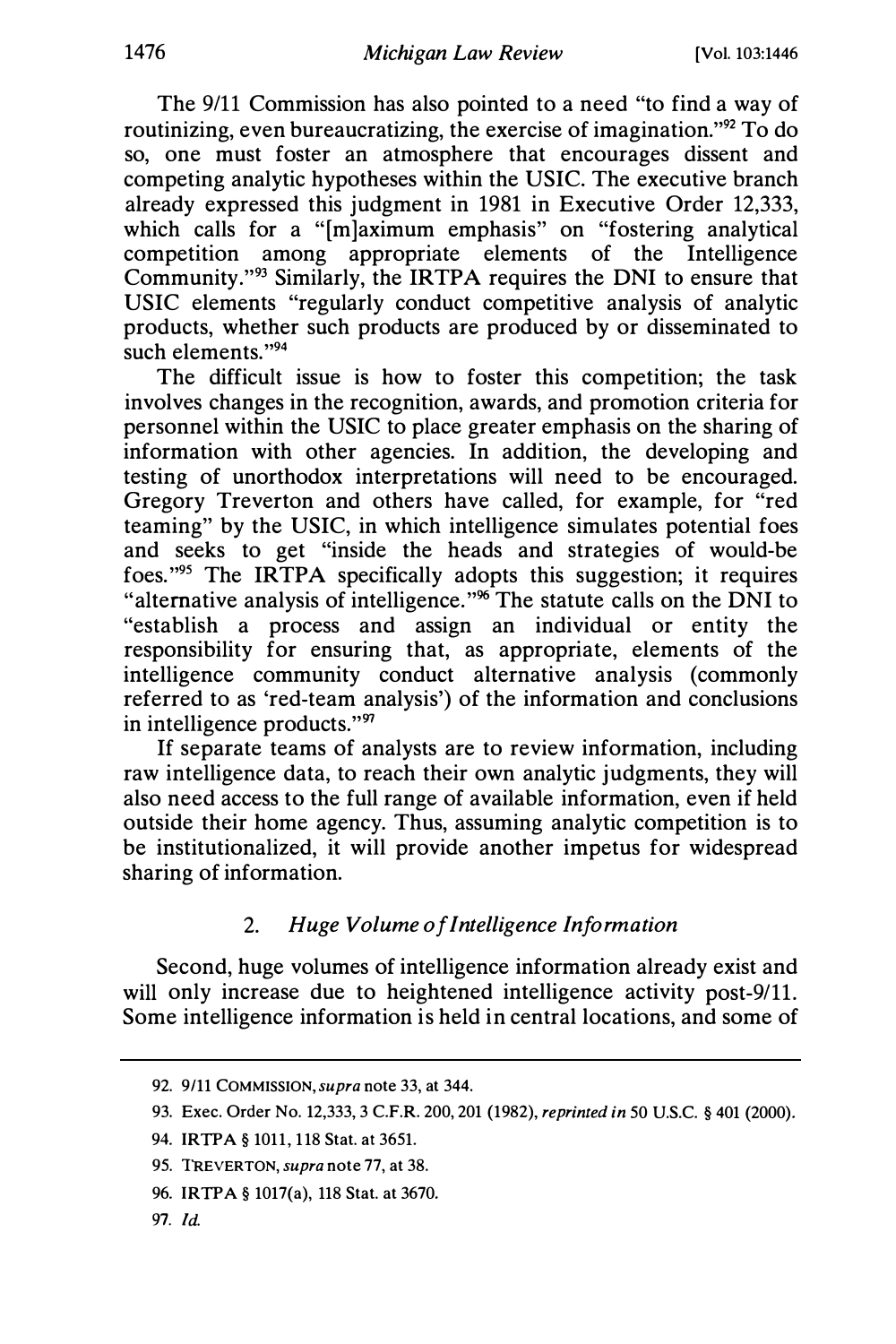it is held at the perimeter, such as in FBI field offices. The sheer volume and decentralization of this information causes difficulties for the intelligence community in networking the information, extracting meaning from it, and developing or testing hypotheses, i.e., applying an individual-based or plan-based heuristic to data to identify elements that humans should analyze further.

Moreover, this information must be accessible not only to analysts and intelligence officers working on international terrorism, but also to those who are responsible for analyzing and acting against other related and difficult transnational threats, such as nuclear proliferation, illegal movements of aliens, and money laundering.98 Related to the problem of sheer volume, technical standards must permit interoperability and accessibility to diverse forms of intelligence information.<sup>99</sup> It is no small challenge to make these data available in compatible formats.

Possible solutions to the problem of great volumes of information include one strategy that Heymann discusses, data mining, and one that he does not, namely, decentralized, peer to peer networks. We have already discussed data mining.<sup>100</sup> As for decentralized networks, the Markle Task Force on National Security provides a conceptual framework for this approach.<sup>101</sup> The new intelligence network is to be built around a series of decentralized nodes in which individual participants share information directly with one another. In contrast, the traditional hub-and-spoke model for information processing is based around a centralized mainframe system. The hope is that, in the best of all possible intelligence worlds, this model will permit both decentralized *and* centralized analysis.<sup>102</sup>

Entities at the edges of the network, such as local and state law enforcement agencies, will be able to have access to specific information to help inform whatever specific problem they are facing. At the same time, Washington-based agencies responsible for forming a more integrated view of terrorist activities, such as the CIA and the National Counterterrorism Center, will have more centralized access to data $103$ 

- 100. See supra Part II.A.
- 101. MARKLE FOUND. TASK FORCE, supra note 76, at 20-21.
- 102 Id. at 20-25.

103. In an effort to improve integration of terrorist-related information supplied by various intelligence agencies, President Bush established the Terrorist Threat Integration Center ("TTIC"), an interagency center, in January 2003 to build an integrated analytic capability in analyzing and sharing information. News Release, White House, Fact Sheet: Strengthening Intelligence to Better Protect America (Feb. 14, 2003), at http://www.

<sup>98.</sup> TREVERTON, *supra* note 77, at 108.

<sup>99.</sup> MARKLE FOUND. TASK FORCE, supra note 76, at 20-21.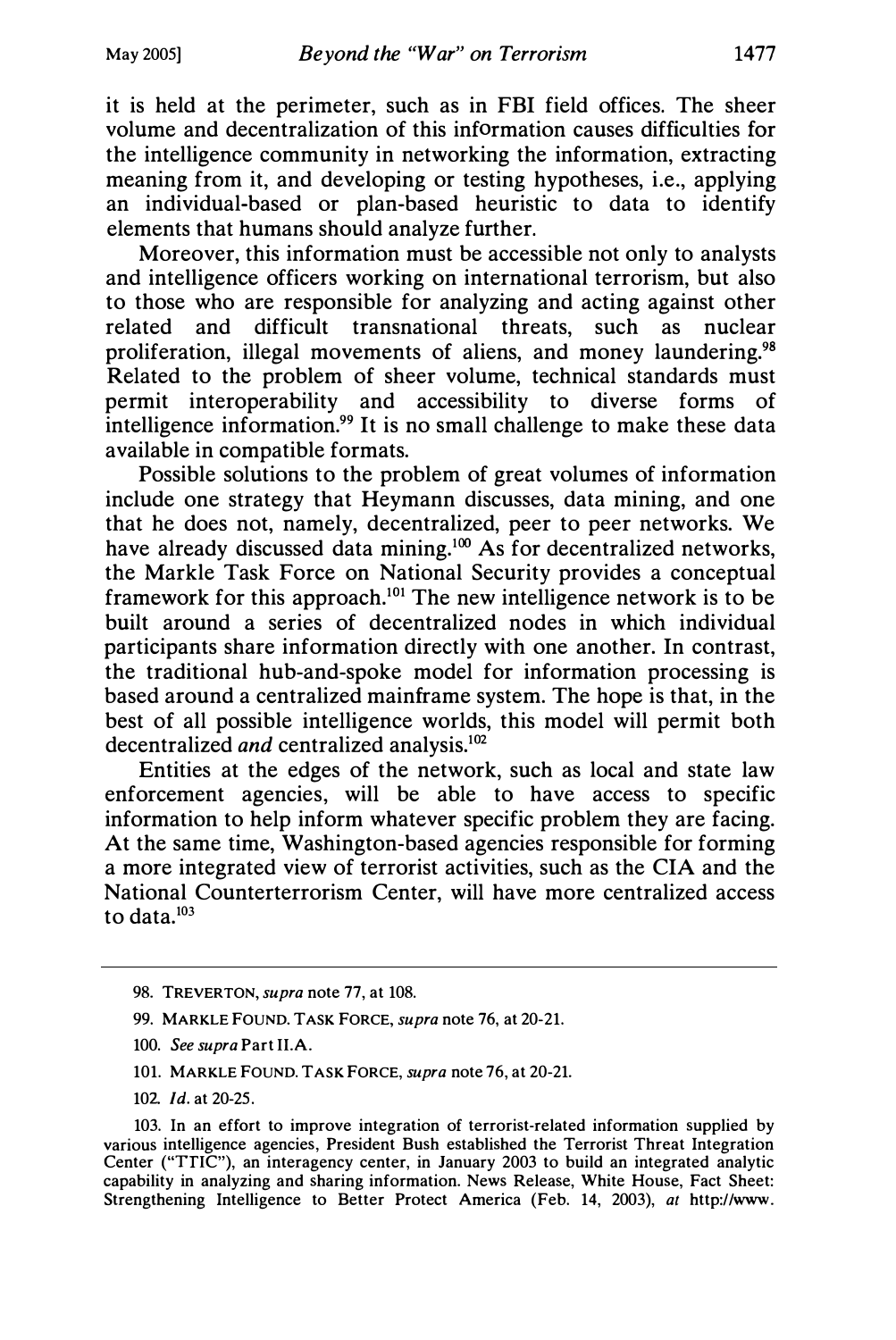# 3. Differing Degrees of Access

A third challenge for the new network is finding a way to permit varying degrees of access to intelligence by various officials. For example, state and local law enforcement, emergency response officials, other governmental parties, and perhaps even private parties will have access to some information and not to other information  $$ even within a single data set. This technical problem is a difficult and multifaceted one whose solution involves multilevel security, strong user authentication protocols, careful database construction and configuration, discerning choices regarding network architecture, and audit records. $104$ 

Moreover, a new intelligence network that is useful for individuals with a wide range of missions and security clearances requires continuous repopulation of that network's databases with useful information. Yet, the traditional way of providing information based on intelligence reports to individuals who do not have the requisite security clearances has been to "redact" or "sanitize" the classified intelligence reports to produce an unclassified version.105 The Markle Task Force has examined this issue in detail and pointed to a need to move away from "processes for 'sanitizing' classified information so that it can be shared with other agencies."<sup>106</sup> The Markle Task Force states: "The process needs to be reversed so that distributable products are created at the outset" and to permit such intelligence to be moved across security levels in appropriate fashion.<sup>107</sup>

Note, however, that this problem is one that must also be resolved at a level beyond the technological, operational, and administrative: it has important policy implications. The USIC must habitually and instinctively generate appropriate information at the right levels of classification and then make it securely available to those and only those entities who are entitled to receive the information. As an illustration, New York City officials and the New York Police Department have registered objections post-9/11 to their lack of access to counterterrorism information that federal agencies hold.108 The 9/11 Commission's call for more access to intelligence by state and

105. Id.

107. Id.

whitehouse.gov/news/releases/2003/02120030214-1.html. The Intelligence Reform and Terrorism Prevention Act of 2004 established a National Counterterrorism Center, § 1021, 118 Stat. at 3672, and transferred the TTIC to this new entity, § 1092, 118 Stat. at 3697.

<sup>104.</sup> See MARKLE FOUND. TASK FORCE, supra note 76, at 20-30.

<sup>106.</sup> Id. at 24.

<sup>108.</sup> Agreement has been reached, however, on cooperation in bio-terror investigations. See Judith Miller, City and F.B.l. Reach Accord on Bioterror Investigations, N.Y. TIMES, Nov. 21, 2004, at 30.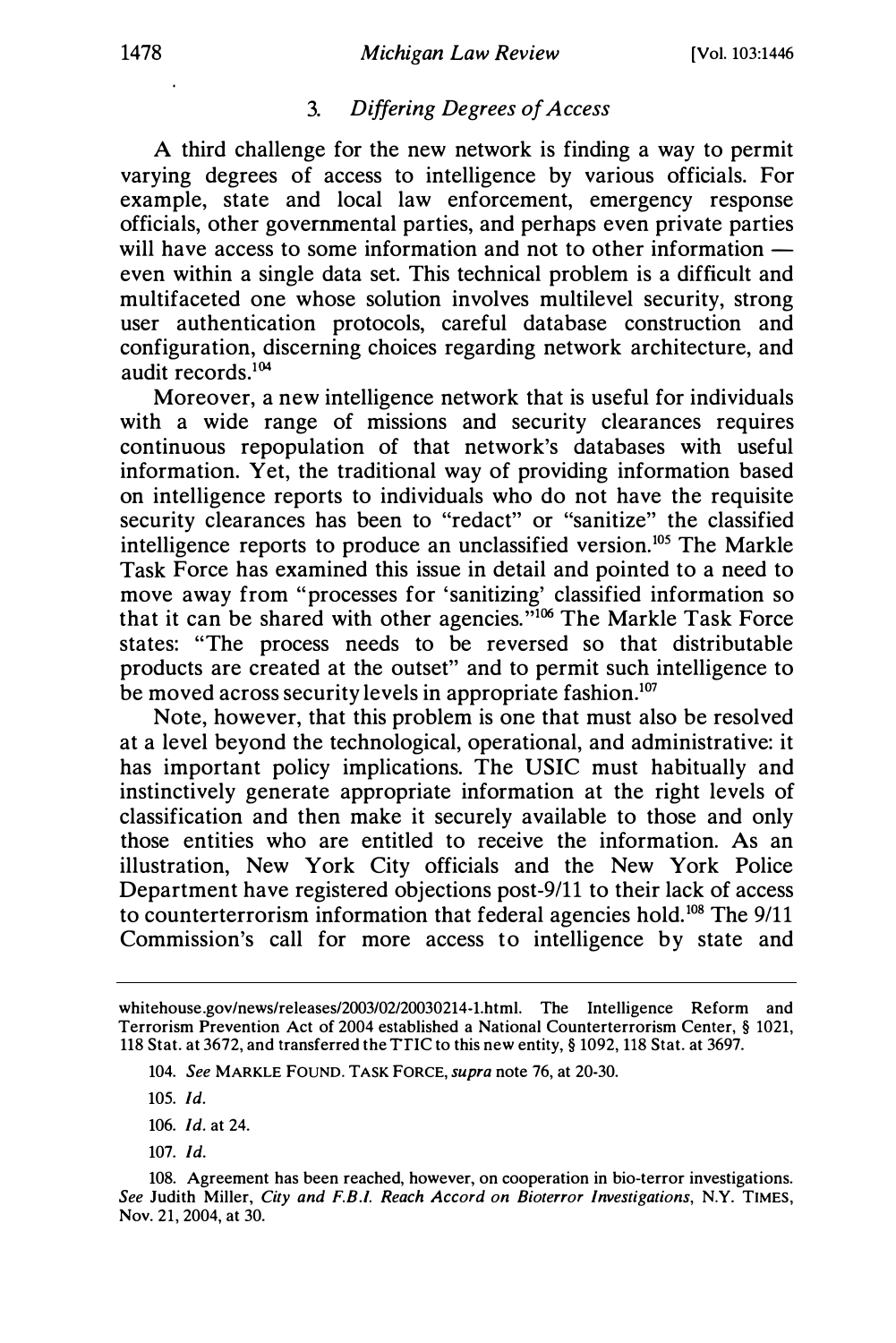local officials does not appear, at least thus far, to have had a significant impact.<sup>109</sup>

#### 4. New Privacy Threats

Finally, the new intelligence network raises complex privacy issues. To understand them, one should first consider the established legal approach to privacy in the context of the USIC. This approach is largely structured around restrictions on the sharing of intelligence information. For example, FISA traditionally imposed obstacles that limited the sharing of intelligence between the USIC and law enforcement agencies. DOJ guidelines during the Clinton administration lowered the "wall" between the USIC and federal law enforcement; the USA PATRIOT Act further dismantled this border.<sup>110</sup> Other privacy protections were largely unintended; stovepiping, incompatibility and lack of connectivity among agency information systems, and agency reluctance to share information, for example, created a "practical obscurity" for certain intelligence, and, hence, led to a degree of privacy protection for persons associated with that information.<sup>111</sup>

The new intelligence network would certainly permit fewer occasions for any practical obscurity of data. Rather, this network's goal is to present distributable intelligence information in compatible formats to all authorized persons. As the Markle Task Force observed, the new approach will be "a culture of distribution."112 Yet, the

111. The term "practical obscurity," used to refer to inadvertent privacy protections, originates in Justice Stevens' opinion in U.S. Dep't of Justice v. Reporters Comm. for Freedom of the Press, 489 U.S. 749, 750 (1989).

112. MARKLE FOUND. TASK FORCE, supra note 76, at 23.

<sup>109. 9/11</sup> COMMISSION, supra note 33, at 416-19.

<sup>110.</sup> See Uniting and Strengthening America by Providing Appropriate Tools Required to Intercept and Obstruct Terrorism (USA PATRIOT) Act, Pub. L. No. 107-56, 115 Stat. 272 (2001) (codified in scattered sections of the U.S. Code). Under the FISA, prior to the October 2001 enactment of the USA PATRIOT Act, the USIC was only permitted to conduct electronic surveillance and physical searches for intelligence purposes if the "purpose" was to obtain foreign intelligence. See United States v. Truong Dinh Hung, 629 F.2d 908, 916 (4th Cir. 1980), cert. denied, 454 U.S. 1 144 (1982). Courts interpreted the statutory requirement regarding the foreign intelligence "purpose" to mean a "primary purpose" and not a sole or exclusive purpose. See, e.g., id.

After the enactment of the USA PATRIOT Act, the USIC is now permitted to conduct electronic surveillance and physical searches so long as a significant purpose of the activity is to obtain foreign intelligence. 50 U.S.C. §§ 1804(a)(7)(B), 1823(a)(7)(B) (2001). These provisions are subject to sunset clauses in the PATRIOT Act unless reenacted in 2005. USA PATRIOT Act § 224, 115 Stat. at 295. In addition, under Attorney General Guidelines, approved by the Foreign Intelligence Surveillance Review Court, criminal investigators may now provide substantial input into the "initiation, operation, continuation or expansion" of an intelligence investigation. In re Sealed Case, 310 F.3d 717, 729 (Foreign Int. Surv. Ct. Rev. 2002), cert. denied, 123 S.Ct. 1615 (2003).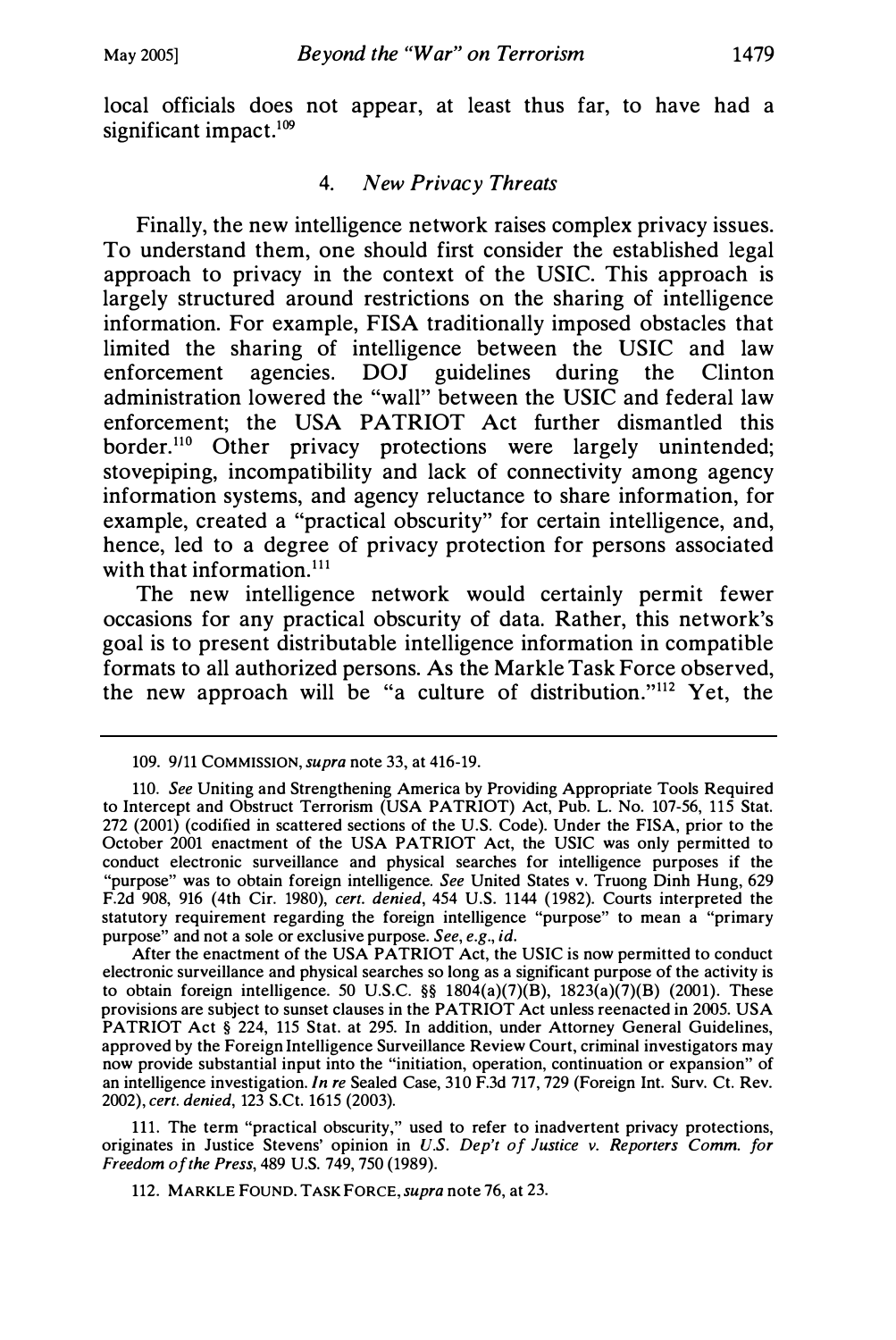dismantling of the wall between the USIC and law enforcement, which is in part a manifestation of the new culture of distribution, already has some observers concerned. For example, Peter Swire has raised a series of concerns about the removal of the "wall."<sup>113</sup> Others are worried about the privacy implications of the new intelligence network.114

Here, new ideas about oversight and safeguards, including audit trails, are needed. We also wish to return to one of the suggestions of the TAPAC, which was for creation of a policy-level privacy officer at the DOD.115 TAPAC also called for a panel of external advisors to assist in creating appropriate oversight of data mining activities.<sup>116</sup> These internal and external oversight mechanisms can also assist in assessment of how networked intelligence affects privacy interests.<sup>117</sup> On this score, the IRTPA seeks to establish protection of privacy and civil liberties by setting up a five-member Privacy and Civil Liberties

114. See generally ACLU, SURVEILLANCE COMPLEX, supra note 56. In contrast to the warning of the ACLU, the 9/11 Commission noted the new privacy issues following from networked intelligence but called only in general terms for privacy protections and presidential leadership on this issue. 9/11 COMMISSION, *supra* note 33, at 394.

115. TAPAC REPORT, supra note 53, at 52-53.

116. Id. at 76.

1 17. As a possible model, we note that the Homeland Security Act created a Privacy Office at the Department of Homeland Security. 6 U.S.C. § 142 (2002). It obligated the Secretary of Homeland Security to "appoint a senior official in the Department to assume primary responsibility for privacy policy." Id. Among the responsibilities of the privacy official are:

- (1) assuring that the use of technologies sustain, and do not erode, privacy protections relating to the use, collection, and disclosure of personal information;
- (2) assuring that personal information contained in Privacy Act systems of records is handled in full compliance with fair information practices as set out in the Privacy Act of 1974;
- (3) evaluating legislative and regulatory proposals involving collection, use, and disclosure of personal information by the Federal Government;
- (4) conducting a privacy impact assessment of proposed rules of the Department or that of the Department on the privacy of personal information, including the type of personal information collected and the number of people affected; and
- (5) preparing a report to Congress on an annual basis on activities of the Department that affect privacy, including complaints of privacy violations, implementation of the Privacy Act of 1974, internal controls, and other matters. Id.

For a report from this office, see PRIVACY OFFICE, DEP'T OF HOMELAND SEC., REPORT TO THE PUBLIC ON EVENTS SURROUNDING JETBLUE DATA TRANSFER: FINDINGS AND RECOMMENDATIONS (2004). For a general argument about the benefits of privacy oversight, see Paul M. Schwartz, Property, Privacy, and Personal Data, 117 HARV. L. REV. 2055 (2004).

<sup>113.</sup> Swire, supra note 19, at 1360-65. Swire suggests an amendment of FISA to require that an application certify, '"the information sought is expected to be sufficiently important for foreign intelligence purposes to justify' the initial (and any subsequent) FISA order." Id. at 1364. Swire's hope is that this amendment will "assure that the extraordinary FISA procedures be used only where investigators [are] seeking to advance foreign intelligence goals." Id.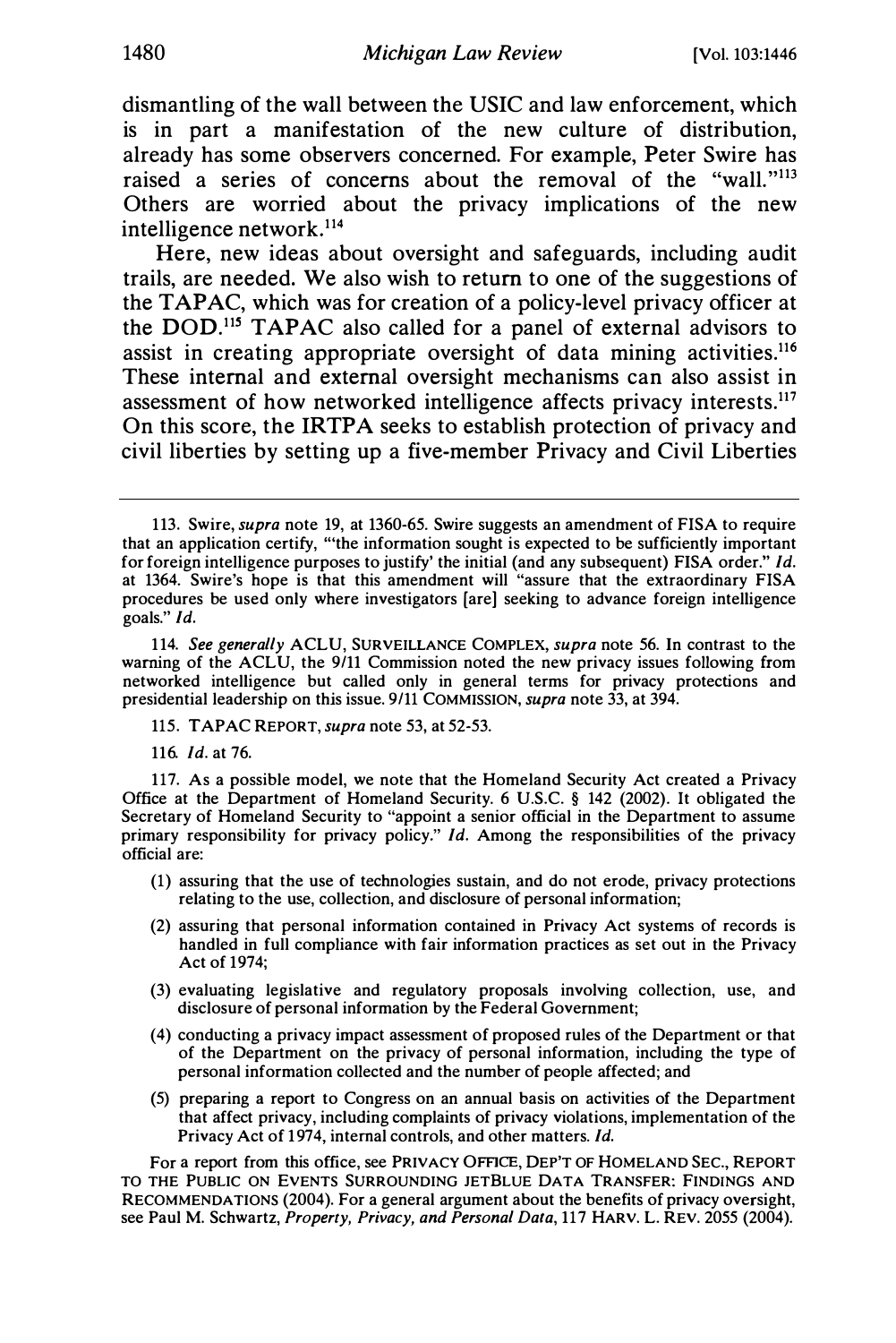Oversight Board.118 The Board gives advice to the President and agencies of the executive branch and provides an annual report of activities to Congress.119 Among its oversight activities, the Board is to review whether "the information sharing practices of the departments, agencies, and elements of the executive branch ... appropriately protect privacy and civil liberties."120 The Board is also to "ensure that privacy and civil liberties are appropriately considered in the development and implementation of ... regulations and executive branch policies."121 Regarding PISA surveillance, IRTPA also mandates that the Attorney General provide more detailed reporting to Congress on governmental surveillance practices and the government's legal interpretations of FISA.122

As a final note, we wish to observe that data mining and the new intelligence network are inherently linked. For example, if the new intelligence network is poorly designed or maintained, data mining is unlikely to realize its promise, such as it may be. Furthermore, if data mining is abused or the contributing agency's intelligence is compromised because of data mining, the intelligence network may well dry up. As a result, any analysis of either data mining or the new intelligence network must also consider the relationship between the two activities.

#### III. CONCLUSION

Terrorism, Freedom, and Security develops a series of nuanced responses that are available to U.S. policymakers and lawmakers in responding to the threat of terrorism. As Heymann also points out, intelligence is of paramount importance in thwarting terrorist plots and in dismantling the infrastructures upon which terrorists rely. Generating and disseminating intelligence that meets these needs poses many challenges, which Heymann masterfully explores.

In Part II of this Review, we have focused on the operational and privacy implications of two of these necessary policy tasks: constructing an intelligence network that allows needed information to be shared with agencies involved in counterterrorism, and assessing the implications of data mining. Both government officials and private citizens will turn to the instruments of law and the legal processes of the executive branch, the Congress, and the judiciary in efforts to

<sup>1 18.</sup> IRTPA § 1061, 118 Stat. at 3684.

<sup>119.</sup> IRTPA § 1061(c), 118 Stat. at 3684-85.

<sup>120.</sup> IRTPA § 1061(c)(2)(B), 1 18 Stat. at 3685.

<sup>121.</sup> IRTPA § 1061(c)(1)(C), 118 Stat. at 3685.

<sup>122.</sup> IRTPA § 6002, 118 Stat. at 3743.